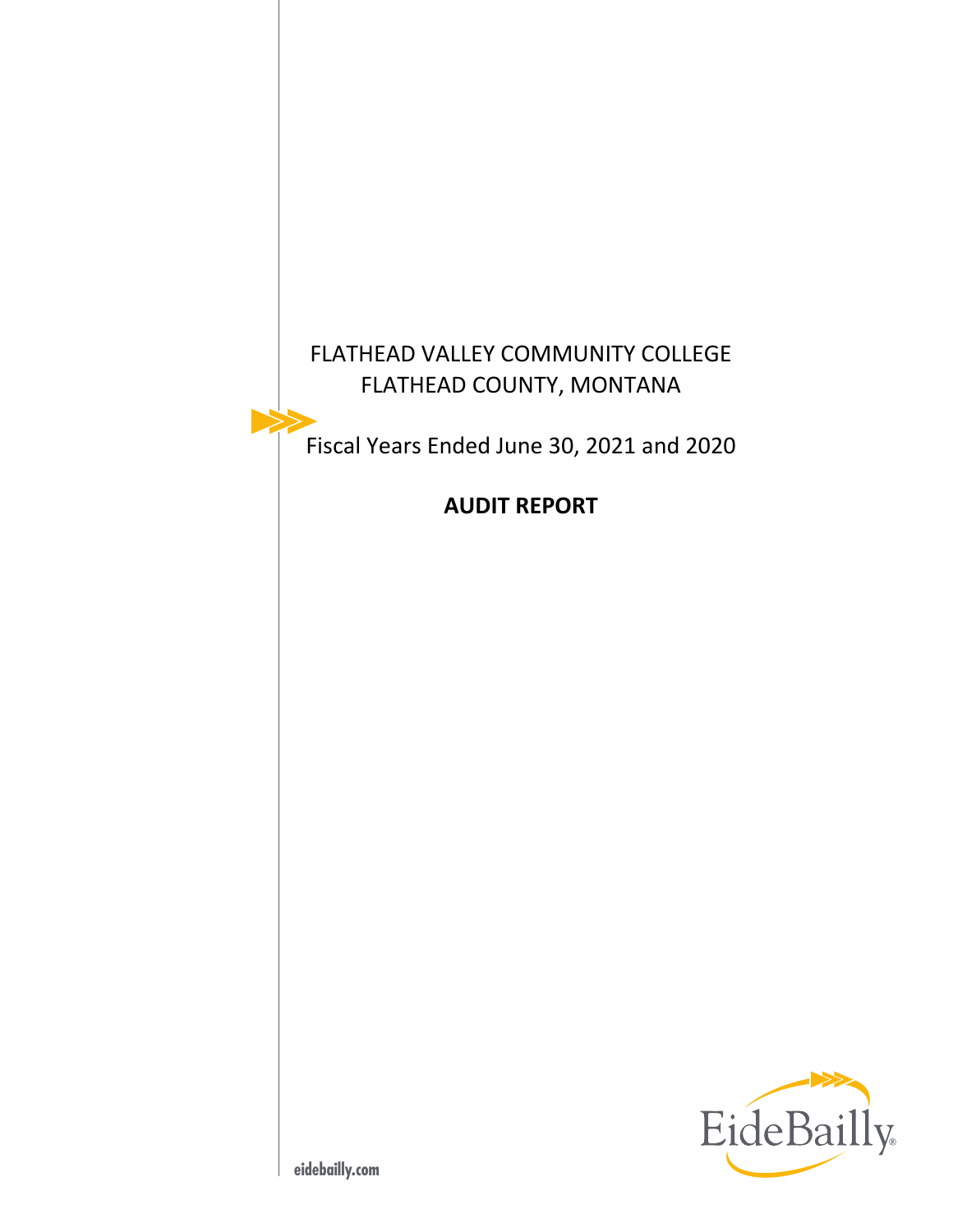| <b>Financial Section</b>                                                                                                                                                                                    |
|-------------------------------------------------------------------------------------------------------------------------------------------------------------------------------------------------------------|
|                                                                                                                                                                                                             |
|                                                                                                                                                                                                             |
| <b>Basic Financial Statements</b>                                                                                                                                                                           |
|                                                                                                                                                                                                             |
| Required Supplementary Information                                                                                                                                                                          |
|                                                                                                                                                                                                             |
| Supplementary Information                                                                                                                                                                                   |
| Schedule of Student Financial Aid - Modified Statement of Cash Receipts and Disbursements57                                                                                                                 |
| Other Information                                                                                                                                                                                           |
| Independent Auditor's Report on Internal Control over Financial Reporting and on Compliance and Other<br>Matters Based on an Audit of Financial Statements Performed in Accordance with Government Auditing |
| Independent Auditor's Report on Compliance for Each Major Federal Program; Report on Internal Control Over                                                                                                  |
|                                                                                                                                                                                                             |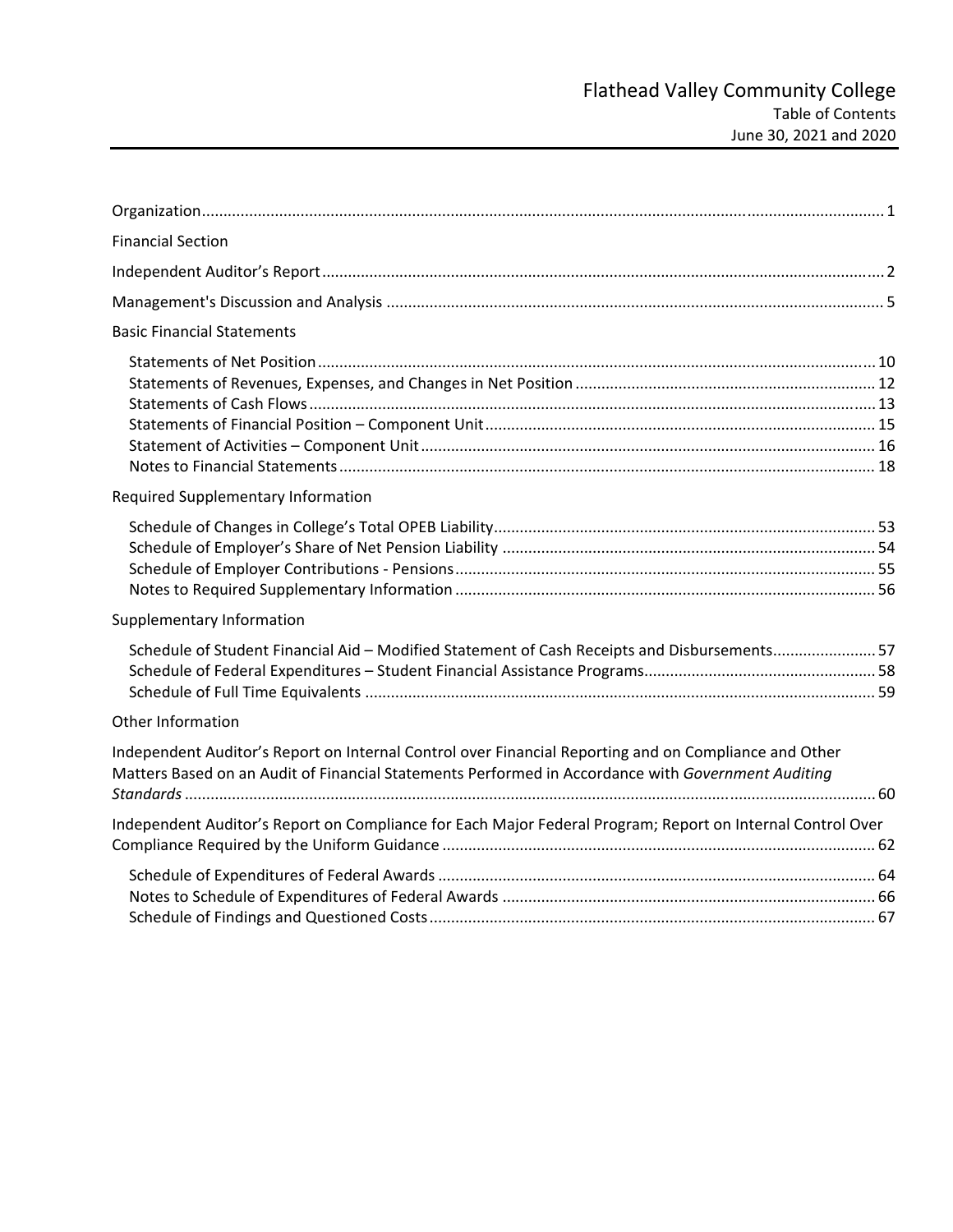# **Board of Trustees**

| Shannon Lund           | Chair |
|------------------------|-------|
| Pete Akey              | Trust |
| Mark Holston           | Trust |
| Callie Langohr         | Trust |
| Lyle Mitchell          | Trust |
| Kelly Dowling Stimpson | Trust |
| <b>Patrick Gulick</b>  | Trust |

Trustee Trustee Trustee Trustee Trustee **Trustee** 

# **District Officials**

Jane Karas **President** Monica Settle **District Clerk**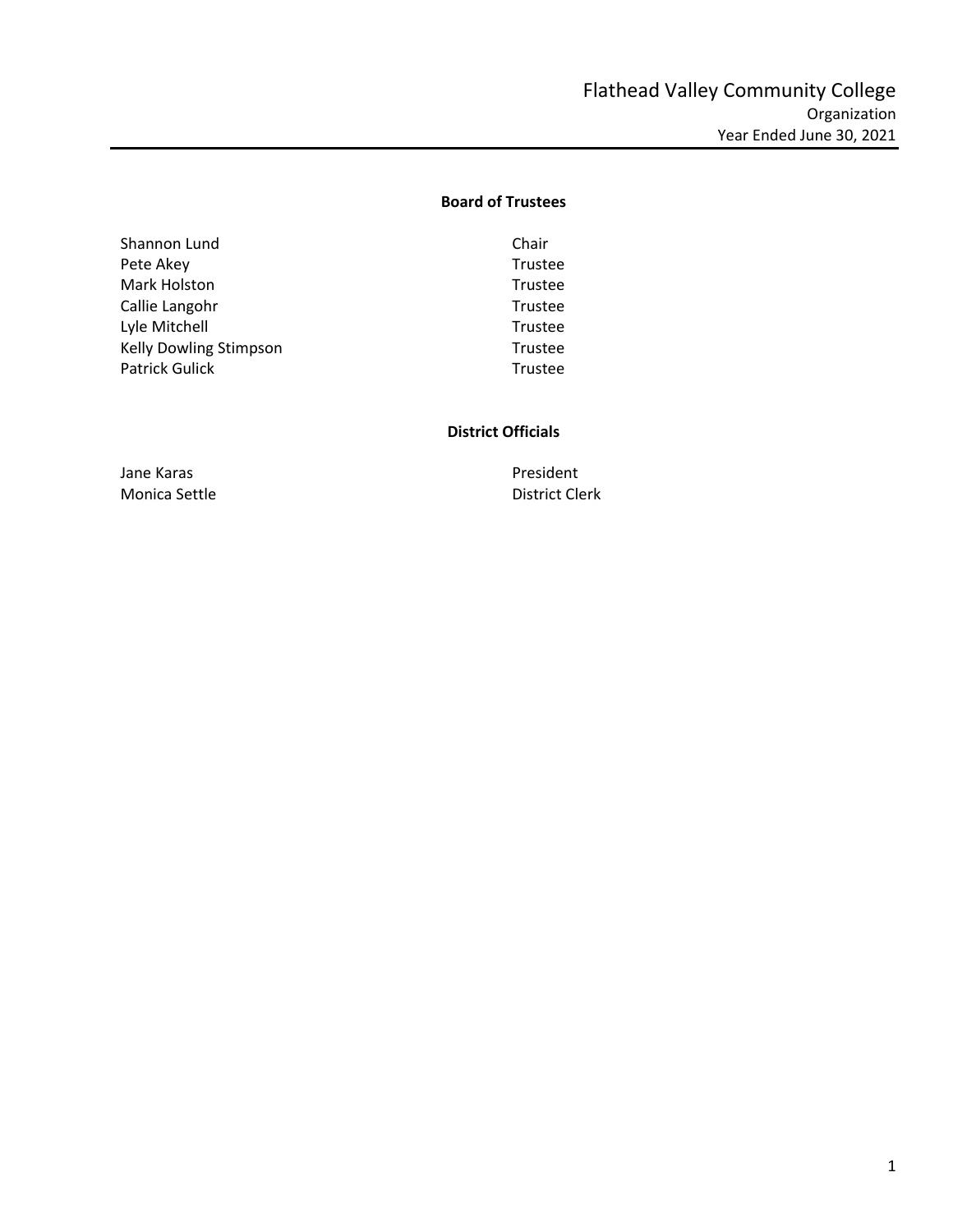Financial Section June 30, 2021 and 2020 Flathead Valley Community College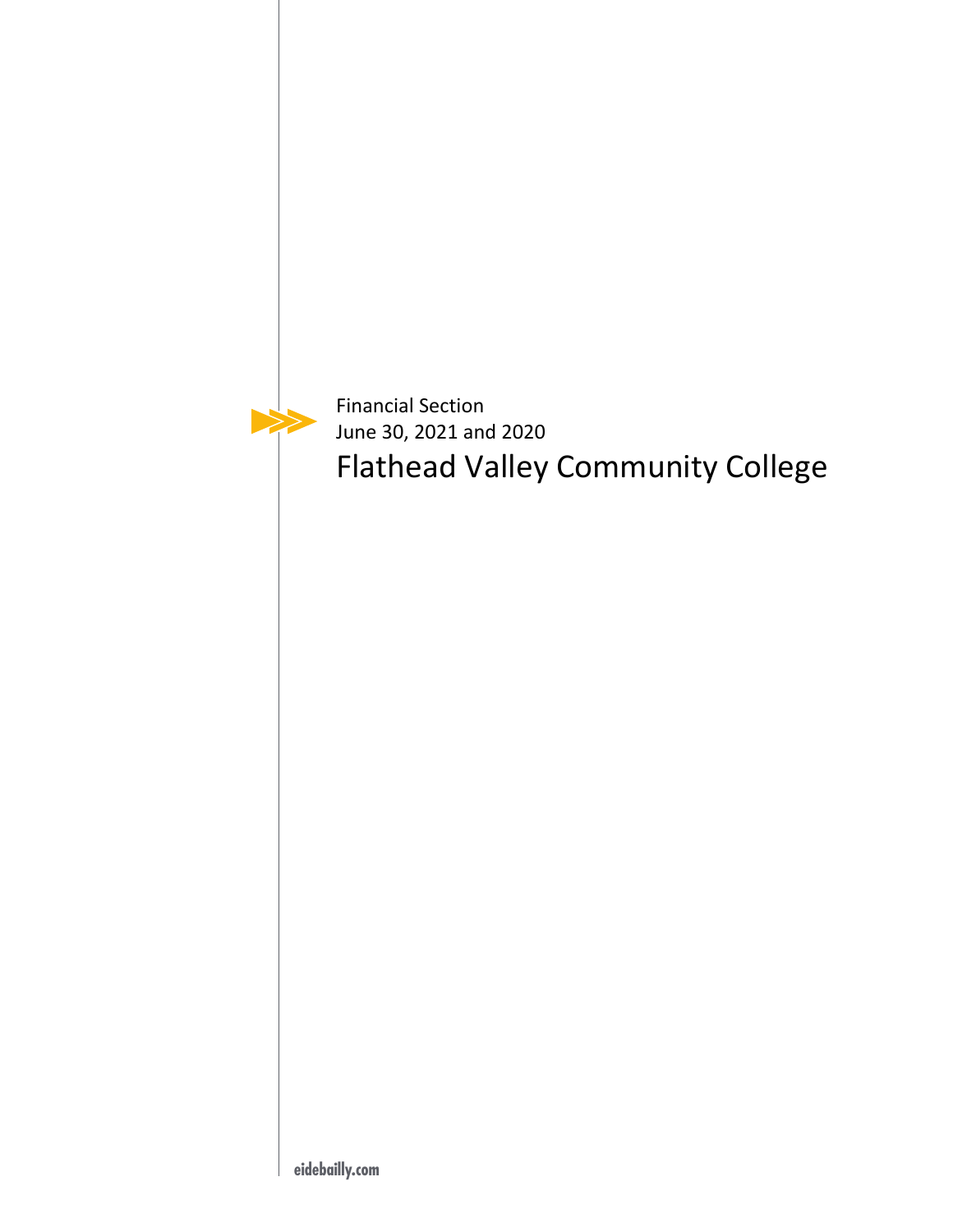

**CPAs & BUSINESS ADVISORS** 

#### **Independent Auditor's Report**

Board of Trustees Flathead Valley Community College Kalispell, Montana

#### **Report on the Financial Statements**

We have audited the accompanying financial statements of the business-type activities of Flathead Valley Community College (the College), as of and for the years ended June 30, 2021 and 2020, and the financial statements of the discretely presented component unit as of and for the years ended December 31, 2020 and 2019, and the related notes to the financial statements, which collectively comprise the College's basic financial statements as listed in the table of contents.

#### **Management's Responsibility for the Financial Statements**

Management is responsible for the preparation and fair presentation of these financial statements in accordance with accounting principles generally accepted in the United States of America; this includes the design, implementation, and maintenance of internal control relevant to the preparation and fair presentation of financial statements that are free from material misstatement, whether due to fraud or error.

#### **Auditor's Responsibility**

Our responsibility is to express an opinion on these financial statements based on our audits. We did not audit the financial statements of the discretely presented component unit – Flathead Valley Community College Foundation (the Foundation). Those financial statements were audited by other auditors whose report thereon has been furnished to us, and our opinion, insofar as it relates to the amounts included for the Foundation is based solely on the report of the other auditors. We conducted our audits in accordance with auditing standards generally accepted in the United States of America and the standards applicable to financial audits contained in *Government Auditing Standards*, issued by the Comptroller General of the United States. Those standards require that we plan and perform the audits to obtain reasonable assurance about whether the financial statements are free from material misstatement. The financial statements of the Foundation were not audited in accordance with *Government Auditing Standards*.

An audit involves performing procedures to obtain audit evidence about the amounts and disclosures in the financial statements. The procedures selected depend on the auditor's judgment, including the assessment of the risks of material misstatement of the financial statements, whether due to fraud or error. In making those risk assessments, the auditor considers internal control relevant to the College's preparation and fair presentation of the financial statements in order to design audit procedures that are appropriate in the circumstances, but not for the purpose of expressing an opinion on the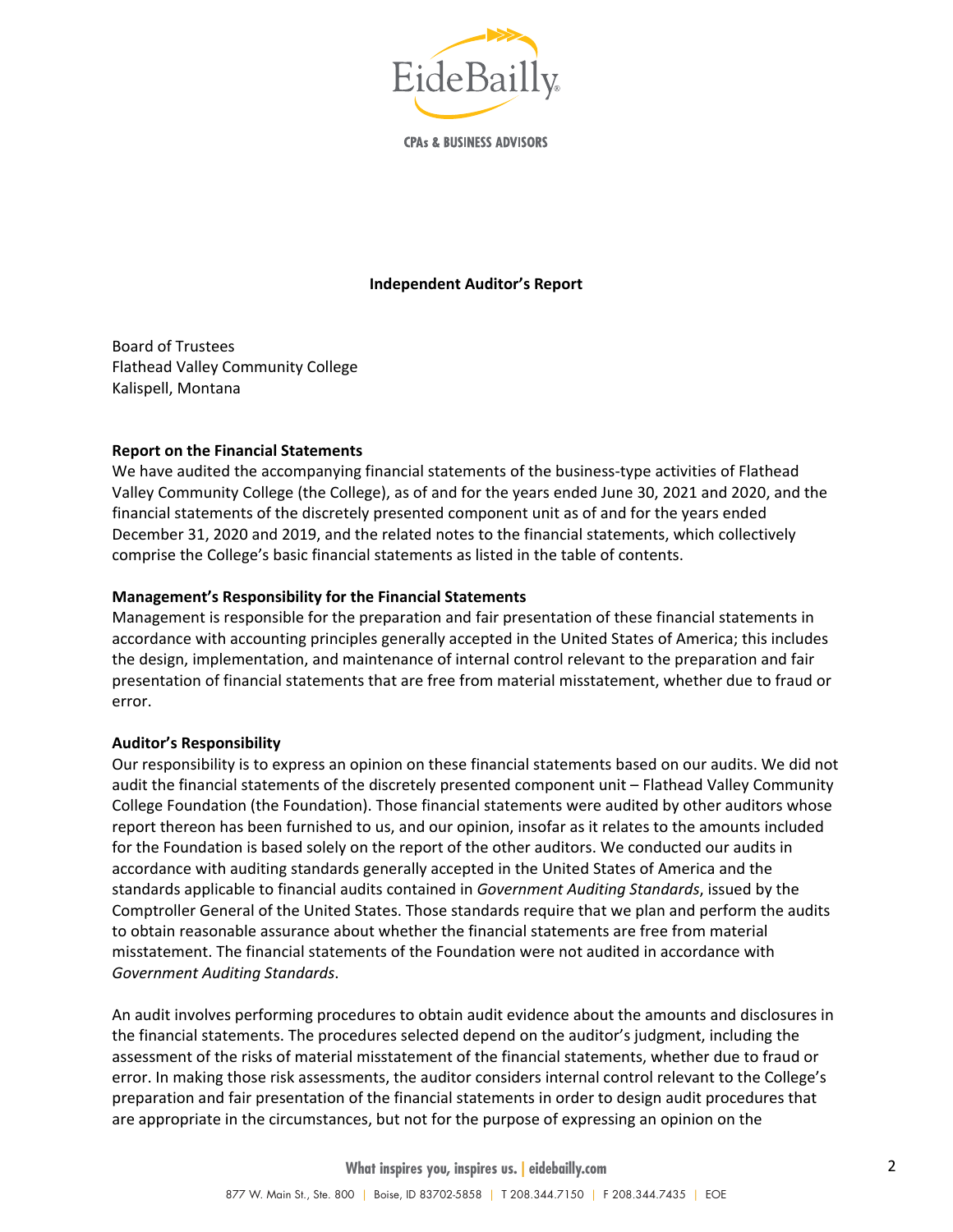effectiveness of the College's internal control. Accordingly, we express no such opinion. An audit also includes evaluating the appropriateness of accounting policies used and the reasonableness of significant accounting estimates made by management, as well as evaluating the overall presentation of the financial statements.

We believe that the audit evidence we have obtained is sufficient and appropriate to provide a basis for our audit opinions.

#### **Opinions**

In our opinion, based on our audits and the reports of the other auditors, the financial statements referred to above present fairly, in all material respects, the respective financial position of the businesstype activities of the College as of June 30, 2021 and 2020, and the discretely presented component unit of the College as of December 31, 2020 and 2019, and the respective changes in financial position and cash flows thereof for the years then ended in accordance with accounting principles generally accepted in the United States of America.

#### **Other Matters**

#### *Required Supplementary Information*

Accounting principles generally accepted in the United States of America require that the management's discussion and analysis, the schedule of employer's proportionate share of total OPEB liability, the schedule of employer contributions – OPEB, the schedule of employer's share of net pension liability, the schedule of employer contributions – pensions, and the notes to required supplementary information, as noted in the table of contents, be presented to supplement the basic financial statements. Such information, although not a part of the basic financial statements, is required by the Governmental Accounting Standards Board, who considers it to be an essential part of financial reporting for placing the basic financial statements in an appropriate operational, economic, or historical context. We have applied certain limited procedures to the required supplementary information in accordance with auditing standards generally accepted in the United States of America, which consisted of inquiries of management about the methods or preparing the information and comparing the information for consistency with management's responses to our inquiries, the basic financial statements, and other knowledge we obtained during our audit of the basic financial statements. We do not express an opinion or provide any assurance on the information because the limited procedures do not provide us with sufficient evidence to express an opinion or provide any assurance.

#### *Other Information*

Our audits were conducted for the purpose of forming an opinion on the financial statements that collectively comprise the College's financial statements as a whole. The schedule of student financial aid – modified statement of cash receipts and disbursements, the schedule of federal expenditures – student financial assistance programs, the schedule of full time equivalents, and the schedule of functional classification of operating expenses are presented for purposes of additional analysis and are not a required part of the basic financial statements. The schedule of expenditures of federal awards is presented for purposes of additional analysis as required by Title 2 U.S. Code of Federal Regulations (CFR) Part 200, *Uniform Administrative Requirements, Cost Principles, and Audit Requirements for Federal Awards*, and is also not a required part of the financial statements.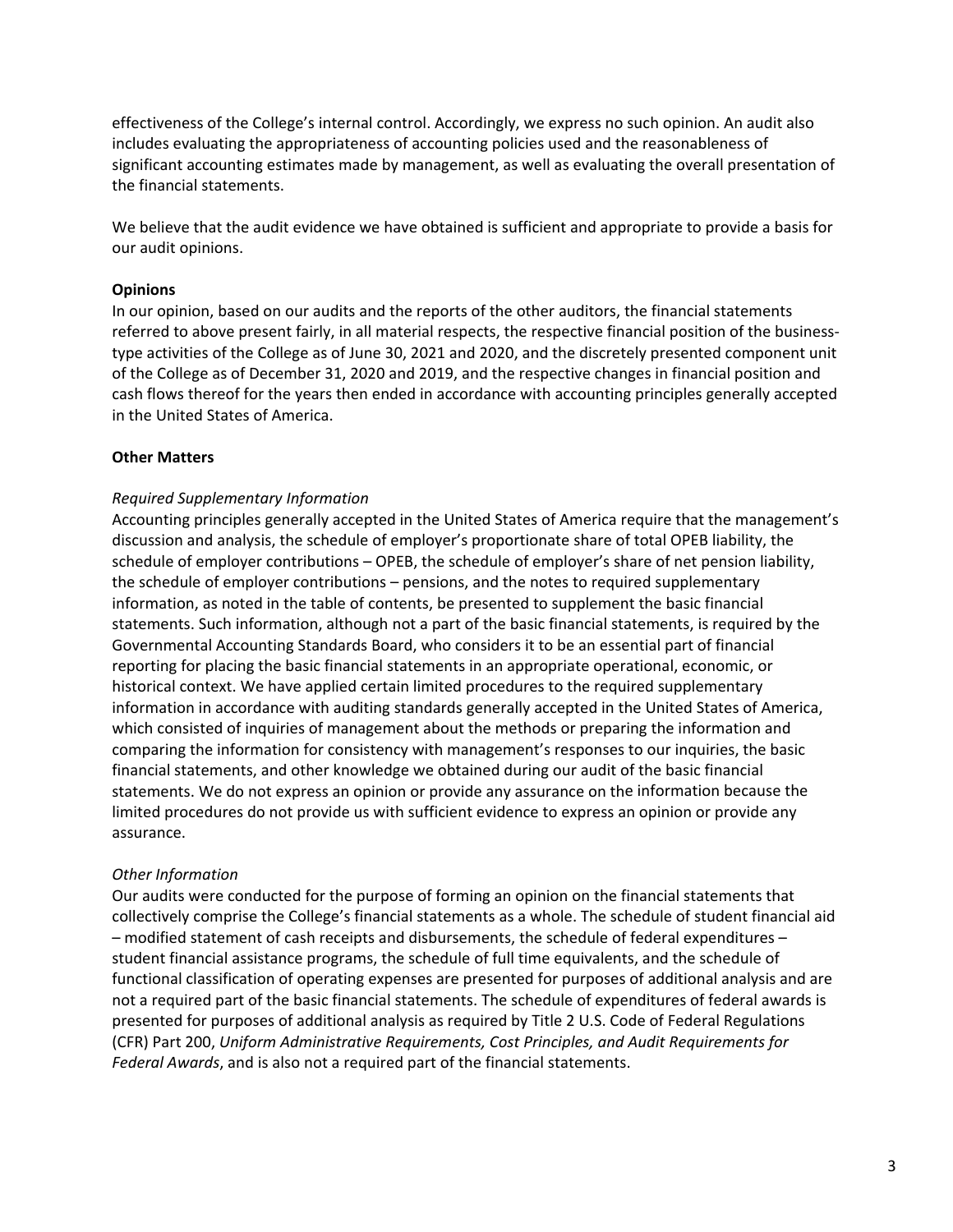The schedule of student financial aid – modified statement of cash receipts and disbursements, the schedule of expenditures – student financial assistance programs, the schedule of full time equivalents, the schedule of functional classification of operating expenses, and the schedule of expenditures of federal awards are the responsibility of management and were derived from and relate directly to the underlying accounting and other records used to prepare the basic financial statements. Such information has been subjected to the auditing procedures applied in the audit of the basic financial statements and certain additional procedures, including comparing and reconciling such information directly to the underlying accounting and other records used to prepare the basic financial statements or to the basic financial statements themselves, and other additional procedures in accordance with auditing standards generally accepted in the United States of America. In our opinion, the schedules noted above are fairly stated in all material respects in relation to the basic financial statements as a whole.

The organization section has not been subjected to the auditing procedures applied in the audit of the basic financial statements and, accordingly, we do not express an opinion or provide any assurance on it.

#### **Other Reporting Required by** *Government Auditing Standards*

In accordance with *Government Auditing Standards*, we have also issued our report dated January 31, 2022 on our consideration of the College's internal control over financial reporting and on our tests of its compliance with certain provisions of laws, regulations, contracts, and grant agreements and other matters. The purpose of that report is solely to describe the scope of our testing of internal control over financial reporting and compliance and the results of that testing, and not to provide an opinion on the effectiveness of the College's internal control over financial reporting or on compliance. That report is an integral part of an audit performed in accordance with *Government Auditing Standards* in considering the College's internal control over financial reporting and compliance.

Gide Sailly LLP

January 31, 2022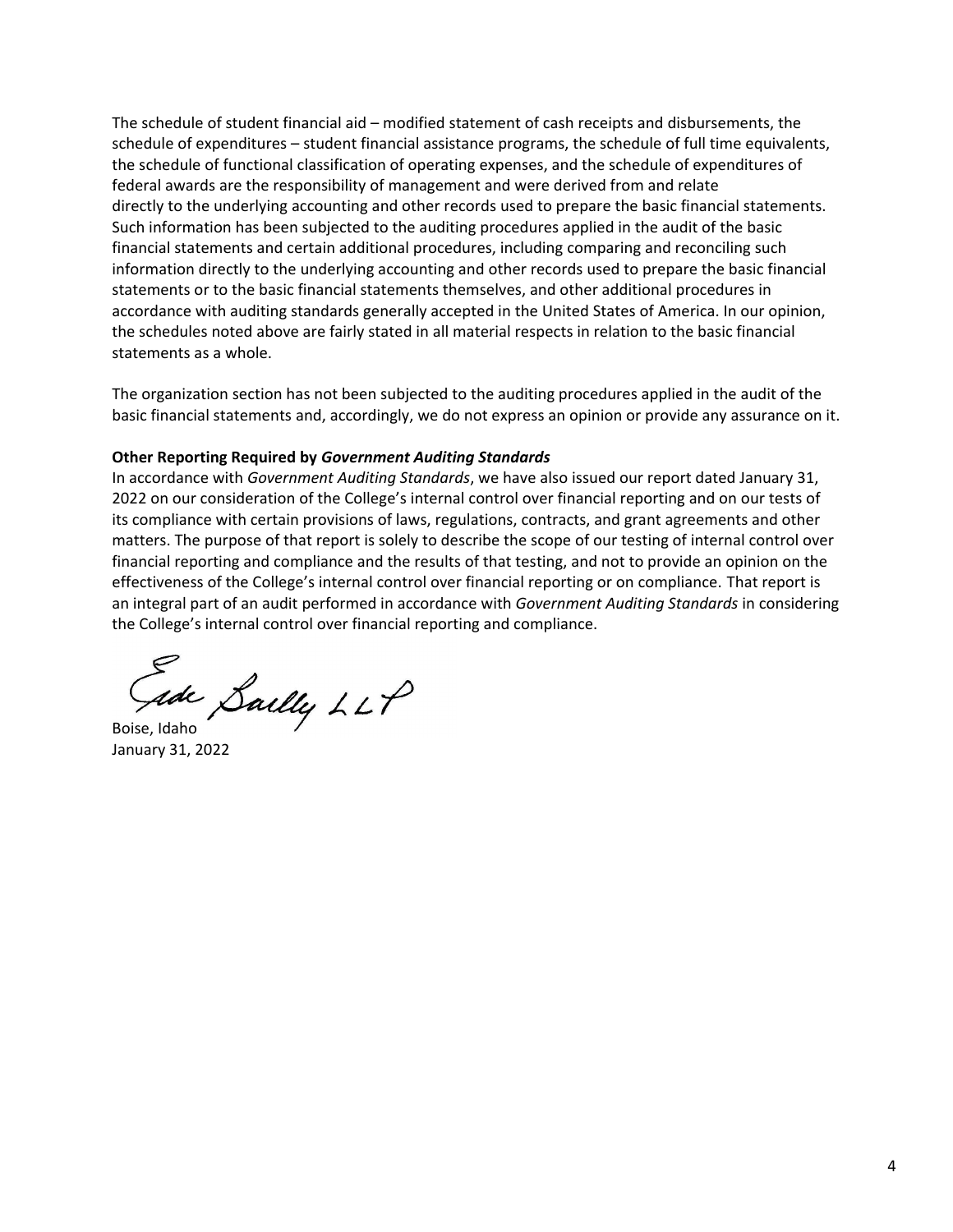#### **Overview**

The following Management's Discussion and Analysis (MD&A) is required supplementary information under the Governmental Accounting Standards Board (GASB) reporting model. Flathead Valley Community College's (the College) MD&A presents an overview of its financial condition and results of operations for the fiscal years ended June 30, 2021 and 2020. The MD&A's purpose is to aid readers in understanding the accompanying financial statements through analysis of the College's financial activities based on currently known facts and conditions. This MD&A should be read in conjunction with the accompanying financial statements and footnote disclosures.

#### **Financial Highlights**

In fiscal year 2021, the operating loss was \$19.2 million, compared with \$18.2 million in 2020. Non‐operating revenues including contributions and gain/loss on sale of capital assets decreased to \$23.9 million in 2021 compared to \$26.9 million in 2020, resulting in a change in net position of \$4.7 million in 2021 and \$8.8 million in 2020.

These results were achieved during a consistent decline in enrollment and reflect the College's ability to adjust spending appropriately and reaction to the changing higher education landscape while responding to the needs of students and the community.

#### **How the Financial Statements Relate to Each Other**

The financial statements included are the:

- Statements of Net Position
- Statements of Revenues, Expenses, and Changes in Net Position
- Statements of Cash Flows

The financial statements are presented using the accrual basis of accounting. The accrual basis of accounting simply means that the transaction is recognized (recorded) when an exchange takes place. An exchange can be defined as a situation in which each party receives and gives something of equal value. For example, a student registers for a class on July 1<sup>st</sup> and sets up a payment plan to pay tuition and fees in full by July 31<sup>st</sup>. On July 1<sup>st</sup>, there is no cash presented, however, because the registration (exchange) takes place (reserved seat in class equals commitment to pay), revenue is recognized on July 1<sup>st</sup>. An offsetting student receivable is set up to track the amount the student owes. As the student pays for the tuition and fees, the receivable is reduced by the same increment.

The financial statements referred to above are interrelated and should be viewed in their entirety. The Statement of Net Position presents a snap shot of the financial condition of the College on June 30. The Statement of Revenues, Expenses, and Changes in Net Position presents the results of activities for the College throughout the fiscal year. The Statement of Cash Flows indicates where and how cash was utilized and provided in order to operate throughout the fiscal year.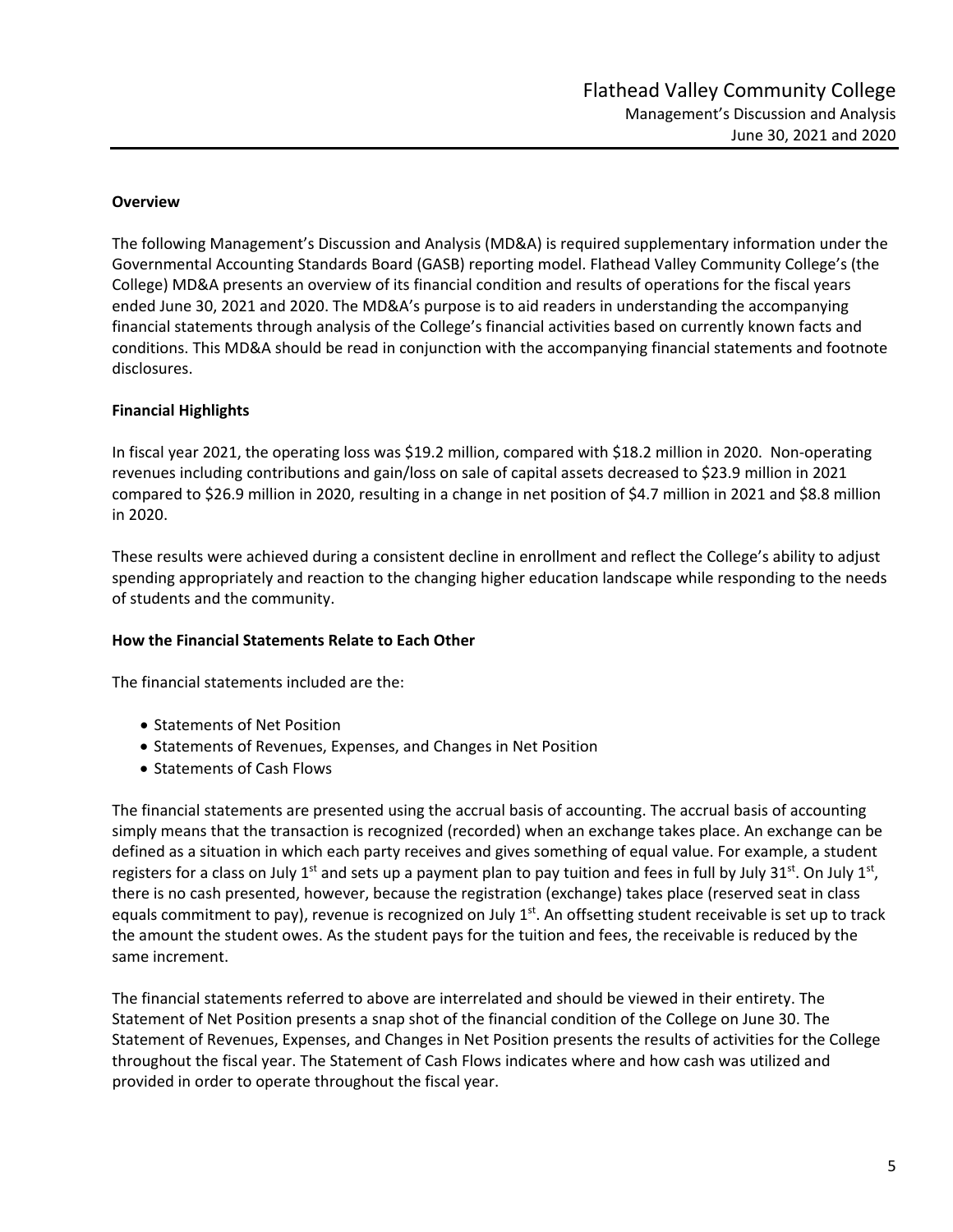#### **Statement of Net Position**

The Statement of Net Position presents the College's assets, deferred outflow of resources, liabilities, deferred inflows of resources and net position as of the fiscal year end. The purpose of this statement is to present to the financial statement readers a snapshot of the College's financial position at June 30, 2021, 2020, and 2019. The data presented in the Statement of Net Position aids in determining the assets available to continue the College's operations. It also allows readers to determine how much the College owes to vendors and creditors. Finally, the Statement of Net Position provides a picture of net position and its availability for expenditure by the College. Assets and liabilities are presented in a classified format. This format differentiates between current and non‐current assets and liabilities. Current assets and liabilities are those expected to be realized or expended within the next twelve months.

Net position is presented in three categories applicable to the College:

- Net Investment in Capital Assets
- Restricted Expendable
- **•** Unrestricted

This statement is one way of measuring the College's financial position at the end of the fiscal year. Improvements or deterioration of financial position can be measured over time by analyzing the change in net position.

The following is a summary of the Statements of Net Position at June 30, 2021, 2020 and 2019:

|                                                                             | 2021                                   | 2020                                   |                                        |
|-----------------------------------------------------------------------------|----------------------------------------|----------------------------------------|----------------------------------------|
| <b>Current Assets</b>                                                       | 18,648,271<br>S                        | 20,077,119<br>Ś.                       | S.<br>17,702,457                       |
| Capital Assets<br><b>Other Noncurrent Assets</b>                            | 57,890,580                             | 45,436,783<br>6,607,983                | 42,410,565<br>3,023,834                |
| Total noncurrent assets                                                     | 57,890,580                             | 52,044,766                             | 45,434,399                             |
| Total assets                                                                | 76,538,851                             | 72,121,885                             | 63,136,856                             |
| Deferred Outflow of Resources                                               | 5,693,466                              | 3,157,200                              | 4,015,971                              |
| <b>Current Liabilities</b><br>Non-Current Liabilities                       | 4,614,958<br>35,352,984                | 4,798,632<br>32,483,951                | 4,027,577<br>33,795,005                |
| <b>Total liabilities</b>                                                    | 39,967,942                             | 37,282,583                             | 37,822,582                             |
| Deferred Inflow of Resources                                                | 1,702,212                              | 2,122,026                              | 2,235,974                              |
| Net Investment in Capital Assets<br>Restricted - Expendable<br>Unrestricted | 43,368,774<br>1,055,738<br>(3,862,349) | 29,628,678<br>7,644,094<br>(1,398,296) | 25,263,603<br>4,045,050<br>(2,214,382) |
| Total net position                                                          | 40,562,163                             | 35,874,476                             | 27,094,271                             |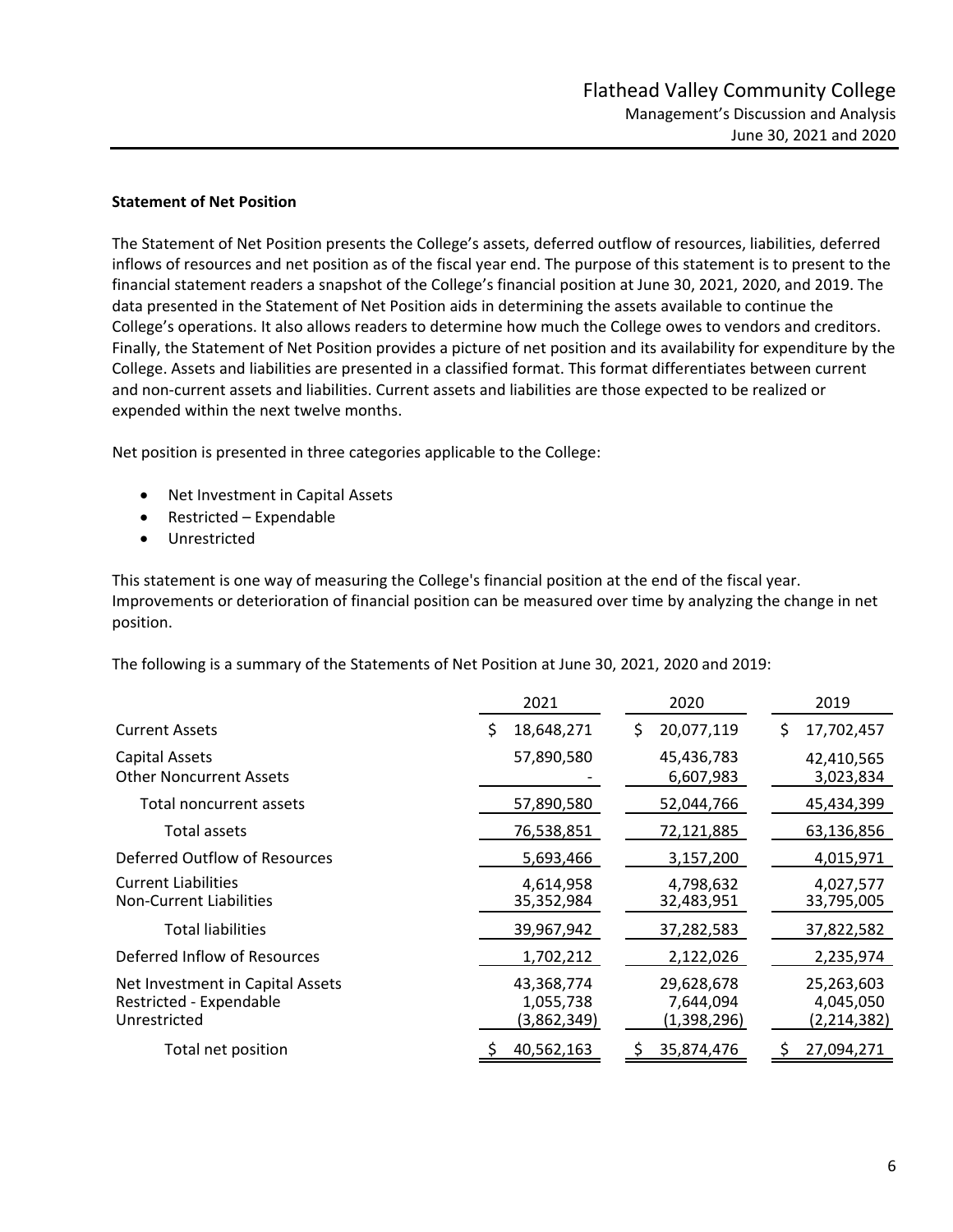Current assets include the College's cash, taxes, grants, student loans, accounts receivables, inventories and other assets expected to benefit the College within one year. Current assets decreased \$1.4 million in 2021 compared to 2020. The decrease was due to decrease in receivables from The Foundation of \$6.2 million and other receivables of \$1 million, offset by an increase in cash of \$5.6 million. Receivables decreased primarily due to timing of payments from the Foundation. Current assets increased \$2.4 million in 2020 compared to 2019. The increase was due to an increase in receivables of \$7 million, offset by a decrease in cash of \$5.2 million. Receivables increased primarily due to timing of payments from the Foundation, as well as \$1 million of proceeds from the sale of land in 2020.

Non‐current assets include restricted cash and net capital assets. Non‐current assets increased \$5.8 million in 2021 compared to 2020. The increase is primarily due to the continued construction of new buildings, offset by the annual depreciation expense. Non-current assets increased \$6.6 million in 2020 compared to 2019. The increase is primarily due to the continued construction of new buildings including cash restricted for capital projects, offset by the annual depreciation expense.

Deferred outflow of resources includes pension and other post-employment benefit obligations, which were the result of the implementation of GASB 68 and 71 in 2015, GASB 75 in 2018, as well as the deferred charge on refunding of debt, which was the result of the General Obligation Bond refunding that took place in 2015.

Current liabilities include payroll and related liabilities, unspent grant funds, amounts payable to vendors for goods and services received, student deposit balances and debt principal payments due within one year. Current liabilities decreased \$186 thousand in 2021 compared to 2020 due to a decrease in unspent grant funds. Current liabilities increased \$771 thousand in 2020 compared to 2019 due to an increase in accounts payable and unspent grant funds.

Non-current liabilities include debt principal due in greater than one year, accrued compensated absences greater than one year, other post‐retirement benefit obligations (OPEB) for employees, and net pension liability. Non-current liabilities increased \$2.9 million in 2021 compared to 2020, driven by an increase in net pension liability, offset by annual payments on long‐term debt. Non‐current liabilities decreased \$1.3 million in 2020 compared to 2019, driven by an increase in net pension liability, offset by annual payments on long‐term debt.

Deferred inflow of resources includes employer pension and other post-employment benefit assumptions, which was the result of the implementation of GASB 68 and 71 in 2015, and GASB 75 in 2018.

Net investment in capital assets represents historical cost of capital assets such as buildings and land held by the College less accumulated depreciation and net of debt balances related to the capital assets. The change year over year is primarily from the reduction or addition of long‐term debt, and additions to capital assets, offset by the annual depreciation of capital assets.

Restricted‐expendable net position represents funds that may be expended by the College but only in accordance with restrictions imposed by an external party, such as a donor, governmental entity, etc. There was a decrease of \$6.6 million in 2021 and an increase of \$3.6 million in 2020 due to restriction for capital projects. The remaining balance is restricted for debt service.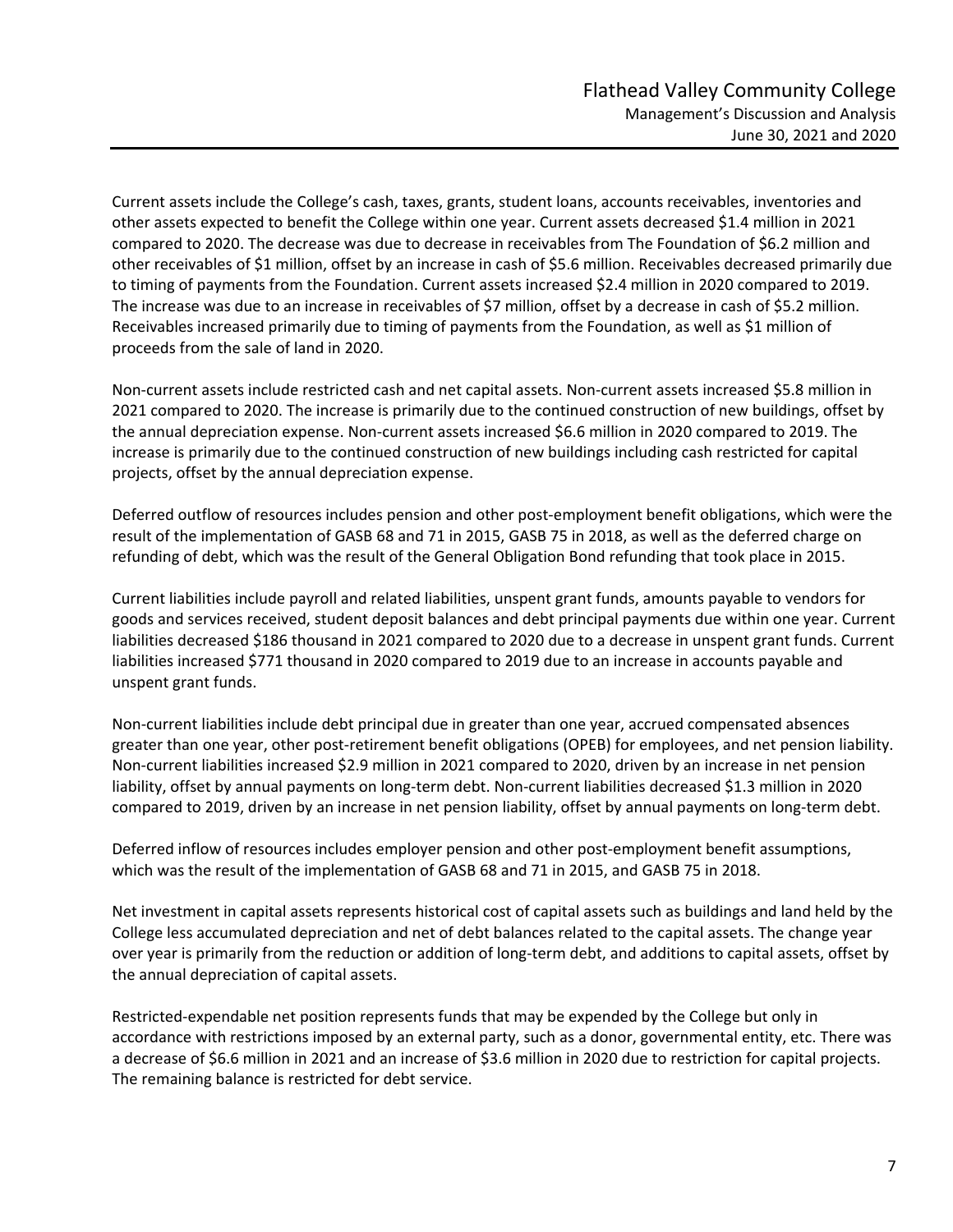Unrestricted net position are funds that the College has to use for whatever purpose it determines is appropriate. The decrease of \$2.5 million in 2021, is primarily attributed to timing of revenue and expenditures, an increase of \$4.2 million in the Pension/OPEB unfunded liability and offset by a decrease in net funds invested in capital assets and restricted funds for capital projects. The increase of \$816 thousand in 2020, was primarily attributable to the strong results, offset by an increase in net funds invested in capital assets and restricted funds for capital projects. It is worth noting that declining unrestricted net position is due to the performance of the State managed pension/OPEB and not a reflection of management.

## **Statement of Revenues, Expenses, and Changes in Net Position**

The Statement of Revenues, Expenses, and Changes in Net Position reflects the results of operations for each fiscal year, distinguishing between operating and non-operating revenues and expenses as defined by GASB 35. GASB 35 has defined appropriations (state and local) as non‐operating revenues, thus, the College is showing an operating loss of \$19.2 million, \$18.2 million and \$14.8 million for 2021, 2020 and 2019, respectively. Once the non‐operating revenues, gain/loss on capital assets, and contributions are considered, the results become a change in net position of \$4.7 million, \$8.8 million, and \$7.5 million for 2021, 2020 and 2019, respectively. Inclusion of non-operating revenues (certain federal grants and contracts, and state and local appropriations) is a more useful measure of the College's activities.

The following is a summary of the Statements of Revenues, Expenses, and Changes in Net Position for the years ended June 30, 2021, 2020 and 2019:

|                                                                                      | 2021                             | 2020                                 | 2019                                |
|--------------------------------------------------------------------------------------|----------------------------------|--------------------------------------|-------------------------------------|
| <b>Operating Revenues</b><br><b>Operating Expenses</b>                               | 13,441,369<br>32,625,102         | 14,395,878<br>32,552,054             | 17,139,050<br>31,922,319            |
| <b>Operating Loss</b>                                                                | (19, 183, 733)                   | (18, 156, 176)                       | (14, 783, 269)                      |
| Net Non-Operating Revenues<br>Contributions<br>Gain (Loss) on Sale of Capital Assets | 20,502,983<br>3,363,742<br>4,695 | 19,358,886<br>6,576,954<br>1,000,541 | 15,555,024<br>6,729,801<br>(5, 375) |
| Change in Net Position                                                               | 4,687,687                        | 8,780,205                            | 7,496,181                           |

Operating revenues include federal and state grants and contracts, tuition, fees and auxiliary activities. Operating revenues decreased \$900 thousand in 2021 compared to 2020 due to a decrease in federal and state grants and contracts. Operating revenues decreased \$2.7 million in 2020 compared to 2019 due to a decrease in auxiliary activities, partially due to the reduced on campus activity resulting from the COVID‐19 pandemic.

Operating expenses increased \$71 thousand in 2021 compared to 2020 primarily due to a \$1.3 million pension increase which was offset by a \$1.3 million expense savings. Operating expenses increased \$630 thousand in 2020 compared to 2019 primarily due to a \$495 thousand increase in pension and other post‐employment benefit expenses.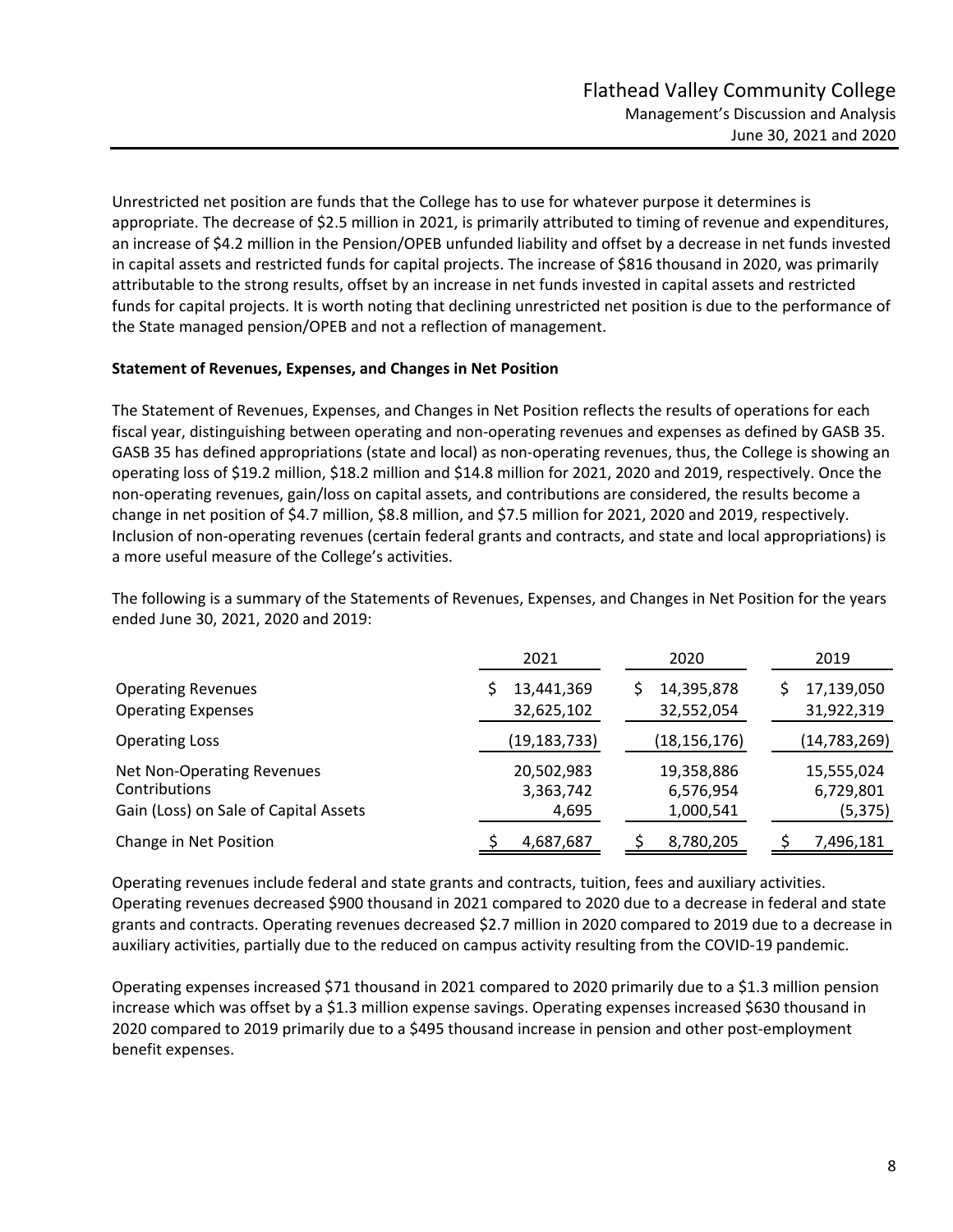Non-operating revenues (expenses) are comprised of interest income and expense, unrealized gains on investments, and state and local appropriations. Non-operating revenue increased \$1.1 million in 2021 from 2020 due to an increase in local appropriations and COVID funding. Non‐operating revenue increased \$3.8 million in 2020 from 2019 due to an increase in state and local appropriations.

In 2020, the College had a gain on disposal of capital assets of \$1 million due to the sale of excess land near campus.

The College received capital contributions of \$3.4 million and \$6.6 million in 2021 and 2020 relating to construction of the Broussard Family Library and Learning Commons and Paul D Wachholz College Center, and \$6.7 million in 2019.

## **Capital Assets**

The College's investment in capital assets as of June 30, 2021, 2020 and 2019, amounted to \$57.9 million, \$45.4 million and \$42.4 million, respectively, net of accumulated depreciation. Investment in capital assets includes land, construction in progress, buildings, improvements, machinery and equipment, library equipment, leasehold improvements, and information technology equipment. Additional information on the College's capital assets can be found in Note 2 of this report.

## **Long‐Term Liabilities**

Total outstanding debt as of June 30, 2021, 2020 and 2019, amounted to \$14.6 million, \$15.9 million and \$17.3 million, respectively. The outstanding debt consisted of outstanding general obligation bonds, a note payable for construction of new building, named Founder's Hall, and outstanding Intercap loans. Additional information on the College's long‐term obligations can be found in Note 5 of this report.

## **Economic Outlook**

Historically, enrollment trends for community colleges are counter‐cyclical to economic conditions. The College continues to focus on enrollment management and anticipates a leveling off of the decline in enrollment to near 2009 levels.

College management believes the College is well positioned to maintain its strong financial condition and to continue to provide excellent service to its students and other constituents. The College's financial position, as evidenced by its strong cash balance, provides a high degree of flexibility and stability to address future challenges. Management will continue to maintain a close watch over resources and expenses to ensure that the College's finances are sustainable, and that the College can plan for and react to future internal or external issues.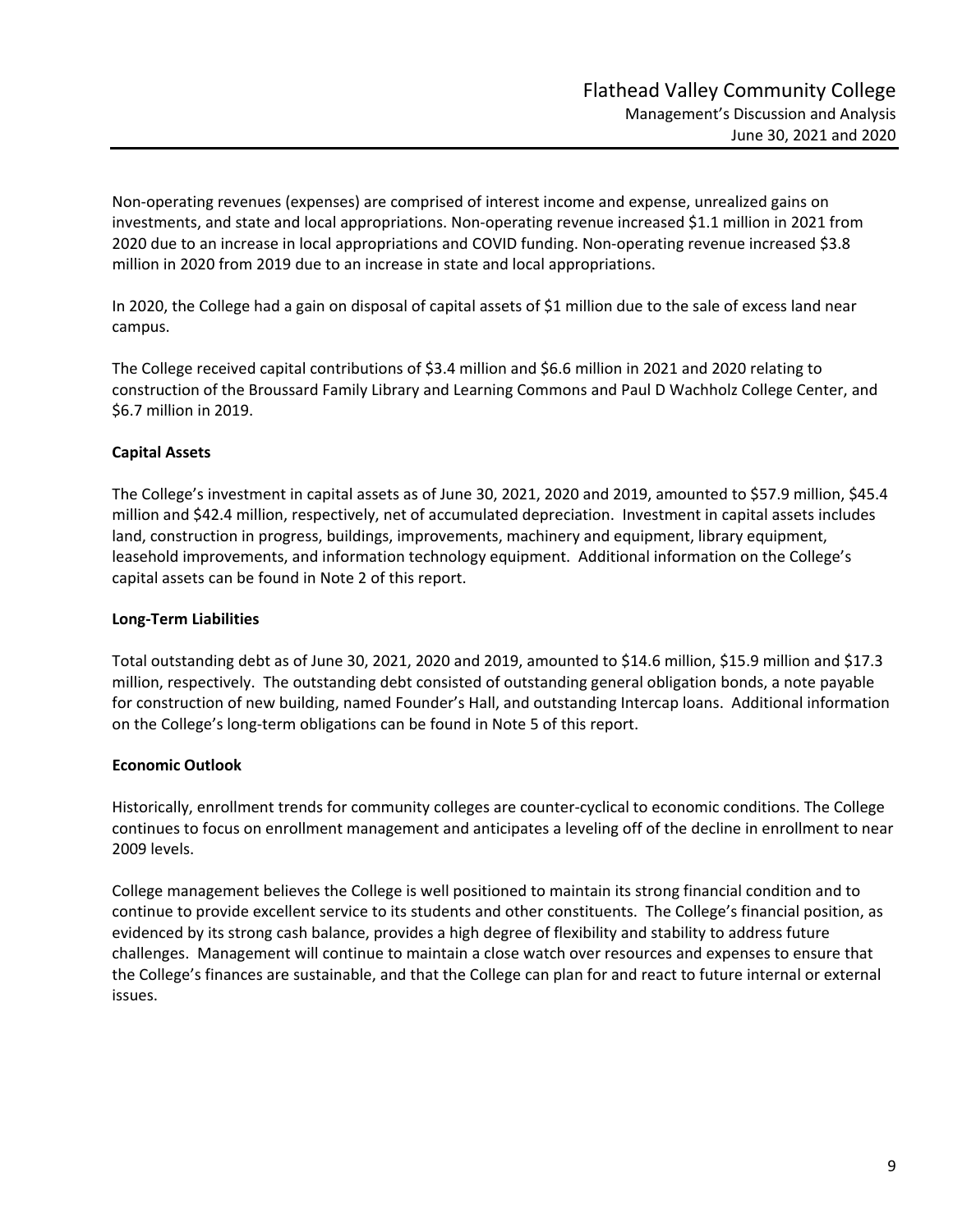# Flathead Valley Community College Statements of Net Position June 30, 2021 and 2020

|                                                                 | 2021             | 2020            |
|-----------------------------------------------------------------|------------------|-----------------|
| Assets                                                          |                  |                 |
| <b>Current Assets</b>                                           |                  |                 |
| Cash and cash equivalents                                       | \$<br>14,022,456 | \$<br>8,447,902 |
| Restricted cash and cash equivalents                            | 1,055,738        | 1,036,111       |
| Taxes and assessments receivable                                | 274,501          | 414,718         |
| Grants receivable                                               | 1,513,610        | 836,861         |
| Tuition and fees receivable, net of allowance for uncollectible |                  |                 |
| amounts of \$193,520 in 2021 and \$399,364 in 2020              | 141,421          | 217,704         |
| Other accounts receivable                                       | 6,192            | 1,028,706       |
| Due from Flathead Valley Community College Foundation           | 872,206          | 7,095,504       |
| Inventories                                                     | 532,399          | 732,806         |
| Other assets                                                    | 229,748          | 266,807         |
| Total current assets                                            |                  |                 |
|                                                                 | 18,648,271       | 20,077,119      |
| <b>Non-Current Assets</b>                                       |                  |                 |
| Restricted cash and cash equivalents                            |                  | 6,607,983       |
| Capital assets - non-depreciable                                | 21,005,087       | 11,650,570      |
| Capital assets - depreciable, net                               | 36,885,493       | 33,786,213      |
|                                                                 |                  |                 |
| Total non-current assets                                        | 57,890,580       | 52,044,766      |
| <b>Total assets</b>                                             | 76,538,851       | 72,121,885      |
|                                                                 |                  |                 |
| Deferred Outflow of Resources                                   |                  |                 |
| Deferred charge on refunding                                    | 98,526           | 118,231         |
| Deferred outflow on PERS liability                              | 1,646,156        | 1,000,285       |
| Deferred outflow on TRS liability                               | 2,517,178        | 1,748,555       |
| Deferred outflow on OPEB liability                              | 1,431,606        | 290,129         |
|                                                                 |                  |                 |
| Total deferred outflow of resources                             | 5,693,466        | 3,157,200       |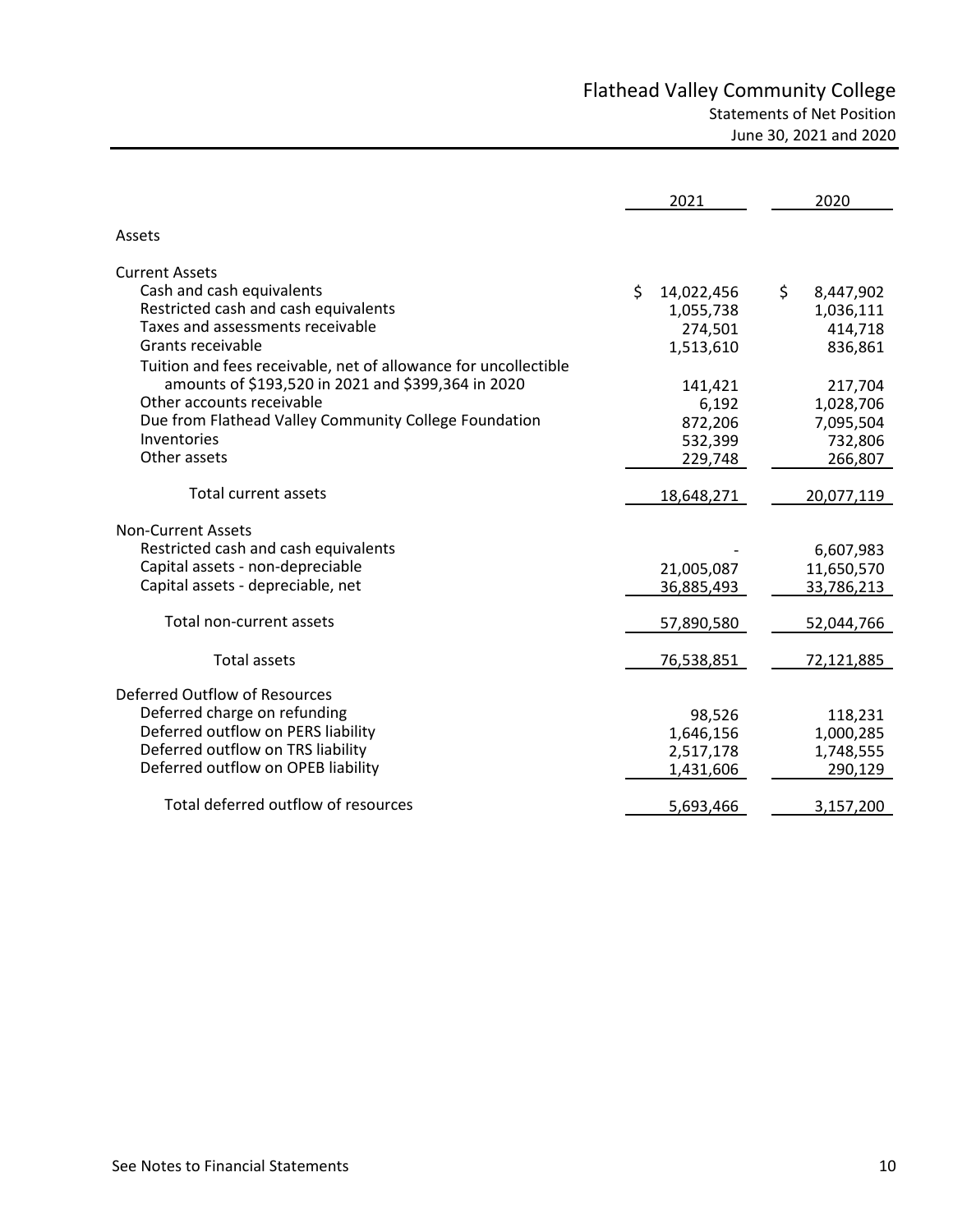# Flathead Valley Community College Statements of Net Position June 30, 2021 and 2020

|                                               | 2021             | 2020                 |
|-----------------------------------------------|------------------|----------------------|
| <b>Current Liabilities</b>                    |                  |                      |
| Accounts payable and accrued liabilities      | 1,308,834        | 1,253,846            |
| Unspent grant funds                           |                  | 297,446              |
| Student deposits payable                      | 288,574          | 229,809              |
| Deposits payable                              | 30,889           | 27,145               |
| Interest payable                              | 118,544          | 129,757              |
| Accrued payroll                               | 433,721          | 408,505              |
| Unearned revenue - tuition and fees           | 175,872          | 265,518              |
| Compensated absences, current portion         | 828,658          | 805,603              |
| Long-term liabilities, current portion        | 1,429,866        | 1,381,003            |
| <b>Total current liabilities</b>              | 4,614,958        | 4,798,632            |
| <b>Non-Current Liabilities</b>                |                  |                      |
| Long-term liabilities, net of current portion | 13,190,466       | 14,545,333           |
| Compensated absences, net of current portion  | 809,330          | 816,634              |
| Net pension liability                         | 19,525,648       | 16,208,332           |
| Obligation for other post-employment benefits | 1,827,540        | 913,652              |
| <b>Total non-current liabilities</b>          | 35,352,984       | 32,483,951           |
| <b>Total liabilities</b>                      | 39,967,942       | 37,282,583           |
| Deferred Inflow of Resources                  |                  |                      |
| Deferred inflow on PERS liability             | 787,193          |                      |
| Deferred inflow on TRS liability              | 67,366           | 1,519,724<br>112,156 |
| Deferred inflow on OPEB liability             | 847,653          | 490,146              |
|                                               |                  |                      |
| Total deferred inflow of resources            | 1,702,212        | 2,122,026            |
| <b>Net Position</b>                           |                  |                      |
| Net investment in capital assets              | 43,368,774       | 29,628,678           |
| Restricted - Expendable                       |                  |                      |
| Debt service                                  | 1,055,738        | 1,036,111            |
| Capital projects                              |                  | 6,607,983            |
| Unrestricted                                  | (3,862,349)      | (1, 398, 296)        |
| Total net position                            | 40,562,163<br>\$ | 35,874,476<br>\$.    |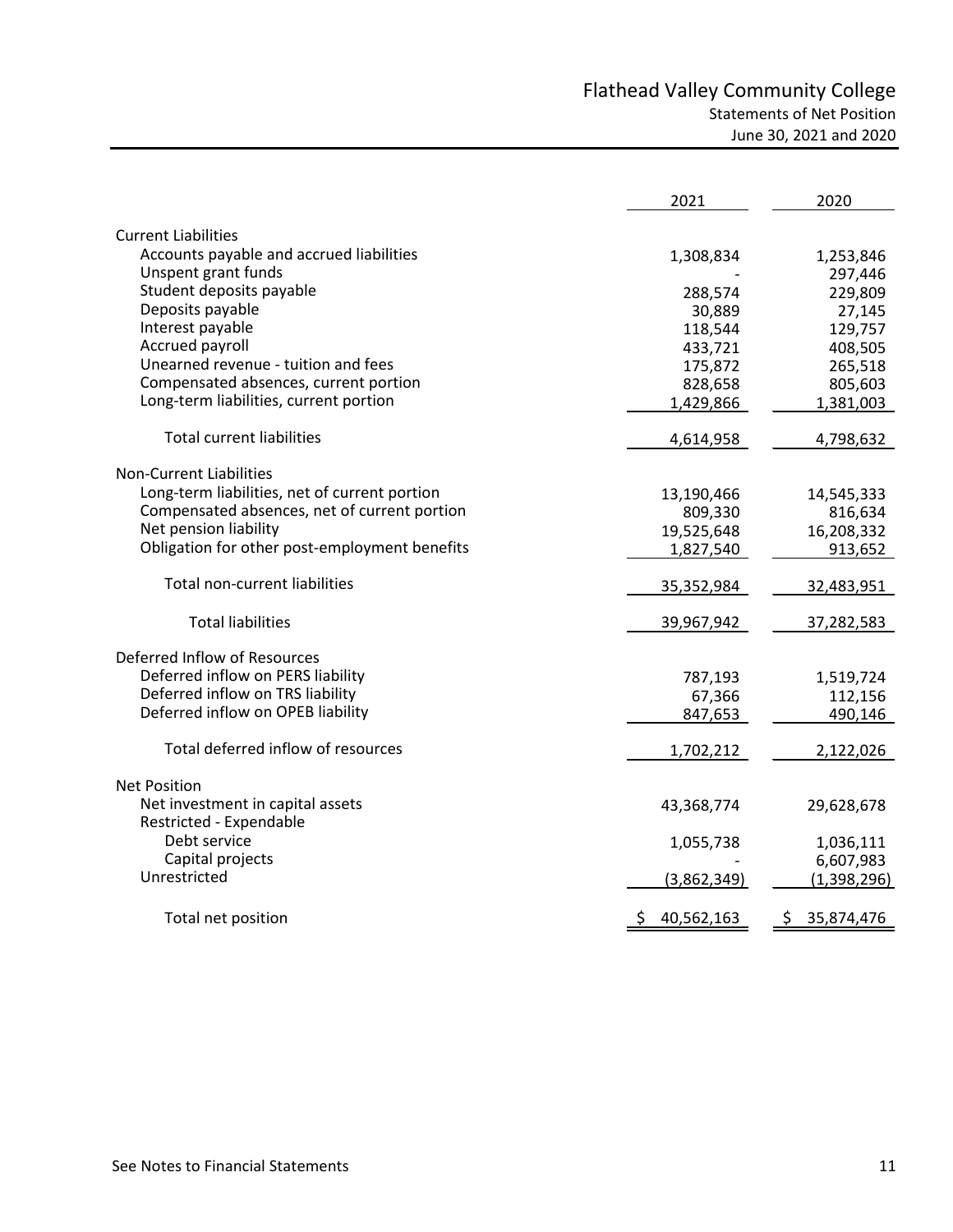# Flathead Valley Community College

# Statements of Revenues, Expenses, and Changes in Net Position

Years Ended June 30, 2021 and 2020

|                                                                                 | 2021              | 2020            |
|---------------------------------------------------------------------------------|-------------------|-----------------|
|                                                                                 |                   |                 |
| <b>Operating Revenues</b><br>Tuition and fees, net of scholarship allowances of |                   |                 |
| \$965,314 in 2021 and \$1,015,131 in 2020                                       | \$<br>6,034,797   | \$<br>6,532,358 |
| Federal grants and contracts                                                    | 2,536,927         | 3,018,036       |
| State grants, contracts, and aid                                                | 1,544,359         | 1,073,168       |
| Private and local grants and contracts                                          | 1,485,193         | 1,352,683       |
| Indirect cost recoveries                                                        | 100,061           | 104,718         |
| Seminars and workshops                                                          | 50,557            | 68,323          |
| Auxiliary activities                                                            | 1,434,228         | 1,988,825       |
| Other operating revenues                                                        | 255,247           | 257,767         |
| Total operating revenues                                                        | <u>13,441,369</u> | 14,395,878      |
| <b>Operating Expenses</b>                                                       |                   |                 |
| <b>Personnel services</b>                                                       | 20,449,474        | 20,001,233      |
| Travel                                                                          | 19,917            | 157,193         |
| <b>Supplies</b>                                                                 | 1,747,380         | 1,494,714       |
| Contracted services                                                             | 2,641,885         | 2,763,565       |
| Bond issuance expense                                                           | 15,000            |                 |
| Bad debt expense                                                                |                   | 53,299          |
| Scholarships and grants                                                         | 5,024,241         | 5,648,050       |
| Non-capitalized equipment                                                       | 565,621           | 289,195         |
| Other operating expenses                                                        | 152,523           | 169,917         |
| Depreciation                                                                    | 2,009,061         | 1,974,888       |
| Total operating expenses                                                        | 32,625,102        | 32,552,054      |
| <b>Operating Loss</b>                                                           | (19, 183, 733)    | (18, 156, 176)  |
| Non-Operating Revenues (Expenses)                                               |                   |                 |
| State appropriations                                                            | 9,196,094         | 9,204,303       |
| Statewide equalization millage                                                  | 576,141           | 561,421         |
| Local appropriations                                                            | 7,579,529         | 7,264,746       |
| Federal grants and contracts                                                    | 3,553,837         | 2,579,640       |
| Interest revenue                                                                | 92,352            | 279,268         |
| Interest expense                                                                | (494, 970)        | (530, 492)      |
| Gain on disposal of capital assets                                              | 4,695             | 1,000,541       |
| Total non-operating revenues                                                    | 20,507,678        | 20,359,427      |
| Net Income Before Capital Contributions                                         | 1,323,945         | 2,203,251       |
| <b>Capital Contributions</b>                                                    | 3,363,742         | 6,576,954       |
| Change in Net Position                                                          | 4,687,687         | 8,780,205       |
| Net Position, Beginning of Year                                                 | 35,874,476        | 27,094,271      |
| Net Position, End of Year                                                       | 40,562,163        | 35,874,476      |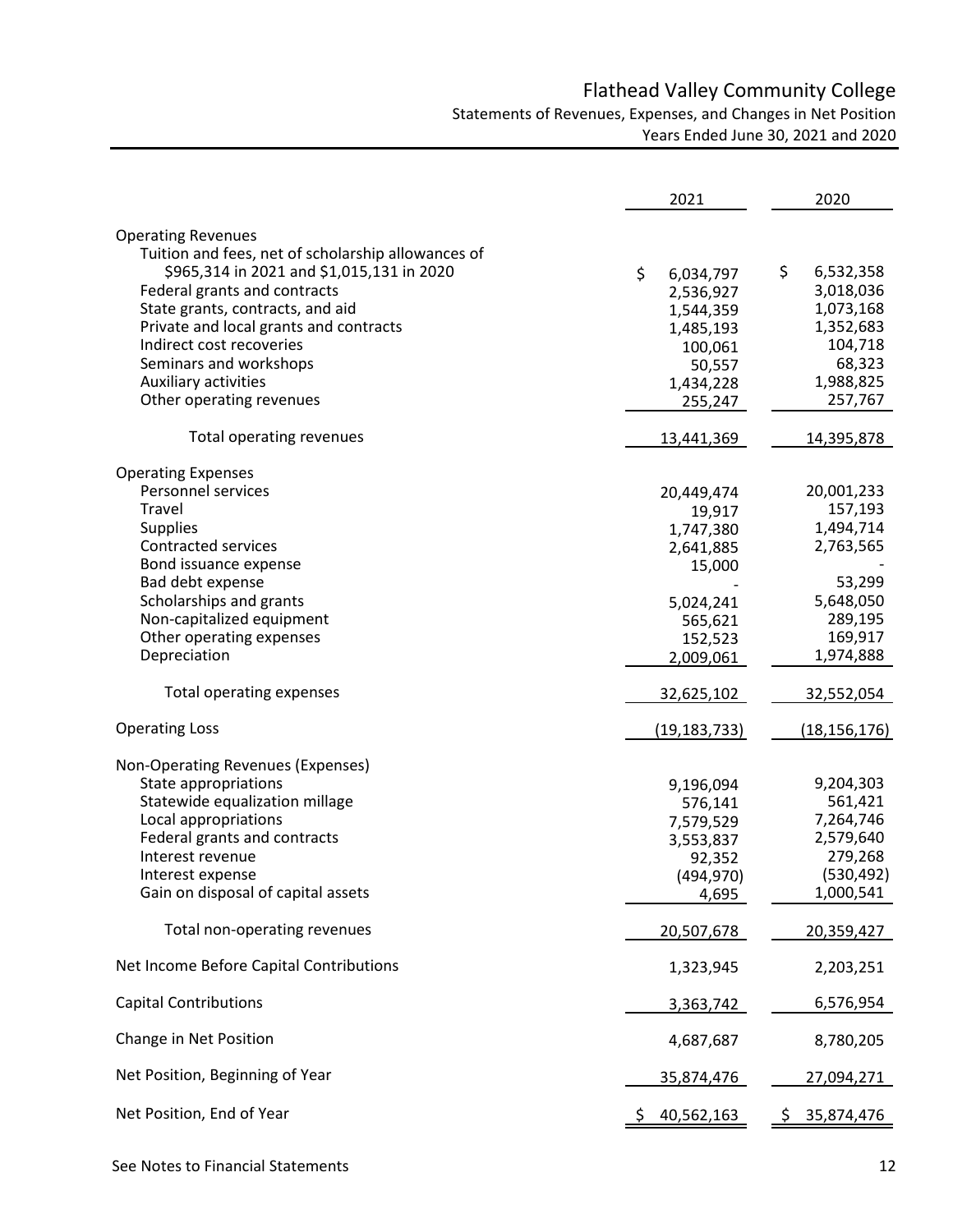# Flathead Valley Community College Statements of Cash Flows Years Ended June 30, 2021 and 2020

|                                                                                                                                                                                                                                                                                                                                                                                                                                                | 2021                                                                                                                                         | 2020                                                                                                                                   |
|------------------------------------------------------------------------------------------------------------------------------------------------------------------------------------------------------------------------------------------------------------------------------------------------------------------------------------------------------------------------------------------------------------------------------------------------|----------------------------------------------------------------------------------------------------------------------------------------------|----------------------------------------------------------------------------------------------------------------------------------------|
| <b>Operating Activities</b><br>Tuition and fees<br>Federal grants and contracts<br>Other grants and contracts<br>Seminars and workshops<br>Auxiliary activities<br>Other<br>Payments to suppliers<br>Payments for contracted services<br>Payments for scholarships and grants<br>Payments to employees                                                                                                                                         | \$<br>6,021,434<br>1,562,732<br>3,087,923<br>50,557<br>2,456,742<br>355,308<br>(2, 186, 153)<br>(2,656,885)<br>(5,024,241)<br>(19, 133, 383) | \$6,523,498<br>3,114,200<br>3,082,281<br>68,323<br>1,972,800<br>362,485<br>(2,809,016)<br>(2,763,565)<br>(5,648,050)<br>(19, 148, 614) |
| Net Cash used for Operating Activities                                                                                                                                                                                                                                                                                                                                                                                                         | (15, 465, 966)                                                                                                                               | (15, 245, 658)                                                                                                                         |
| <b>Noncapital Financing Activities</b><br>State appropriations<br>Local appropriations<br>Federal grants and contracts<br>Net Cash from Noncapital Financing Activities<br><b>Capital and Related Financing Activities</b><br>Acquisition and construction of capital assets<br>Proceeds from the sale of capital assets<br>Proceeds from new debt<br>Principal paid on capital debt<br>Interest paid on capital debt<br>Capital contributions | 9,196,094<br>8,295,887<br>3,553,837<br>21,045,818<br>(14, 411, 638)<br>9,150<br>75,000<br>(1,381,004)<br>(506, 183)<br>9,528,669             | 9,204,303<br>7,724,413<br>2,579,640<br>19,508,356<br>(4,326,851)<br>30,000<br>(1,358,562)<br>(551, 260)                                |
| Net Cash used for Capital and Related Financing Activities                                                                                                                                                                                                                                                                                                                                                                                     | (6,686,006)                                                                                                                                  | (6, 206, 673)                                                                                                                          |
| <b>Investing Activities</b><br>Interest on investments                                                                                                                                                                                                                                                                                                                                                                                         | 92,352                                                                                                                                       | 279,268                                                                                                                                |
| Net Cash from Investing Activities                                                                                                                                                                                                                                                                                                                                                                                                             | 92,352                                                                                                                                       | 279,268                                                                                                                                |
| Net Change in Cash and Cash Equivalents                                                                                                                                                                                                                                                                                                                                                                                                        | (1,013,802)                                                                                                                                  | (1,664,707)                                                                                                                            |
| Cash and Cash Equivalents, Beginning of Year                                                                                                                                                                                                                                                                                                                                                                                                   | 16,091,996                                                                                                                                   | 17,756,703                                                                                                                             |
| Cash and Cash Equivalents, End of Year                                                                                                                                                                                                                                                                                                                                                                                                         | \$15,078,194                                                                                                                                 | \$16,091,996                                                                                                                           |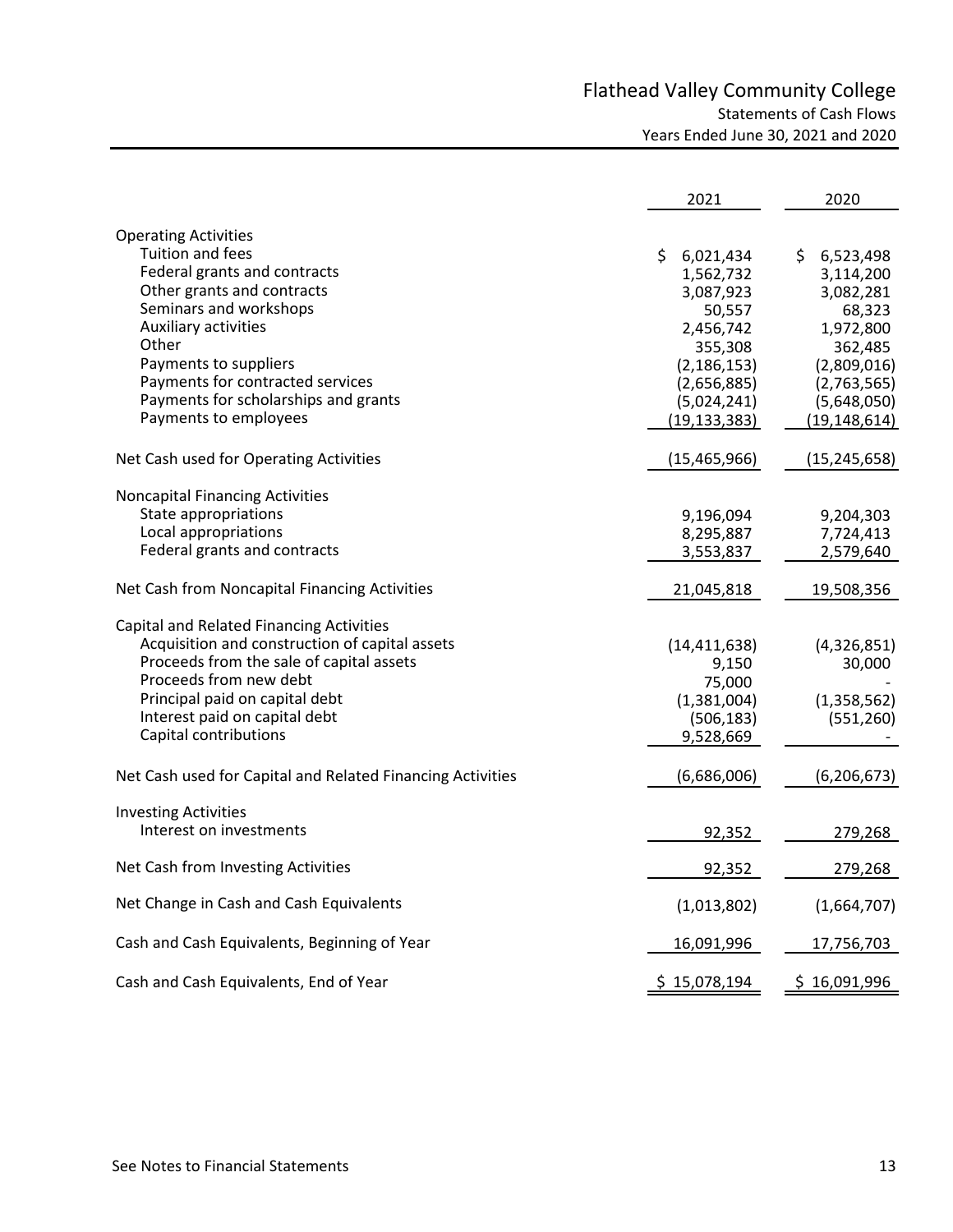# Flathead Valley Community College Statements of Cash Flows Years Ended June 30, 2021 and 2020

|                                                                                        | 2021              | 2020              |
|----------------------------------------------------------------------------------------|-------------------|-------------------|
| Reconciliation of Operating Loss to Net Cash                                           |                   |                   |
| used for Operating Activities                                                          |                   |                   |
| <b>Operating loss</b>                                                                  | \$ (19, 183, 733) | \$ (18, 156, 176) |
| Adjustments to reconcile operating loss to net cash                                    |                   |                   |
| used for operating activities                                                          |                   |                   |
| Depreciation                                                                           | 2,009,061         | 1,974,888         |
| GASB 68 - Actuarial pension expense                                                    | 1,145,206         | 654,691           |
| Change in OPEB obligation                                                              | 129,918           | 120,792           |
| Changes in assets and liabilities                                                      |                   |                   |
| Grants receivable                                                                      | (676, 749)        | (213, 406)        |
| Tuition and fees receivable                                                            | 76,283            | (48, 742)         |
| Other accounts receivable                                                              | 1,022,514         | (16,025)          |
| Due from Flathead Valley Community College Foundation                                  | 58,371            | 668,554           |
| Inventories                                                                            | 200,407           | (411, 460)        |
| Other assets                                                                           | 37,059            | 77,421            |
| Accounts payable and accrued liabilities                                               | (687)             | (344, 661)        |
| Unspent grant funds                                                                    | (297, 446)        | 297,446           |
| Student deposits payable                                                               | 58,765            | 34,746            |
| Deposits payable                                                                       | 3,744             | (1, 134)          |
| Accrued payroll                                                                        | 25,216            | (37, 350)         |
| Unearned revenue - tuition and fees                                                    | (89, 646)         | 39,882            |
| Compensated absences                                                                   | 15,751            | 114,876           |
| Net Cash used for Operating Activities                                                 | \$ (15, 465, 966) | \$ (15, 245, 658) |
| Supplemental Disclosure of Noncash Activity                                            |                   |                   |
| Capital contributions within Due from Flathead Valley                                  |                   |                   |
|                                                                                        |                   |                   |
| <b>Community College Foundation</b>                                                    | \$<br>310,330     | 6,576,954<br>\$   |
| Capital assets acquired from accounts payable                                          | 55,675<br>\$      | 704,866           |
| Sale of capital assets within other accounts receivable                                | $\frac{1}{2}$     | \$<br>1,001,152   |
|                                                                                        |                   |                   |
| Reconciliation of Cash, Restricted Cash and Cash<br><b>Equivalents and Investments</b> |                   |                   |
| Cash and cash equivalents                                                              |                   |                   |
| Restricted cash and cash equivalents, current                                          | \$14,022,456      | 8,447,902<br>\$   |
| Restricted cash and cash equivalents, noncurrent                                       | 1,055,738         | 1,036,111         |
|                                                                                        |                   | 6,607,983         |
| Total cash, restricted cash and cash equivalents and investments \$ 15,078,194         |                   | \$16,091,996      |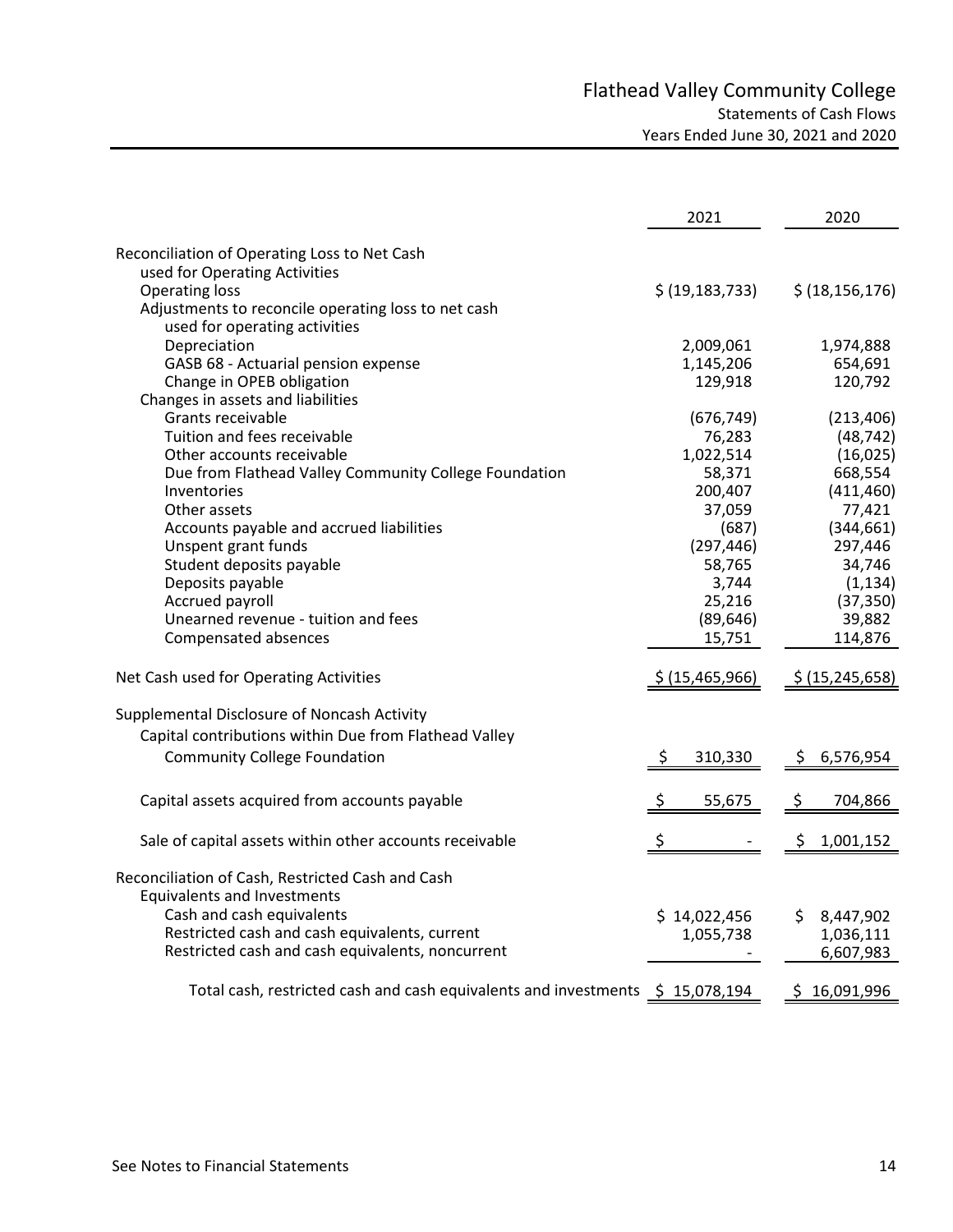| December 31, 2020 and 2019 |  |  |  |  |
|----------------------------|--|--|--|--|
|----------------------------|--|--|--|--|

|                                                                                                                                                           | 2020                                               | 2019                                                 |
|-----------------------------------------------------------------------------------------------------------------------------------------------------------|----------------------------------------------------|------------------------------------------------------|
| Assets                                                                                                                                                    |                                                    |                                                      |
| <b>Current Assets</b><br>Cash and cash equivalents<br>Investments<br>Promises to give<br>Other current assets                                             | \$<br>196,361<br>19,891,908<br>2,824,676<br>42,268 | \$<br>1,451,765<br>21,309,814<br>4,647,437<br>44,361 |
| Total current assets                                                                                                                                      | 22,955,213                                         | 27,453,377                                           |
| Property and Equipment, Net                                                                                                                               | 196,918                                            | 196,918                                              |
|                                                                                                                                                           | 23, 152, 131<br>\$.                                | 27,650,295<br>\$.                                    |
| Liabilities and Net Assets                                                                                                                                |                                                    |                                                      |
| <b>Current Liabilities</b><br>Accounts payable and other liabilities<br>Foundation scholarships payable<br>Other scholarships payable<br>Deferred revenue | \$<br>2,463,430<br>559,535<br>234,133              | \$<br>352,971<br>725,091<br>272,582<br>40,000        |
| <b>Total current liabilities</b>                                                                                                                          | 3,257,098                                          | 1,390,644                                            |
| Long-Term Liabilities<br>Deferred gift liability<br><b>Total liabilities</b>                                                                              | 39,472<br>3,296,570                                | 39,659<br>1,430,303                                  |
| <b>Net Assets</b><br>Without donor restrictions<br>Without donor restrictions - board designated<br>With donor restrictions                               | 507,811<br>19,347,750                              | 109,106<br>626,922<br>25,483,964                     |
| Total net assets                                                                                                                                          | 19,855,561                                         | 26,219,992                                           |
|                                                                                                                                                           | 23, 152, 131                                       | 27,650,295<br>\$                                     |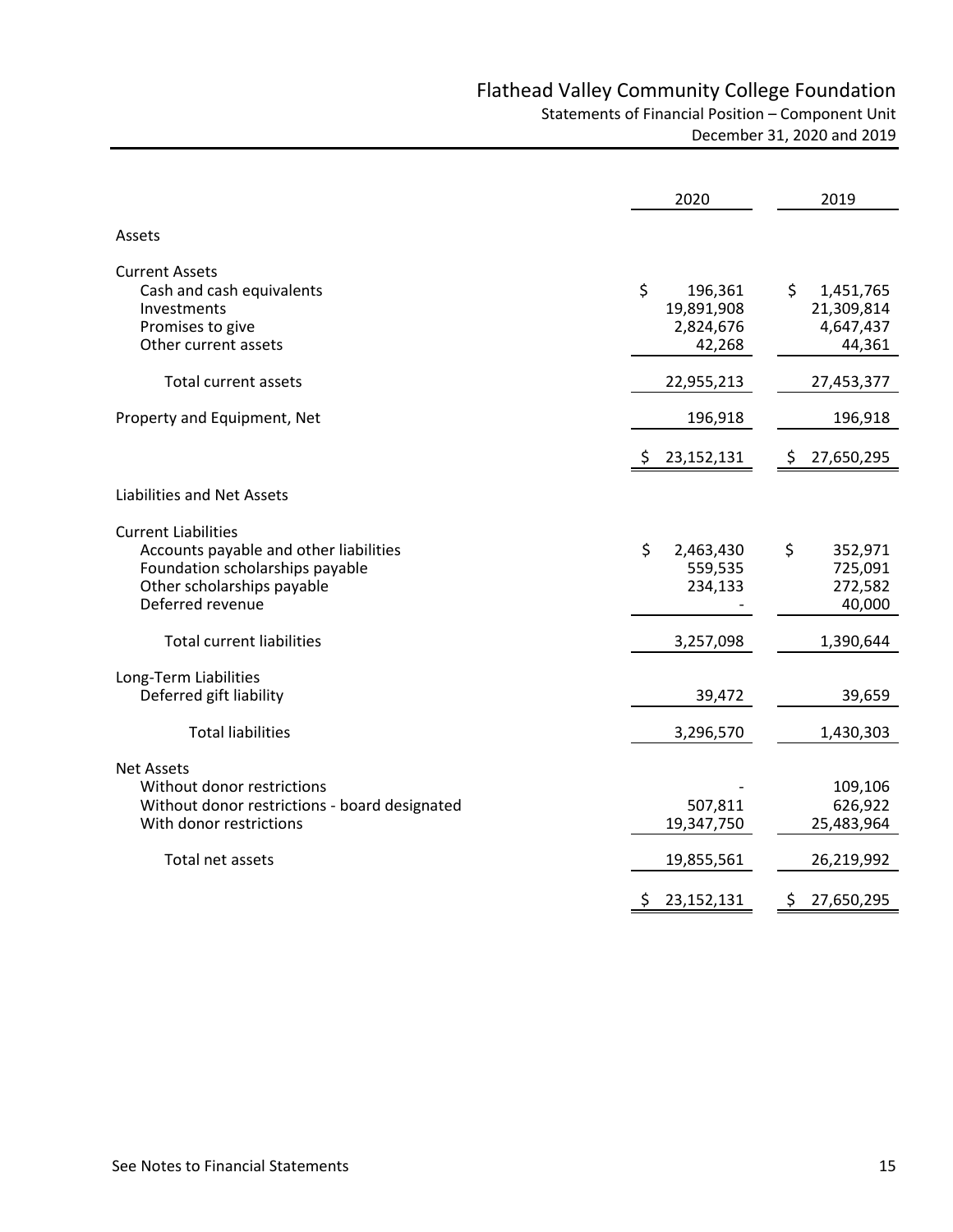# Flathead Valley Community College Foundation

# Statement of Activities – Component Unit

Year Ended December 31, 2020

|                                                                                                                                                                                                                                                  | <b>Without Donor</b><br>Restrictions |                                                   | With Donor<br>Restrictions |                                                                        |    |                                                         | Total |  |
|--------------------------------------------------------------------------------------------------------------------------------------------------------------------------------------------------------------------------------------------------|--------------------------------------|---------------------------------------------------|----------------------------|------------------------------------------------------------------------|----|---------------------------------------------------------|-------|--|
| Revenues and Other Support<br>Pledges and other public support<br>In-kind donations<br>Change in value of split-interest agreements<br>Net realized and unrealized investment gains<br>Investment income<br>Net assets released from restriction | \$                                   | 212,810<br>37,215<br>6,902<br>24,831<br>9,386,451 | \$                         | 1,234,508<br>184,563<br>(6,095)<br>1,536,404<br>300,857<br>(9,386,451) | \$ | 1,447,318<br>221,778<br>(6,095)<br>1,543,306<br>325,688 |       |  |
| Total revenues and other support                                                                                                                                                                                                                 |                                      | 9,668,209                                         |                            | (6, 136, 214)                                                          |    | 3,531,995                                               |       |  |
| Allocations and Expenses<br>Program services<br>Management and general<br>Fundraising                                                                                                                                                            |                                      | 9,566,549<br>88,273<br>241,604                    |                            |                                                                        |    | 9,566,549<br>88,273<br>241,604                          |       |  |
| Total allocations and expenses                                                                                                                                                                                                                   |                                      | 9,896,426                                         |                            |                                                                        |    | 9,896,426                                               |       |  |
| Change in Net Assets                                                                                                                                                                                                                             |                                      | (228, 217)                                        |                            | (6, 136, 214)                                                          |    | (6, 364, 431)                                           |       |  |
| Net Assets, Beginning of Year                                                                                                                                                                                                                    |                                      | 736,028                                           |                            | 25,483,964                                                             |    | 26,219,992                                              |       |  |
| Net Assets, End of Year                                                                                                                                                                                                                          | Ş                                    | 507,811                                           | Ş                          | 19,347,750                                                             | S  | 19,855,561                                              |       |  |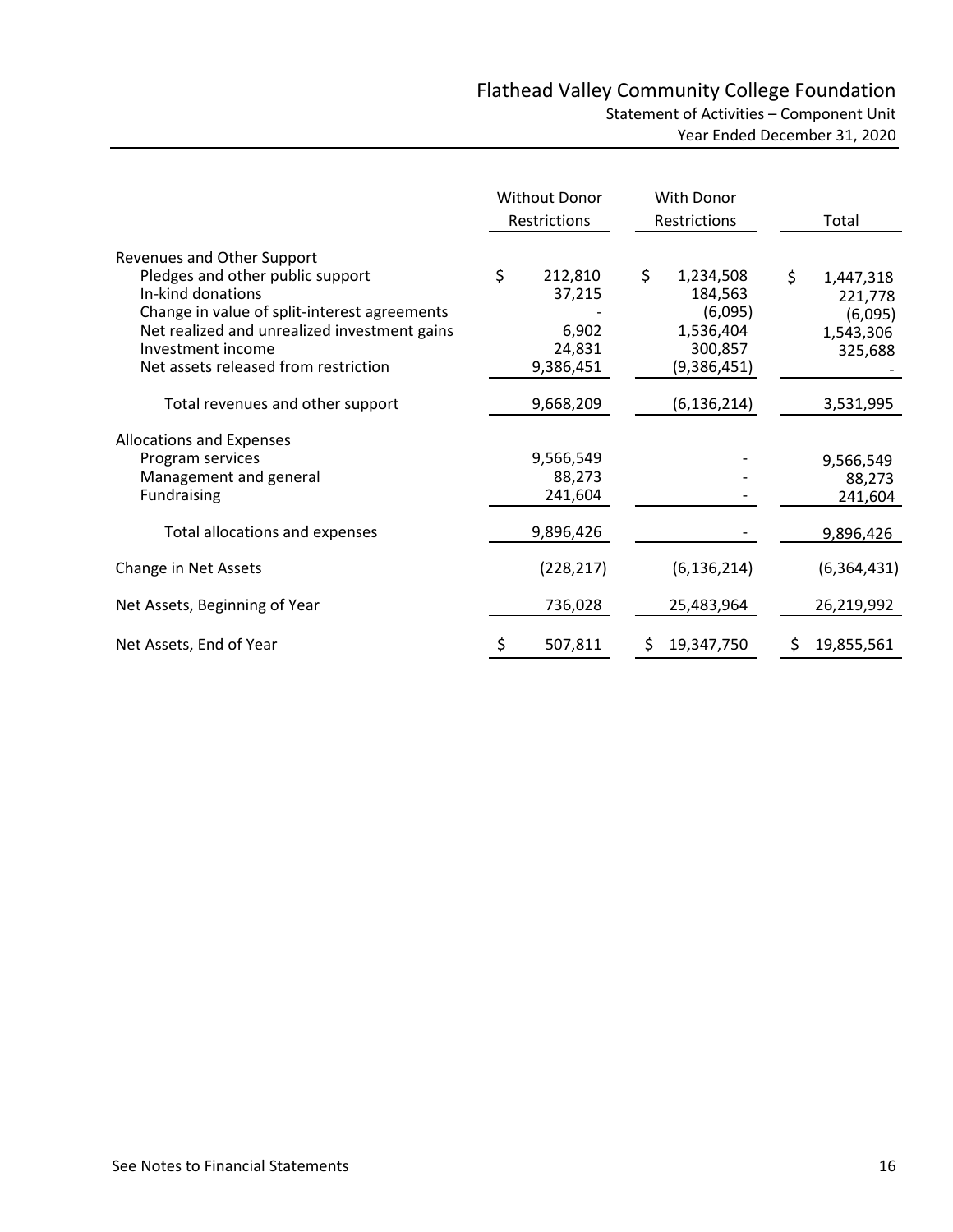# Flathead Valley Community College Foundation Statement of Activities – Component Unit

# Year Ended December 31, 2019

|                                              | <b>Without Donor</b> | With Donor      |                 |
|----------------------------------------------|----------------------|-----------------|-----------------|
|                                              | Restrictions         | Restrictions    | Total           |
|                                              |                      |                 |                 |
| Revenues and Other Support                   |                      |                 |                 |
| Pledges and other public support             | \$<br>287,811        | \$<br>2,710,777 | \$<br>2,998,588 |
| In-kind donations                            | 95,072               | 335,582         | 430,654         |
| Change in value of split-interest agreements |                      | (7, 353)        | (7, 353)        |
| Net realized and unrealized investment gains | 10,652               | 1,753,488       | 1,764,140       |
| Investment income                            | 82,292               | 307,291         | 389,583         |
| Net assets released from restriction         | 1,551,921            | (1,551,921)     |                 |
|                                              |                      |                 |                 |
| Total revenues and other support             | 2,027,748            | 3,547,864       | 5,575,612       |
|                                              |                      |                 |                 |
| Allocations and Expenses                     |                      |                 |                 |
| Program services                             | 1,712,992            |                 | 1,712,992       |
| Management and general                       | 97,526               |                 | 97,526          |
| Fundraising                                  | 478,141              |                 | 478,141         |
|                                              |                      |                 |                 |
| Total allocations and expenses               | 2,288,659            |                 | 2,288,659       |
| Change in Net Assets                         | (260, 911)           | 3,547,864       | 3,286,953       |
|                                              |                      |                 |                 |
| Net Assets, Beginning of Year                | 996,939              | 21,936,100      | 22,933,039      |
|                                              |                      |                 |                 |
| Net Assets, End of Year                      | 736,028              | 25,483,964      | 26,219,992      |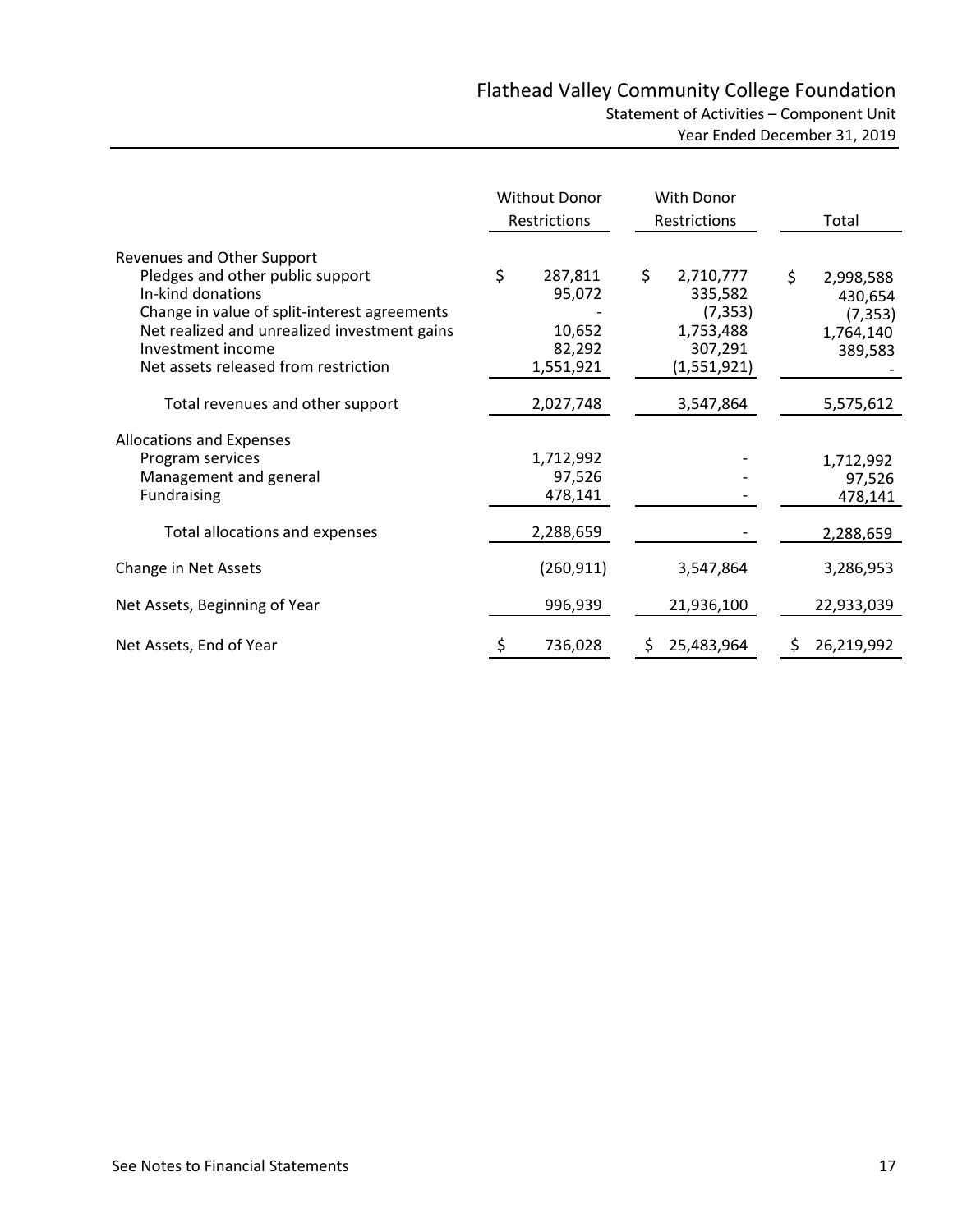## **Note 1 ‐ Principal Business Activity and Significant Accounting Policies**

#### **Description of Entity**

Flathead Valley Community College (the College) was established under Montana law and provides high‐quality academic programs taught by some of the nation's brightest faculty. The College also offers the Running Start program for eligible area high school students who want to get a jump start on their college education while saving a significant amount of money on tuition; online classes where students can learn anywhere at any time; classes taught through interactive television reaching students living in rural communities; select undergraduate and graduate degrees through partnerships with various Montana colleges and universities so students do not have to leave the Flathead Valley; customized workforce training for area businesses; and a wide variety of fun, enriching and affordable non‐credit classes for all ages.

#### **Reporting Entity**

The College's financial statements are prepared in accordance with the pronouncements of the Governmental Accounting Standards Board (GASB) in accordance with generally accepted accounting principles in the United States of America (GAAP).

As defined by GAAP established under GASB, the financial reporting entity consists of the primary government, as well as its component unit, Flathead Valley Community College Foundation (the Foundation).

The Foundation is a legally separate, tax‐exempt component unit of the College. The Foundation acts primarily as a fundraising organization to supplement the resources that are available to the College in support of its programs. The board of the Foundation is self‐perpetuating and consists of graduates and friends of the College. Although the College does not control the timing or amount of receipts from the Foundation, the majority of resources or income the Foundation holds and invests is restricted to the activities of the College by the donors. Because these restricted resources held by the Foundation can only be used by, or for the benefit of, the College, the Foundation is considered a component unit of the College. The Foundation's financial statements for fiscal years ended December 31, 2020 and 2019, are discreetly presented because the College does not have financial accountability for the Foundation.

The Foundation is a private not‐for‐profit organization that reports its financial statements in accordance with the pronouncements of Financial Accounting Standard Board (FASB). As such, certain revenue recognition criteria and presentation features are different from GASB revenue recognition criteria and presentation features. Accordingly, those financial statements have been reported on separate pages following the financial statements of the College. No modifications have been made to the Foundation's financial information included in the College's report; however significant note disclosures to the Foundation's financial statements have been incorporated into the College's notes to the financial statements.

Financial statements for the Foundation can be obtained by contacting: Flathead Valley Community College Foundation, 777 Grandview Drive, Kalispell, MT 59901.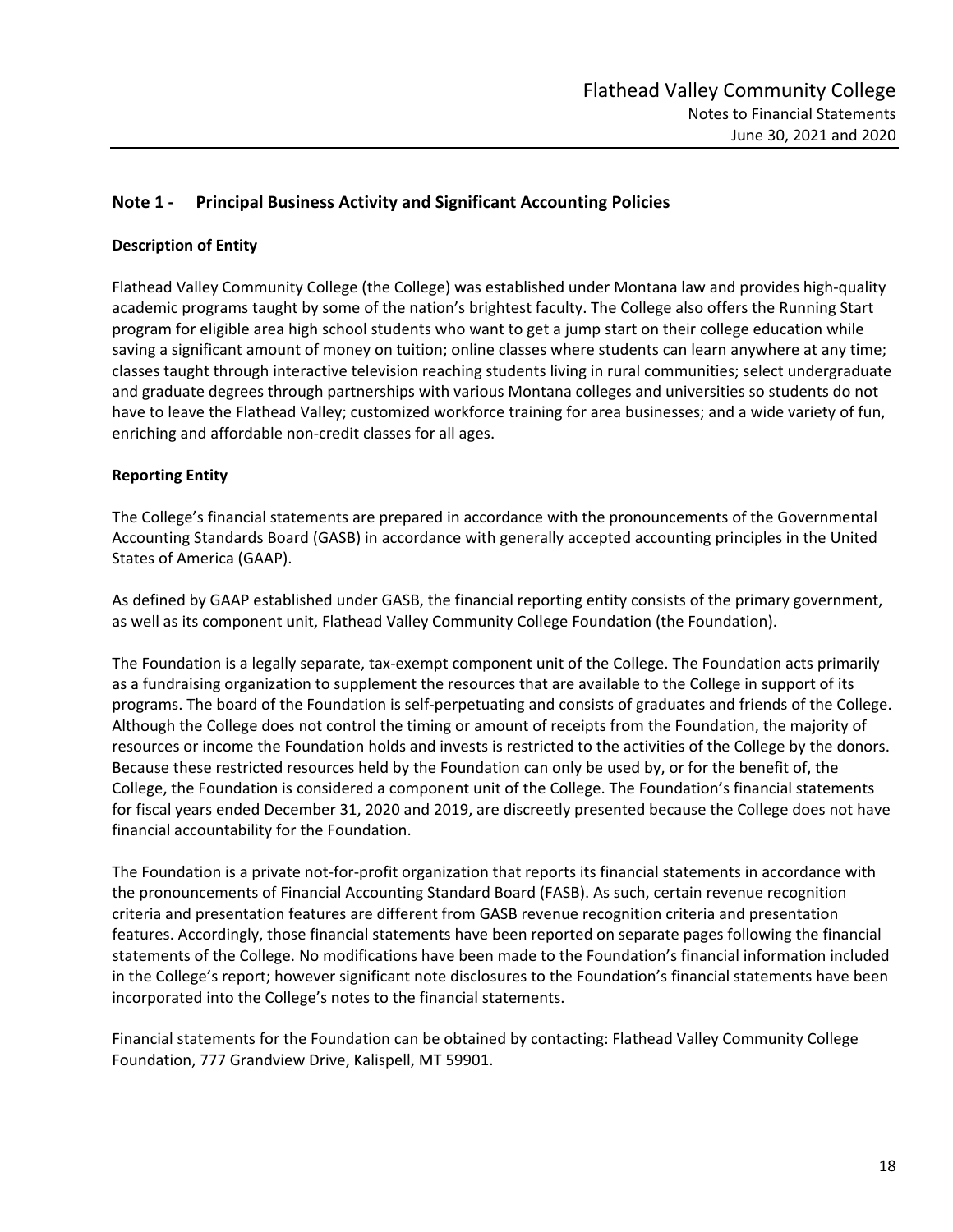## **Basis of Accounting**

For financial statement purposes, the College is considered a special‐purpose government engaged only in business‐type activities. Accordingly, the College's financial statements have been presented using the economic resources measurement focus and the accrual basis of accounting. Under the accrual basis, revenues are recognized when earned, and expenses are recorded when an obligation has been incurred. All significant intra‐ agency transactions have been eliminated.

Non-exchange transactions, in which the College receives value without directly giving equal value in return include: property taxes, federal, state and local grants, state appropriations, and other contributions. On an accrual basis, revenue from property taxes is recognized in the period for which the levy is intended to finance. Revenues from grants, state appropriations, and other contributions are recognized in the year in which all eligibility requirements have been satisfied. Eligibility requirements include timing requirements, which specify the year when the resources are required to be used or the fiscal year when use is first permitted; matching requirements, in which the College must provide local resources to be used for a specified purpose; and expenditure requirements, in which the resources are provided to the College on a reimbursement basis.

When both restricted and unrestricted resources are available for use, it is the College's policy to use restricted resources first, then unrestricted resources as they are needed.

#### **Cash and Cash Equivalents**

The College considers all highly liquid investments with an original maturity of three months or less at the date of acquisition to be cash equivalents. Cash balances that are restricted and not expected to be expended within the subsequent year are classified as noncurrent assets.

The College's cash, except petty cash, is held by the Flathead County Treasurer (the County) and pooled with other County cash. With the College cash which is not necessary for short-term obligations, the College participates in a County-wide investment program whereby all available cash is invested by the County Treasurer in pooled investments. Interest earned on the pooled investments is distributed to each contributing entity and funded on a pro rata basis. The County's investment portfolio as of June 30, 2021 and 2020, consisted of certificates of deposit, savings accounts, and U.S. Government Securities.

The College does not own specific identifiable investment securities in the pool; therefore, is not subject to categorization. Information regarding investment risk, collateral, security, and fair values for Flathead County deposits and investments is available from Flathead County Treasurer's office, 800 S. Main Street, Kalispell, Montana 59901. The Flathead County external investment pool is not rated.

Authorized investments allowed by Section 20‐9‐213, MCA, include savings or time deposits in a state or national bank, building or loan association, or credit union insured by the FDIC or NCUA located in the state; repurchase agreements; and the State Unified Investment Program. Further, Section 7‐6‐202, MCA, authorizes investments in U.S. government treasury bills, notes, bonds, U.S. Treasury obligations, treasury receipts, general obligations of certain agencies of the United States, and U.S. government security money market fund if the fund meets certain conditions.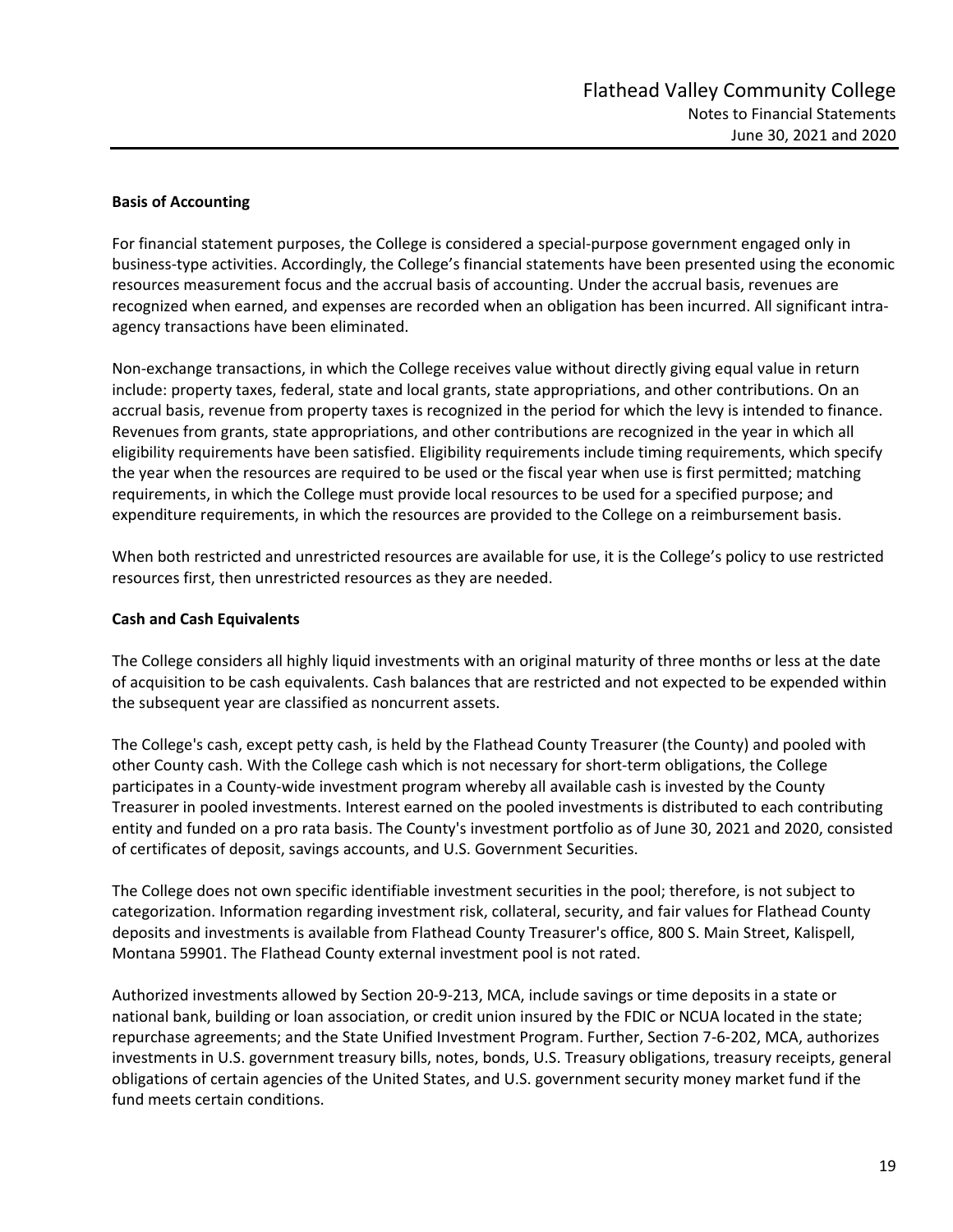## **Custodial Credit Risk**

Custodial credit risk is the risk that in the event of a failure of a financial institution, the College's deposits and investments may not be returned to it. At June 30, 2021 and 2020, all of the College's deposits were insured or collateralized. The College does not have a deposit policy for custodial credit risk.

## **Property Tax Receivable**

Property taxes levied through 2021 are recorded as receivables. Property tax levies are set in August, in connection with the budget process, and are based on taxable values listed as of January 1 for all property. Taxable values are established by the Montana Department of Revenue, and a revaluation of all property is required to be completed on a periodic basis. Taxable value is defined by Montana statute as a fixed percentage of market value. Real property taxes are generally billed in October and are payable 50% by November 30 and 50% by May 31. After these dates, taxes become delinquent and become a lien on the property. Personal property is assessed and personal property taxes are billed throughout the year, with a significant portion generally billed in May, June, and July. Personal property taxes are based on levies set during the prior August. These taxes become delinquent 30 days after billing.

Taxes that become delinquent are charged interest at the rate of 5/6 of 1% a month plus a penalty of 2%. Real property on which taxes remain delinquent and unpaid may be sold at tax sales. In the case of personal property, the property is to be seized and sold after the taxes become delinquent.

#### **Receivables**

Accounts receivable consists of tuition and fee charges to students and auxiliary enterprise services provided to students, faculty and staff. Accounts receivable also includes amounts due from the federal government, state and local governments, or private sources, in connection with reimbursement of allowable expenditures made pursuant to the College's grants and contracts. Accounts receivable balances are recorded net of estimated uncollectible amounts.

#### **Inventories**

Inventories consist mainly of bookstore merchandise and are valued at cost on the first in, first out method. The costs of inventory are recorded as expenditures when consumed.

#### **Restricted Cash and Cash Equivalents**

In accordance with debt covenant restrictions and agency fund requirements, the College is obligated to separately hold cash amounts sufficient to satisfy the upcoming debt payments. These are considered current restricted cash and cash equivalents. Additionally, the College holds funds restricted by donors for specific ongoing capital projects. These amounts are shown as noncurrent assets.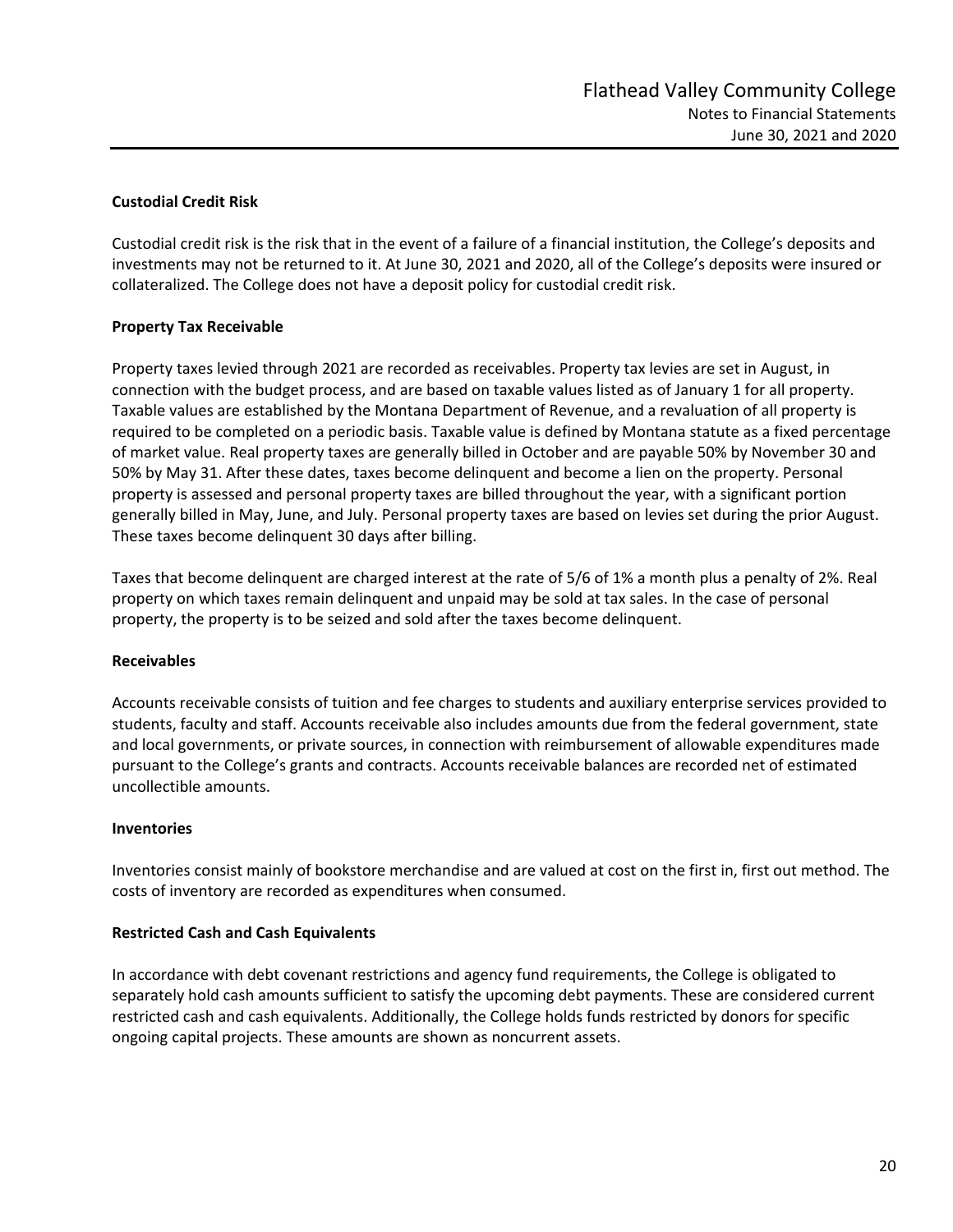#### **Capital Assets**

Capital assets are stated at cost when purchased or constructed, or if donated, at the estimated acquisition value at the date of the gift. For equipment, the College's capitalization policy includes all items with a unit cost of \$5,000 or more and an estimated useful life of greater than one year. Buildings and building improvements costing more than \$25,000, any land purchases regardless of cost, land improvements and infrastructure costing \$10,000 or more, and library books treated as a collection and valued at 3% or more of total capital assets reported by the College are capitalized. Renovations and improvements to buildings that significantly increase the value or extend the useful life of the structure are capitalized. Routine repairs and maintenance are charged to operating expense in the period in which the expense was incurred.

Depreciation is computed using the straight‐line method over the estimated useful lives of the assets as follow:

|                         | <b>Buildings and improvements</b> | 40 years   |
|-------------------------|-----------------------------------|------------|
| Machinery and equipment |                                   | 5-20 years |
| Library equipment       |                                   | 10 years   |
| Leasehold improvements  |                                   | 20 years   |
| Information technology  |                                   | 3-7 years  |

#### **Unearned Revenue and Unspent Grant Funds**

Unearned revenue includes amounts received for tuition and fees, prior to the end of the fiscal year but related to the subsequent accounting period. Unspent grant funds arise when grant monies are received prior to the occurrence of qualifying expenditures.

#### **Compensated Absences**

Non‐teaching College employees earn vacation leave ranging from fifteen to twenty‐four days per year depending on the employee's years of service. Vacation leave may be accumulated not to exceed two times the maximum number of days earned annually. Sick leave is earned at a rate of one day per month for non-teaching employees and at the rate of one day per month for the length of time at the full-time teaching contract. Upon retirement or termination, employees are paid for 100% of unused vacation leave and 25% of unused sick leave. Upon termination, all payments are made at the employee's current rate of pay.

#### **Net Position**

The College's net position is classified as follows:

**Net Investment in Capital Assets** – This represents the College's total investment in capital assets, net of outstanding debt obligations related to those capital assets. To the extent debt has been incurred but not yet expended for capital assets, such amounts are not included in this section.

**Restricted Net Position – Expendable** – Restricted expendable net position includes resources in which the College is legally or contractually obligated to spend resources in accordance with restrictions imposed by external third parties.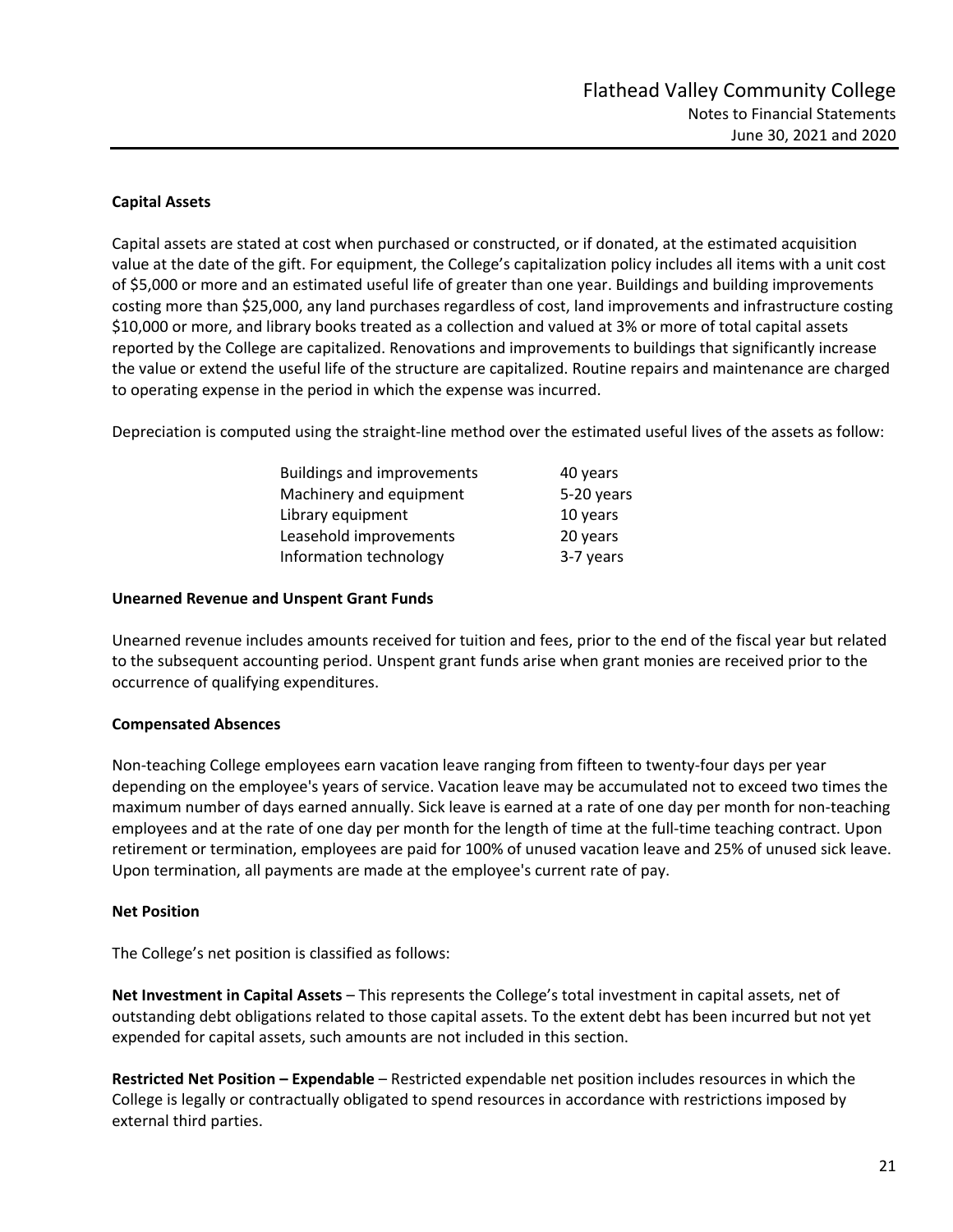**Unrestricted Net Position** – Unrestricted net position represent resources derived from student tuition and fees, state appropriations, and sales and services of educational departments, and auxiliary enterprises. These resources are used for transactions relating to the educational and general operations of the College and may be used at the discretion of the governing board to meet current expenses for any purpose.

## **Classification of Revenues**

The College has classified its revenues as either operating or non‐operating according to the following criteria:

**Operating Revenues** – Operating revenues include activities that have the characteristics of exchange transactions, such as: student tuition and fees, net of scholarship discounts and allowances; sales and services of auxiliary enterprises, and contracts and federal appropriations.

**Non‐Operating Revenues** – Non‐operating revenues include activities that have the characteristics of non‐ exchange transactions, such as gifts and contributions, and other revenue sources that are defined as non‐ operating revenues by GASB Statement No. 34 and 35, such as state appropriations, property taxes and most federal, state and local grants, and investment income.

#### **Scholarship Discounts and Allowances**

Student tuition and fee revenues, and certain other revenues from students, are reported net of scholarship discounts and allowances in the Statement of Revenues, Expenses, and Changes in Net Position. Scholarship discounts and allowances are the difference between the stated charge for goods and services provided by the College, and the amount that is paid by students and/or third parties making payments on the students' behalf. Certain governmental grants, such as Pell grants, and other federal, state or nongovernmental programs, are recorded as either operating or non‐operating revenues in the College's financial statements. To the extent that revenues from such programs are used to satisfy tuition and fees and other student charges, the College has recorded a scholarship discount and allowance.

#### **Income Taxes**

As a public institution of higher education, the income of the College is generally exempt from federal and state income taxes under Section 115(a) of the Internal Revenue Code and a similar provision of state law. However, the College is subject to federal income tax on any unrelated business taxable income. Defined by the Internal Revenue Code, unrelated business income is income from a trade or business, regularly carried on, that is not substantially related to the performance by the college of its exempt purpose or function. The College does not have unrelated business income tax to report during the fiscal years ended June 30, 2021 and 2020.

#### **Deferred Outflows and Inflows of Resources**

The Statement of Net Position includes a separate section for deferred outflows of resources. This separate financial statement element represents a consumption of net position that applies to future period(s) and so will not be recognized as an outflow of resources (expense) until then. The College has three items that qualify for reporting in this category: the pension liability, the OPEB liability, and the deferred charge on refunding. The pension liability results in changes in assumptions or other inputs in the actuarial calculation of the College's net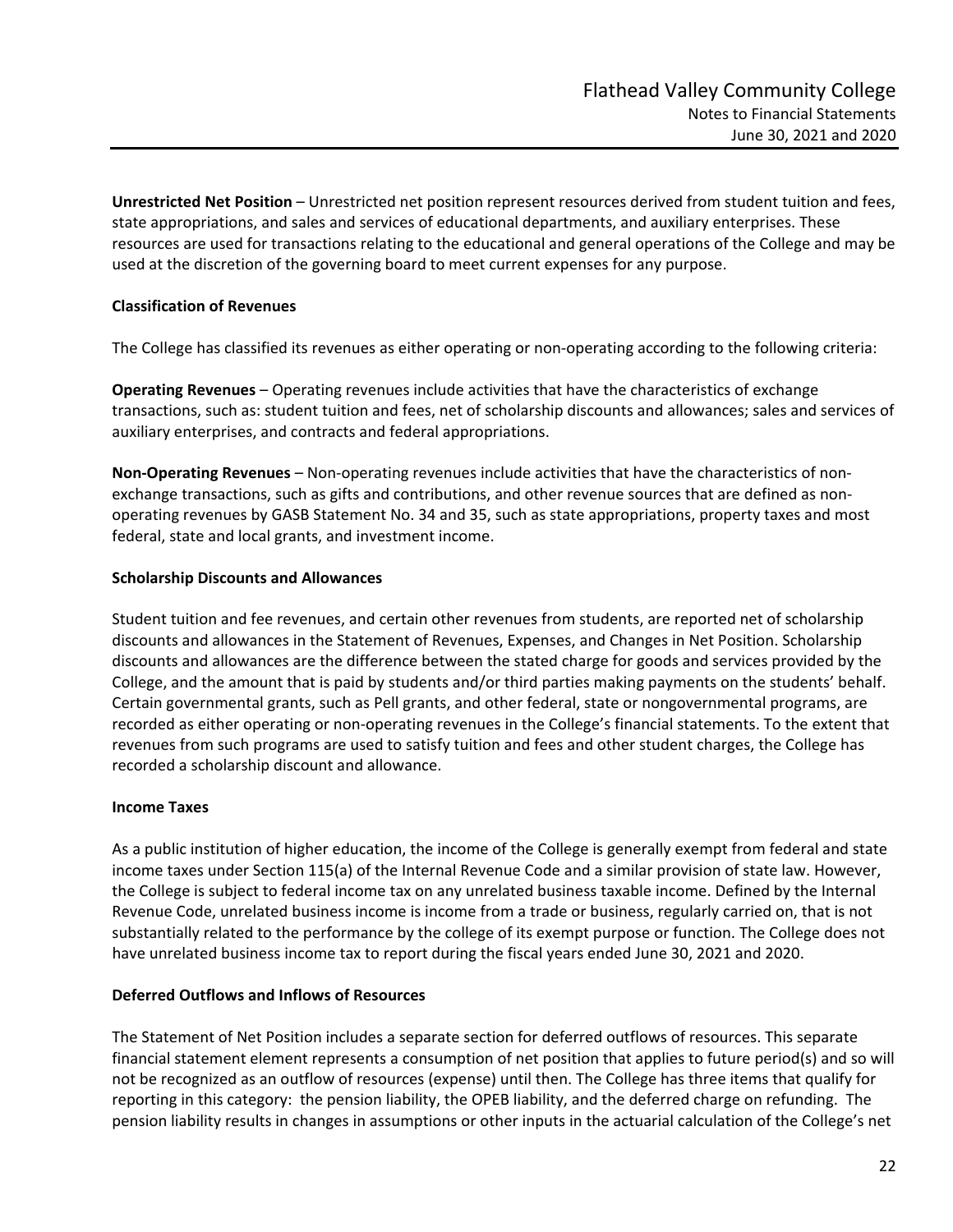pension liability. The OPEB liability results from differences between expected and actual experience, and changes in assumptions or other inputs in the actuarial calculation of the College's OPEB liability. The deferred charge on refunding results from the difference in the carrying value of the refunded debt and its reacquisition price. This amount is deferred and amortized over the shorter of the life of the refunded or refunding debt.

The Statement of Net Position will include a separate section for deferred inflows of resources. This separate financial statement element represents an acquisition of net position that applies to a future period(s) and so will not be recognized as an inflow of resources (revenue) until that time. The College has two items that qualify for reporting in this category reported on the statement of net position: the pension liability and the OPEB liability. The pension liability results from the differences between the expected and actual experience and the net difference between projected and actual earnings on pension plan investments derived from the actuarial calculation of the College's net pension liability. The OPEB liability results from differences between expected and actual experience, and changes in assumptions or other inputs in the actuarial calculation of the College's OPEB liability.

## **Pensions**

TRS ‐ The Teachers' Retirement System prepares its financial statements using the accrual basis of accounting. For the purposes of measuring the Net Pension Liability, deferred inflows of resources and deferred outflows of resources related to pensions, pension expense, information about the fiduciary net position of the TRS and additions to/deductions from TRS's fiduciary net position have been determined on the same accrual basis as they are reported by TRS. For this purpose, plan contributions are recognized as of employer payroll paid dates and benefit payments and refunds are recognized when due and payable in accordance with the benefit terms. Investments are reported at fair value. TRS adheres to all applicable Governmental Accounting Standards Board (GASB) statement.

PERS – Montana Public Employee Retirement Administration (MPERA) prepares the Public Employees' Retirement System financial statements using the accrual basis of accounting. The same accrual basis was used by MPERA for the purposes of determining the Net Pension Liability (NPL); Deferred Outflows of Resources and Deferred Inflows of Resources related to pensions; Pension Expense; the Fiduciary Net Position; and, Additions to or Deductions from Fiduciary Net Position. Member contributions are recognized in the period in which contributions are due. Employer contributions are recognized when due and the employer has made a formal commitment to provide the contributions. Revenues are recognized in the accounting period they are earned and become measurable. Benefit payments and refunds are recognized in the accounting period in which they are due and payable in accordance with the benefit terms. Expenses are recognized in the period incurred. Investments are reported at fair value. MPERA adhered to all accounting principles generally accepted by the United States of America. MPERA applied all applicable pronouncements of the Governmental Accounting Standards Board (GASB).

#### **Other Post‐Employment Benefits (OPEB) – Health Insurance Plan**

For purposes of measuring the total OPEB liability for the health insurance plan, deferred outflows of resources and deferred inflows of resources related to OPEB, and OPEB expense, information about the fiduciary net position of the College and additions to/deductions from the College's fiduciary net position have been determined on the same basis as they are reported by the College. For this purpose, the College recognizes benefit payments when due and payable in accordance with the benefit items.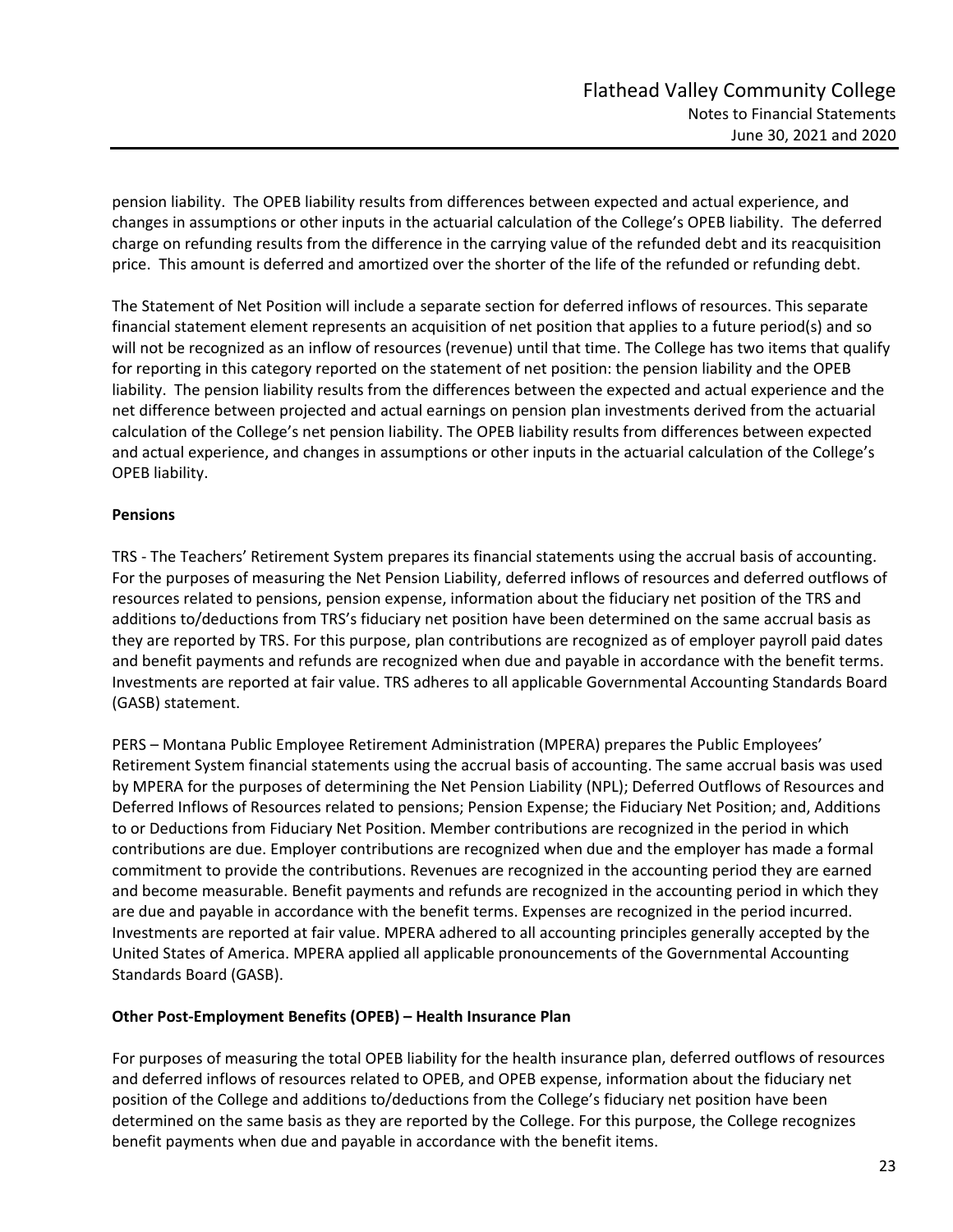#### **Use of Estimates**

The preparation of financial statements in conformity with generally accepted accounting principles requires management to make estimates and assumptions that affect the reported amounts of assets and liabilities at the date of the financial statements and the reported amounts of revenues and expenses during the reported period. Actual results could differ from those estimates.

#### **Note 2 ‐ Capital Assets**

Capital assets at June 30, 2021 consist of the following:

|                                        | <b>Balance</b><br>June 30, 2020 | Additions    | Transfers/<br><b>Disposals</b> | <b>Balance</b><br>June 30, 2021 |
|----------------------------------------|---------------------------------|--------------|--------------------------------|---------------------------------|
| Capital assets not depreciated         |                                 |              |                                |                                 |
| Land                                   | Ś.<br>3,296,277                 | \$           | \$                             | 3,296,277<br>S.                 |
| Construction in progress               | 8,354,293                       | 13,008,842   | (3,654,325)                    | 17,708,810                      |
| Total capital assets not depreciated   | 11,650,570                      | 13,008,842   | (3,654,325)                    | 21,005,087                      |
| Capital assets being depreciated       |                                 |              |                                |                                 |
| <b>Buildings</b>                       | 44,639,475                      | 1,081,324    | 3,654,325                      | 49,375,124                      |
| Improvements other than buildings      | 3,430,602                       |              |                                | 3,430,602                       |
| Machinery and equipment                | 9,009,910                       | 366,753      | (188, 085)                     | 9,188,578                       |
| Library equipment                      | 391,548<br>7,027                |              | (41, 910)                      | 356,665                         |
| Leasehold improvements                 | 555,045                         |              |                                | 555,045                         |
| Information technology                 | 1,328,191                       | 3,367        |                                | 1,331,558                       |
| Total capital assets being depreciated | 59,354,771                      | 1,458,471    | 3,424,330                      | 64,237,572                      |
|                                        |                                 |              |                                |                                 |
| Less accumulated depreciation          | 25,568,558                      | 2,009,061    | (225, 540)                     | 27,352,079                      |
| Capital assets being depreciated, net  | 33,786,213                      | (550,590)    | 3,649,870                      | 36,885,493                      |
| Total capital assets, net              | \$45,436,783                    | \$12,458,252 | (4, 455)<br>S                  | 57,890,580                      |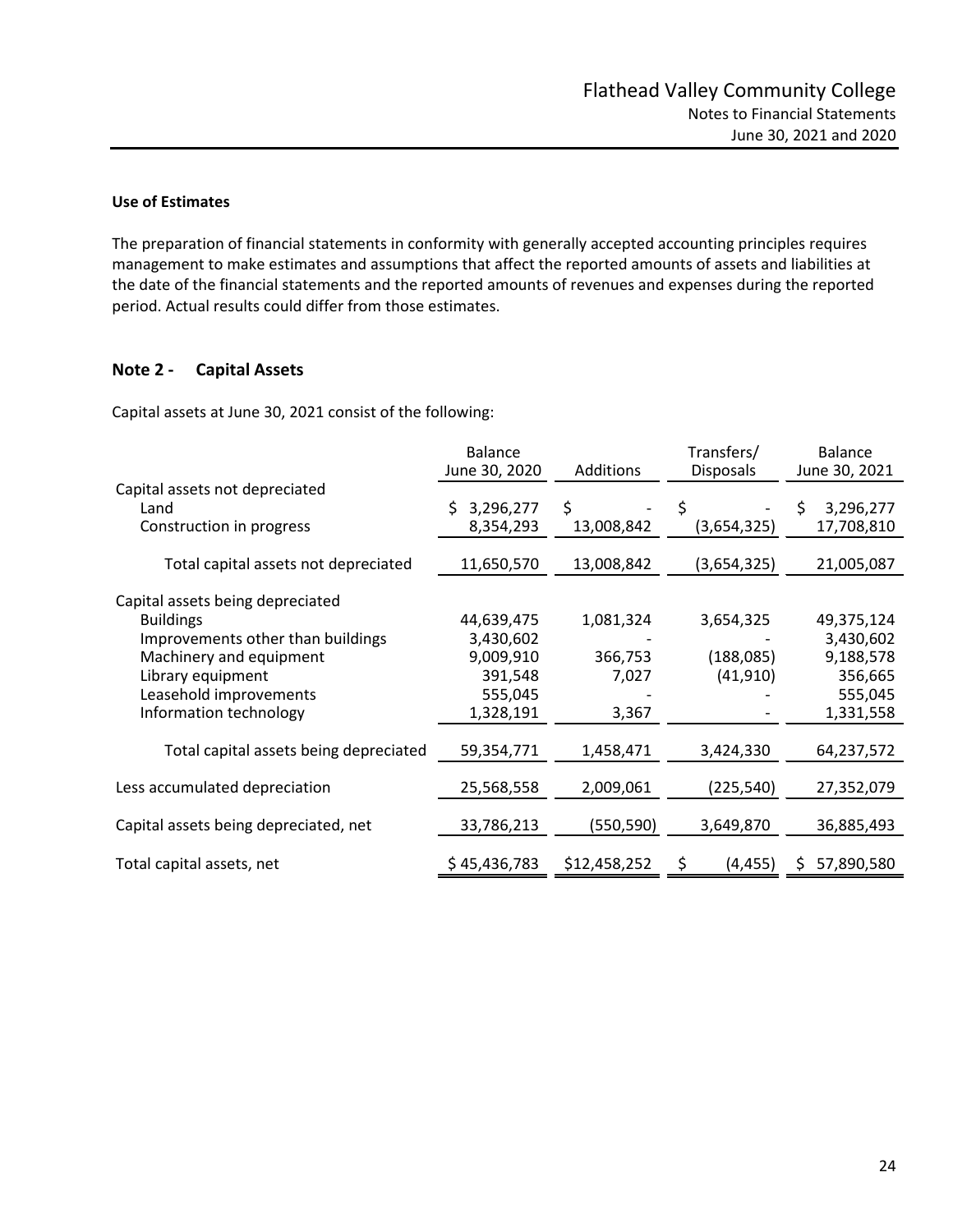Capital assets at June 30, 2020 consist of the following:

|                                        | <b>Balance</b><br>June 30, 2019 | Additions   | Transfers/<br><b>Disposals</b> | <b>Balance</b><br>June 30, 2020 |
|----------------------------------------|---------------------------------|-------------|--------------------------------|---------------------------------|
| Capital assets not depreciated         |                                 |             |                                |                                 |
| Land                                   | Ś.<br>3,325,200                 | \$          | \$<br>(28, 923)                | 3,296,277<br>S                  |
| Construction in progress               | 4,205,018                       | 4,386,438   | (237, 163)                     | 8,354,293                       |
| Total capital assets not depreciated   | 7,530,218                       | 4,386,438   | (266, 086)                     | 11,650,570                      |
| Capital assets being depreciated       |                                 |             |                                |                                 |
| <b>Buildings</b>                       | 44,639,475                      |             |                                | 44,639,475                      |
| Improvements other than buildings      | 2,780,823                       | 412,616     | 237,163                        | 3,430,602                       |
| Machinery and equipment                | 8,927,595                       | 191,906     | (109, 591)                     | 9,009,910                       |
| Library equipment                      | 432,880                         | 6,578       | (47, 910)                      | 391,548                         |
| Leasehold improvements                 | 555,045                         |             |                                | 555,045                         |
| Information technology                 | 1,294,012                       | 34,179      |                                | 1,328,191                       |
| Total capital assets being depreciated | 58,629,830                      | 645,279     | 79,662                         | 59,354,771                      |
| Less accumulated depreciation          | 23,749,483                      | 1,974,888   | (155, 813)                     | 25,568,558                      |
| Capital assets being depreciated, net  | 34,880,347                      | (1,329,609) | 235,475                        | 33,786,213                      |
| Total capital assets, net              | \$42,410,565                    | \$3,056,829 | \$<br>(30,611)                 | 45,436,783<br>S                 |

## **Note 3 ‐ Lease Obligations**

The College is committed under various operating leases, primarily for equipment. The lease terms range from one to five years. The expense for operating leases was \$58,969 and \$57,087, for fiscal years 2021 and 2020, respectively. As of June 30, 2021, future minimum operating lease commitments are as follows:

| Years Ended June 30, |   |        |
|----------------------|---|--------|
| 2022                 | c | 55,722 |
| 2023                 |   | 39,461 |
| 2024                 |   | 3,697  |
|                      |   | 98,880 |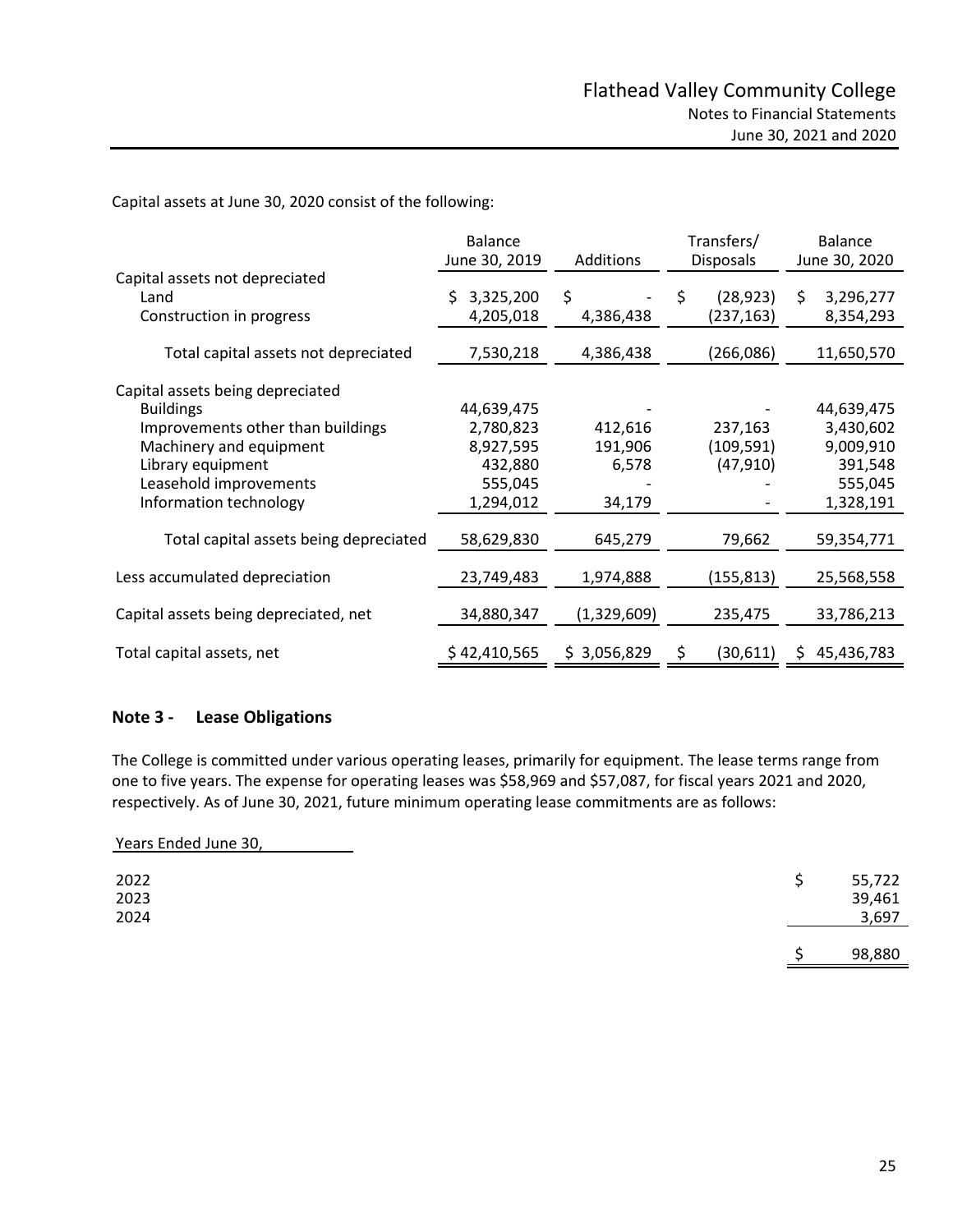#### **Note 4 ‐ Compensated Absences**

Compensated absences represent vacation and sick leave earned by employees which is payable upon termination.

Compensated absences activity for the year ended June 30, 2021, was as follows:

|                      | <b>Beginning</b><br><b>Additions</b> |  |         |  |           | Ending         | Due Within |          |  |
|----------------------|--------------------------------------|--|---------|--|-----------|----------------|------------|----------|--|
|                      | <b>Balance</b>                       |  |         |  | Deletions | <b>Balance</b> |            | One Year |  |
| Compensated absences | 1.622.237                            |  | 628.171 |  | 612.420   | 1,637,988      |            | 828,658  |  |

Compensated absences activity for the year ended June 30, 2020, was as follows:

|                      | Beginning<br><b>Additions</b><br><b>Balance</b> |           |  |         | <b>Deletions</b> | Ending<br><b>Balance</b> | Due Within<br>One Year |         |  |
|----------------------|-------------------------------------------------|-----------|--|---------|------------------|--------------------------|------------------------|---------|--|
| Compensated absences |                                                 | 1.507.361 |  | 652.787 | 537.911          | 1.622.237                |                        | 805,603 |  |

#### **Note 5 ‐ Long‐Term Liabilities**

Long‐term liability activity for the year ended June 30, 2021, is as follows**:**

|                                                                                           |  | <b>Beginning</b><br>Balance       |  | Additions     |  | <b>Deletions</b>                   |  | Ending<br><b>Balance</b>                    | Due Within<br>One Year |                                        |  |
|-------------------------------------------------------------------------------------------|--|-----------------------------------|--|---------------|--|------------------------------------|--|---------------------------------------------|------------------------|----------------------------------------|--|
| <b>General Obligation Bonds</b><br>College Center Bonds<br>Intercap loans<br>Note payable |  | 6,615,000<br>741,336<br>8,570,000 |  | $-$<br>75,000 |  | 965.000<br>-<br>246.004<br>170,000 |  | 5,650,000<br>75,000<br>495,332<br>8,400,000 | Ś                      | 995,000<br>1,396<br>248,470<br>185,000 |  |
| Total long-term liabilities                                                               |  | 15,926,336                        |  | 75.000        |  | 1,381,004                          |  | 14,620,332                                  |                        | 1,429,866                              |  |

Long‐term liability activity for the year ended June 30, 2020, is as follows**:**

|                                                                   |  | <b>Beginning</b><br><b>Balance</b> |  | Additions |  | <b>Deletions</b>              | Ending<br><b>Balance</b>          | Due Within<br>One Year |                               |  |
|-------------------------------------------------------------------|--|------------------------------------|--|-----------|--|-------------------------------|-----------------------------------|------------------------|-------------------------------|--|
| <b>General Obligation Bonds</b><br>Intercap loans<br>Note payable |  | 7,555,000<br>984,898<br>8,745,000  |  |           |  | 940.000<br>243,562<br>175,000 | 6,615,000<br>741,336<br>8,570,000 |                        | 965,000<br>246,003<br>170,000 |  |
| Total long-term liabilities                                       |  | 17,284,898                         |  |           |  | 1,358,562                     | 15,926,336                        |                        | 1,381,003                     |  |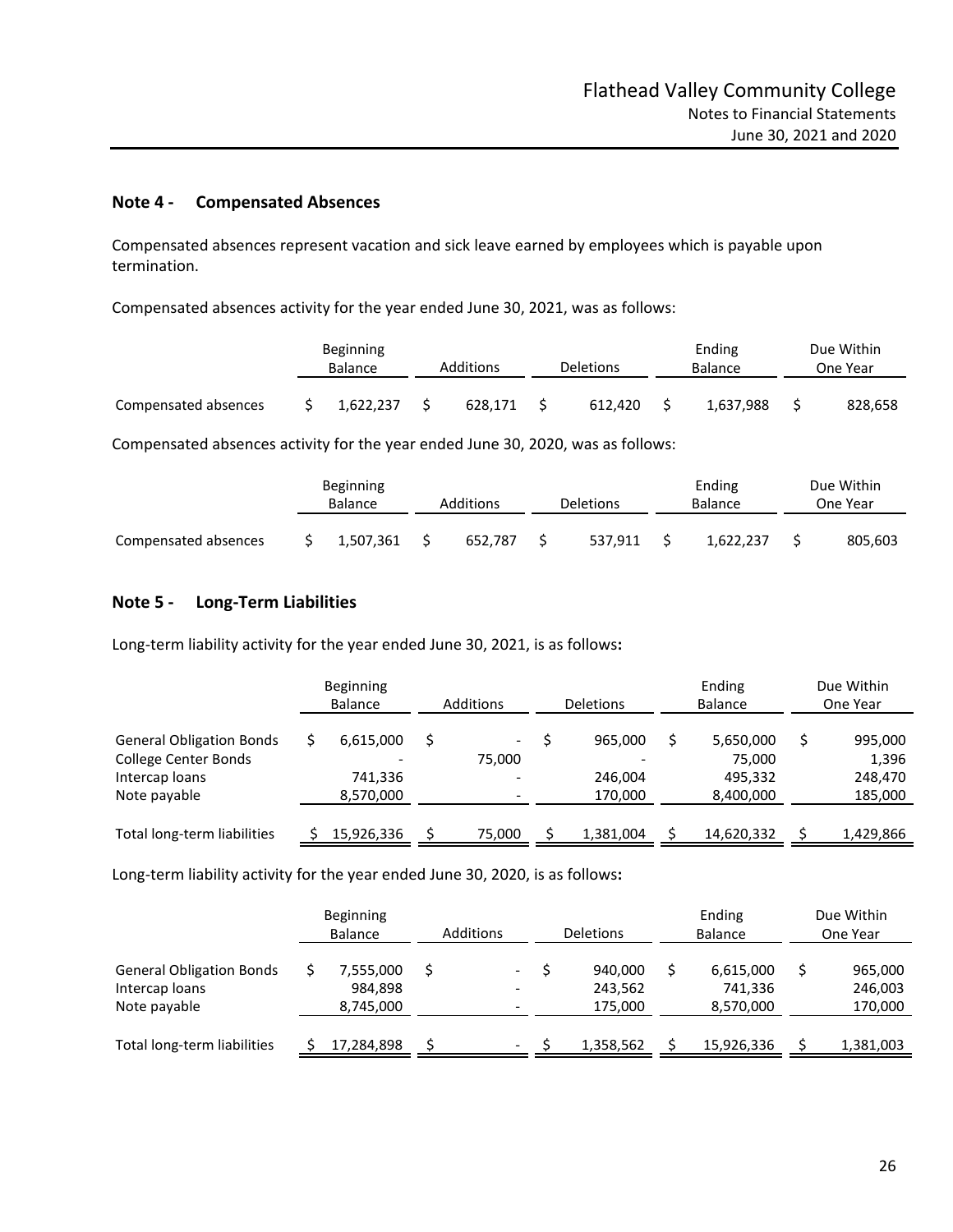In 2021, the College entered into a Note Purchase Agreement of \$9,750,000 with TrailWest Bank at a rate of 2.85% per annum. The Note will be a limited obligation of FVCC payable solely from Paul D. Wachholz College Center pledged revenues. The Note is issued as a drawdown Note, with advances of principal to be made by TrailWest to the College commencing on the Note closing date, of July 14, 2020, and concluding no later than July 1, 2022. As of June 30, 2021, only \$75,000 had been drawn down for construction.

The College Center Note requires the College to maintain a current ratio at or above 2:1. At June 30, 2021, the College was in compliance with this requirement.

The College issues general obligation bonds to provide funds for the acquisition and construction of major capital facilities. General obligation bonds are direct obligations and pledge the full faith and credit of the College.

| Bond                         | Date<br>Issued         | Interest<br>Rate | Term                 | Maturity             |  | Principal              |                        | 2021<br>Balance        | 2020<br>Balance |
|------------------------------|------------------------|------------------|----------------------|----------------------|--|------------------------|------------------------|------------------------|-----------------|
| Series 2015A<br>Series 2015B | 1/30/2015<br>1/30/2015 | 2.15%<br>2.15%   | 10 Years<br>10 Years | 7/1/2026<br>7/1/2026 |  | 4.997.500<br>4,997,500 | 2,825,000<br>2,825,000 | 3,307,500<br>3,307,500 |                 |
|                              |                        |                  |                      |                      |  | 9,995,000              | 5,650,000              | 6,615,000              |                 |

General obligation bonds outstanding as of June 30, 2021 and 2020, were as follows:

In January 2015, the College issued \$9,995,000 of General Obligation Bonds and Refunding Bonds to provide funds which were used to pay off the existing General Obligation Bonds, Series 2005 and 2006. This refunding reduced the College's total debt service payments over 10 years by \$684,334. As a result, the refunded Bonds have been paid off and the liability for those Bonds has been removed from the College's basic financial statements. The re-acquisition price exceeded the net carrying amount of the old debt by \$236,462.

Approximate future annual minimum principal and interest payments as of June 30, 2021, are as follows:

| Years Ended June 30, | Principal     | Interest      | Total           |  |  |
|----------------------|---------------|---------------|-----------------|--|--|
| 2022                 | \$<br>995,000 | \$<br>110,779 | \$<br>1,105,779 |  |  |
| 2023                 | 1,015,000     | 89,171        | 1,104,171       |  |  |
| 2024                 | 1,040,000     | 67,080        | 1,107,080       |  |  |
| 2025                 | 1,075,000     | 44,344        | 1,119,344       |  |  |
| 2026                 | 1,095,000     | 21,016        | 1,116,016       |  |  |
| 2027                 | 430,000       | 4,623         | 434,623         |  |  |
|                      |               |               |                 |  |  |
|                      | 5,650,000     | 337,013       | 5,987,013       |  |  |

Intercap loans have variable interest rates. Interest rates are subject to change annually. Interest rates to the borrower are adjusted on February 16th of each year and are based on a spread over the interest paid on one‐ year term, tax‐exempt bonds which are sold to fund the loans.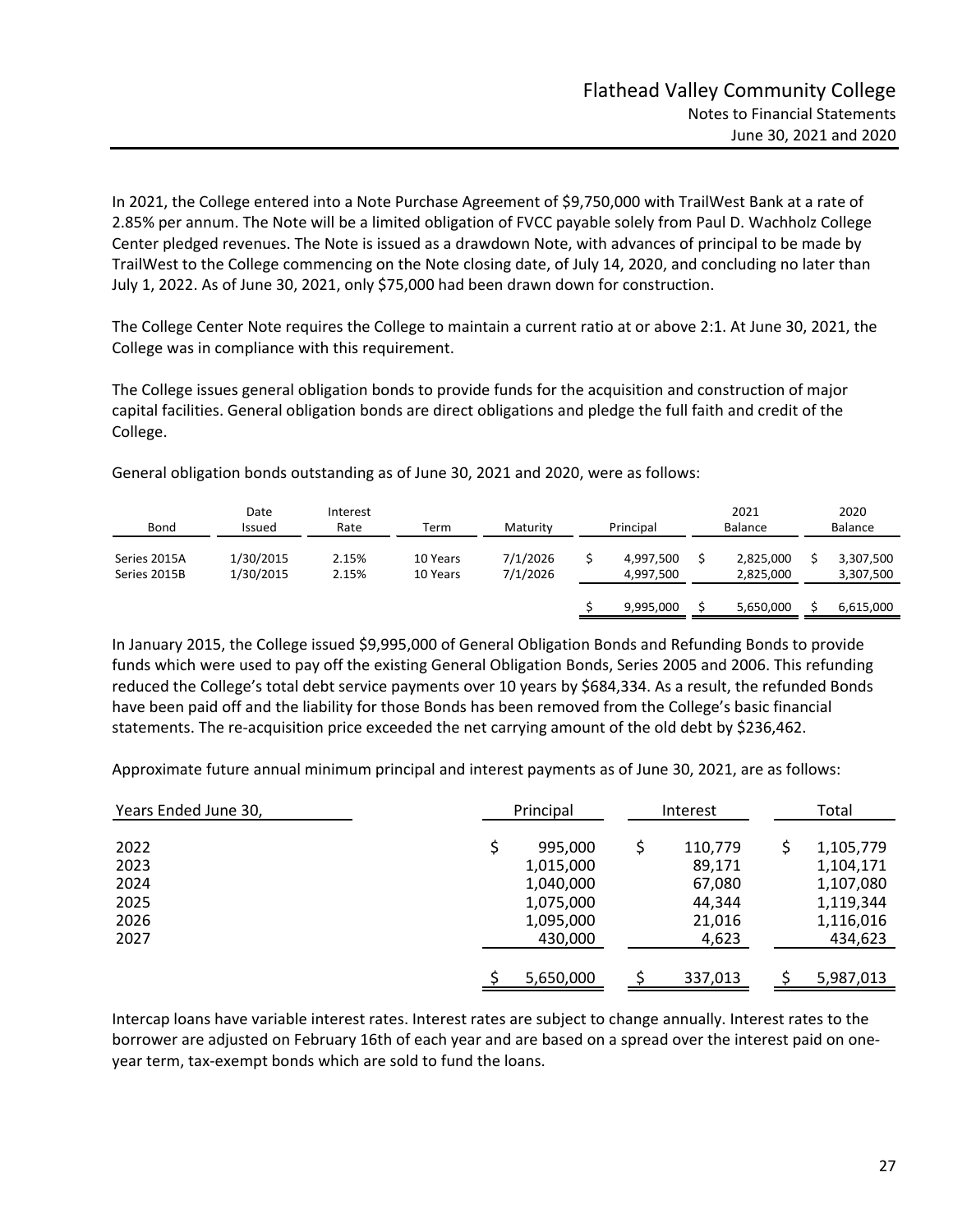Intercap loans outstanding as of June 30, 2021 and 2020 were as follows:

| Loan    | Date<br>Issued | Interest<br>Rate | Term<br>Maturity |           |  | Principal | 2021<br>Balance | 2020<br>Balance |  |  |
|---------|----------------|------------------|------------------|-----------|--|-----------|-----------------|-----------------|--|--|
| 2489-01 | 4/12/2013      | $0.00 - 3.37%$   | 10 Years         | 2/15/2023 |  | 2,400,000 | 495,332         | 741,336         |  |  |

Approximate future annual minimum principal and interest payments as of June 30, 2021, are as follows:

| Years Ended June 30, | Principal |                    |  | Interest       | Total              |
|----------------------|-----------|--------------------|--|----------------|--------------------|
| 2022<br>2023         |           | 248,470<br>246,862 |  | 7,150<br>3.041 | 255,620<br>249,903 |
|                      |           | 495,332            |  | 10,191         | 505,523            |

Note payable outstanding as of June 30, 2021 and 2020, was as follows:

| Loan         | Date<br>Issued | Interest<br>Rate | Term     | Maturity | Principal | 2021<br><b>Balance</b> | 2020<br><b>Balance</b> |
|--------------|----------------|------------------|----------|----------|-----------|------------------------|------------------------|
| Note Payable | 9/21/2016      | 4%               | 30 Years | 5/1/2047 | 9,090,000 | 8,400,000              | 8,570,000              |

In September of 2016, the College acquired new debt to fund the construction of new student housing.

The College is required to generate fee income equal to at least 1.25 times the annual debt service requirement. In fiscal year 2021, the College was in compliance with this requirement. There was \$1,453,307 in pledged revenue generated from the operations of the student housing to cover the debt service costs. The total upcoming debt service for the year ended June 30, 2022 is \$519,100.

Approximate future annual minimum principal and interest payments as of June 30, 2021, are as follows:

| Years Ended June 30,                              | Principal |                                                                  | Interest |                                                                  | Total                                                                  |
|---------------------------------------------------|-----------|------------------------------------------------------------------|----------|------------------------------------------------------------------|------------------------------------------------------------------------|
| 2022<br>2023<br>2024<br>2025<br>2026<br>2027-2031 | \$        | 185,000<br>190,000<br>200,000<br>200,000<br>220,000<br>1,205,000 | \$       | 334,100<br>326,700<br>319,000<br>311,000<br>302,800<br>1,376,200 | \$<br>519,100<br>516,700<br>519,000<br>511,000<br>522,800<br>2,581,200 |
| 2032-2036<br>2037-2041<br>2042-2046<br>2047-2048  |           | 1,470,000<br>1,795,000<br>2,195,000<br>740,000                   |          | 1,112,400<br>789,900<br>397,100<br>29,800                        | 2,582,400<br>2,584,900<br>2,592,100<br>769,800                         |
|                                                   |           | 8,400,000                                                        |          | 5,299,000                                                        | 13,699,000                                                             |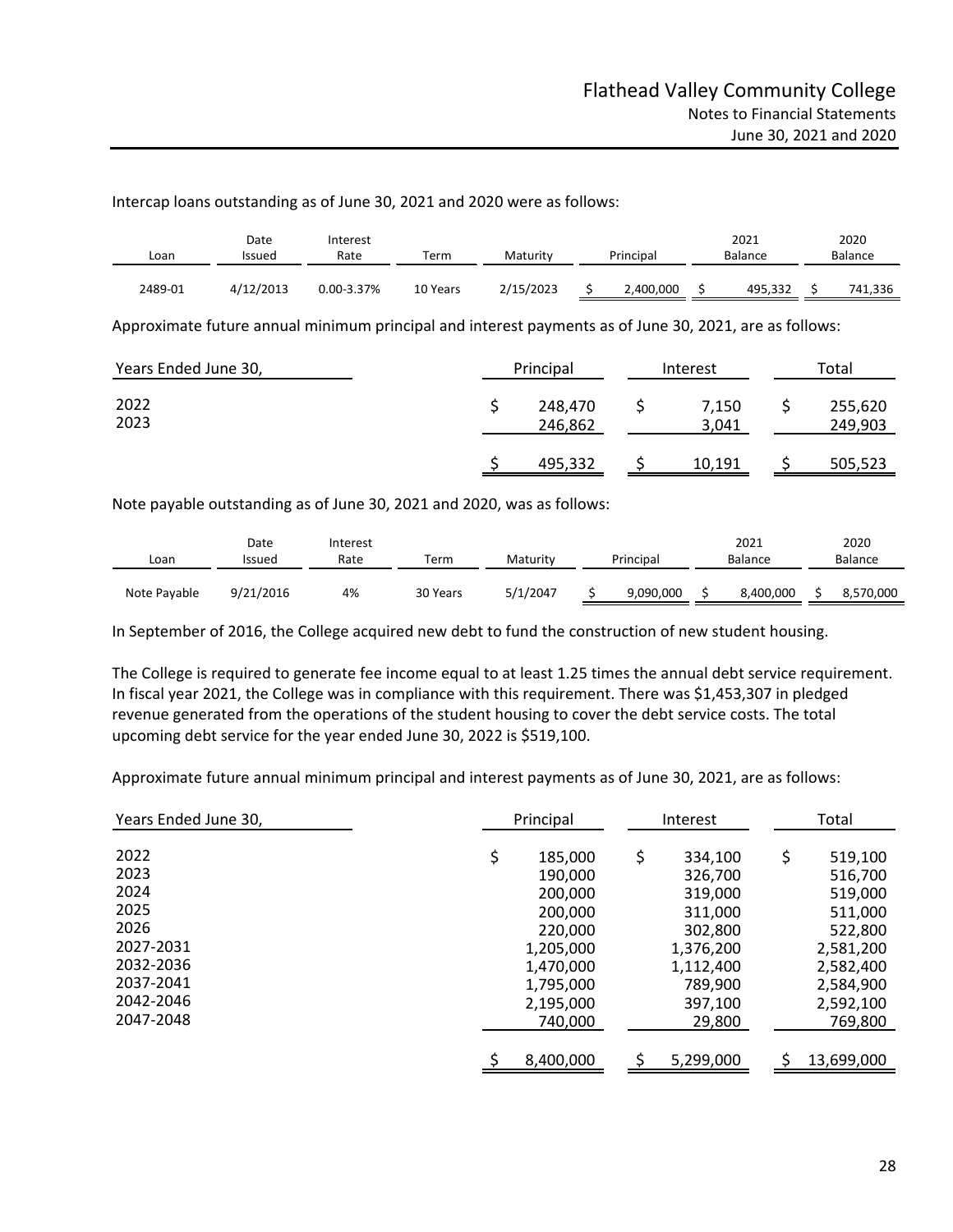## **Note 6 ‐ TRS Retirement Plan**

## Plan Description

Teachers' Retirement System (TRS or the System) is a mandatory‐participation multiple‐employer cost‐sharing defined‐benefit public pension plan that provides retirement services to individuals employed as teachers, administrators, and in other professional and skilled positions employed in public education in Montana.

The TRS Board is the governing body of the System and the TRS staff administers the system in conformity with the laws set forth in Title 19, chapter 20 of the Montana Code Annotated, and administrative rules set forth in Title 2, chapter 44 of the Administrative Rules of Montana. Additional information pertaining to membership, benefit structure, and prior years' actuarial valuations, as well as links to applicable statutes and administrative rules, may be obtained by visiting the TRS web site at trs.mt.gov.

## **Summary of Benefits**

Through June 30, 2013, all members enrolled in TRS participated in a single‐tiered plan ("Tier One"). Employees with a minimum of 25 years of service or who have reached age 60 with 5 years of service are eligible to receive an annual retirement benefit equal to creditable service years divided by 60 times the average final compensation. Final compensation is the average of the highest three consecutive years of earned compensation. Benefits fully vest after 5 years of creditable service. Vested employees may retire at or after age 50 and receive reduced retirement benefits. Beginning July 1, 2013, new members in TRS participate in a second benefit tier ("Tier Two"), which differs from Tier One as follows:

- Tier Two uses a 5‐year average final compensation (as opposed to 3‐year AFC in Tier One)
- Tier Two provides for unreduced service retirement benefits at age 60 with 5 years of creditable service or at age 55 with at least 30 years of creditable service (rather than at age 60 with 5 years of service or at any age with creditable service in 25 years in Tier One)
- Tier Two provides for early retirement benefits with 5 years of creditable service at age 55 (rather than age 50 in Tier One)
- Tier Two has a one percent higher normal employee contribution rate (though a temporary 1% supplemental employee contribution rate is also now currently in place for Tier One members), and
- Tier Two provides for an enhanced benefit calculation ‐ 1.85% x AFC x years of creditable service ‐ for members retiring with at least 30 years of creditable service and at least 60 years of age (rather than 1.6667 x AFC x years of creditable service)

A guaranteed annual benefit adjustment (GABA) is payable on January 1st of each calendar year for each retiree who has received at least 36 monthly retirement benefit payments prior to that date. The GABA is applicable to both Tier One and Tier Two members. The GABA for Tier One members is 1.5% of the benefit payable as of January 1st. For Tier Two members the GABA each year may vary from 0.5% to 1.5% based on the retirement system's funding status and the period required to amortize any unfunded accrued actuarial liability as determined in the prior actuarial valuation.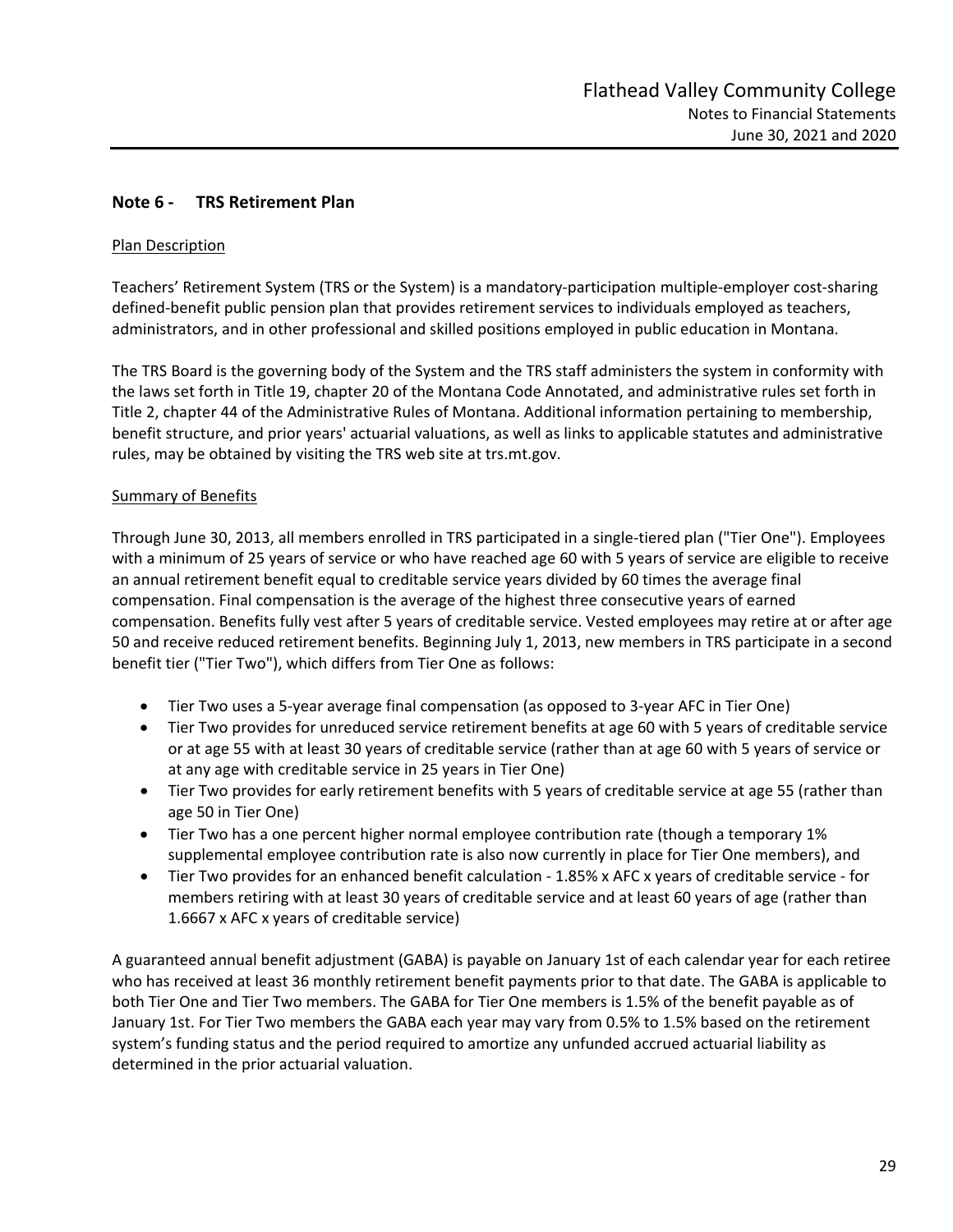Total employee

#### Overview of Contributions

The System receives a portion of the total required statutory contributions directly from the State for all employers. The employers are considered to be in a special funding situation as defined by GASB 68 and the State is treated as a non‐employer contributing entity in TRS. The System receives 2.49% of reportable compensation from the State's general fund for School Districts and Other Employers. The System also receives 0.11% of reportable compensation from the State's general fund for all TRS Employers including State Agency and University System Employers. Finally, the State is also required to contribute \$25 million in perpetuity payable July 1st of each year.

The tables below show the legislated contribution rates for TRS members, employers and the State.

| <b>Members</b> | <b>Employers</b> | General fund | TULGI CHIPIUYCE<br>& employer |
|----------------|------------------|--------------|-------------------------------|
| 7.15%          | 7.47%            | 0.11%        | 14.73%                        |
| 7.15%          | 7.47%            | 2.11%        | 16.73%                        |
| 7.15%          | 7.47%            | 2.49%        | 17.11%                        |
| 8.15%          | 8.47%            | 2.49%        | 19.11%                        |
| 8.15%          | 8.57%            | 2.49%        | 19.21%                        |
| 8.15%          | 8.67%            | 2.49%        | 19.31%                        |
| 8.15%          | 8.77%            | 2.49%        | 19.41%                        |
| 8.15%          | 8.87%            | 2.49%        | 19.51%                        |
| 8.15%          | 8.97%            | 2.49%        | 19.61%                        |
| 8.15%          | 9.07%            | 2.49%        | 19.71%                        |
| 8.15%          | 9.17%            | 2.49%        | 19.81%                        |
| 8.15%          | 9.27%            | 2.49%        | 19.91%                        |
| 8.15%          | 9.37%            | 2.49%        | 20.01%                        |
| 8.15%          | 9.47%            | 2.49%        | 20.11%                        |
|                |                  |              |                               |

#### **School District and Other Local Governments**

#### Net Pension Liability

In accordance with GASB Statement 68, *Accounting and Financial Reporting for Pensions*, employers are required to recognize and report certain amounts associated with their participation in the Montana Teachers' Retirement System (TRS or the System). Statement 68 became effective June 30, 2015 and includes requirements to record and report their proportionate share of the collective Net Pension Liability. In accordance with Statement 68, the System has a special funding situation in which the State of Montana is legally responsible for making contributions directly to TRS that are used to provide pension benefits to the retired members of TRS. Due to the existence of a special funding situation, employers are also required to report the portion of the State of Montana's proportionate share of the collective Net Pension Liability that is associated with the employer. The following table displays the amounts and the percentages of Net Pension Liability for the fiscal years ended June 30, 2021 and 2020 (reporting dates).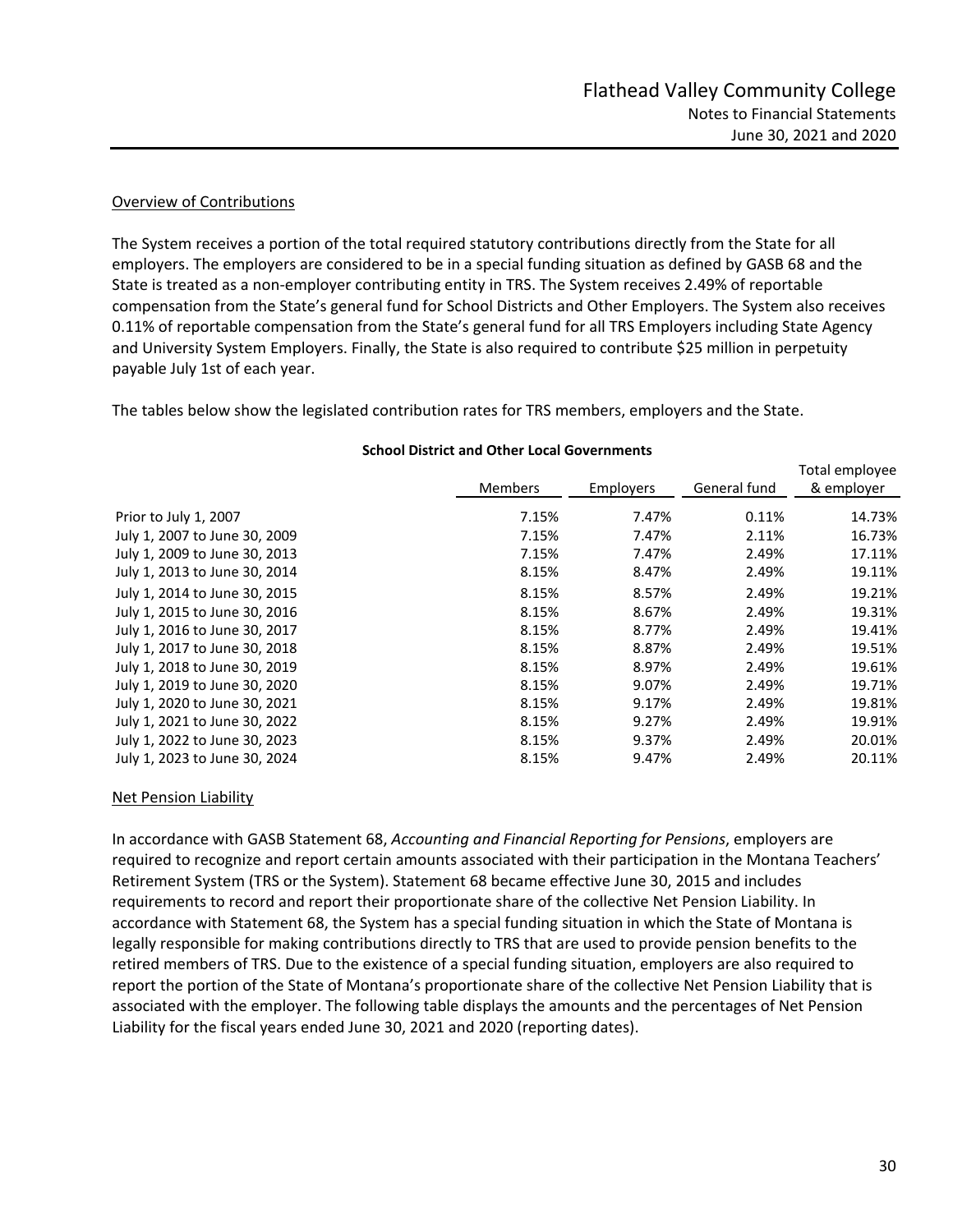|                                                                 |            | Net Pension Liability | <b>Percent of Collective NPL</b> |         | Change in<br>Percent  |
|-----------------------------------------------------------------|------------|-----------------------|----------------------------------|---------|-----------------------|
| As of reporting date                                            | 2021       | 2020                  | 2021                             | 2020    | <b>Collective NPL</b> |
| College's Proportionate Share<br>State of Montana Proportionate | 12,475,623 | 10.506.410            | 0.5546%                          | 0.5449% | 0.0097%               |
| Share associated with College                                   | 7,376,604  | 6,361,610             | 0.3279%                          | 0.3299% | $-0.0020\%$           |
| Total                                                           | 19,852,227 | 16,868,020            | 0.8825%                          | 0.8748% | 0.0077%               |

At June 30, 2021, the College recorded a liability of \$12,475,623 for its proportionate share of the Net Pension Liability. The net pension liability was measured as of June 30, 2020, and the total pension liability used to calculate the net pension liability was determined by an actuarial valuation as of July 1, 2020. Therefore, no update procedures were used to roll forward the total pension liability to the measurement date. The College's proportion of the net pension liability was based on the College's contributions received by TRS during the measurement period July 1, 2019, through June 30, 2020, relative to the total employer contributions received from all of TRS' participating employers.

#### Pension Expense

|                                                                                                   | 2021                    | 2020                                 |
|---------------------------------------------------------------------------------------------------|-------------------------|--------------------------------------|
| College's Proportionate Share<br>State of Montana Proportionate Share associated with the College | 977,371                 | $$1,893,170 \t$1,752,972$<br>775,976 |
|                                                                                                   | \$2,870,541 \$2,528,948 |                                      |

At June 30, 2021 and 2020, the College recognized a Pension Expense of \$2,870,541 and \$2,528,948, respectively, for its proportionate share of the TRS' pension expense. The College also recognized grant revenue of \$977,371 and \$775,976, respectively, for the support provided by the State of Montana for its proportionate share of the pension expense that is associated with the College.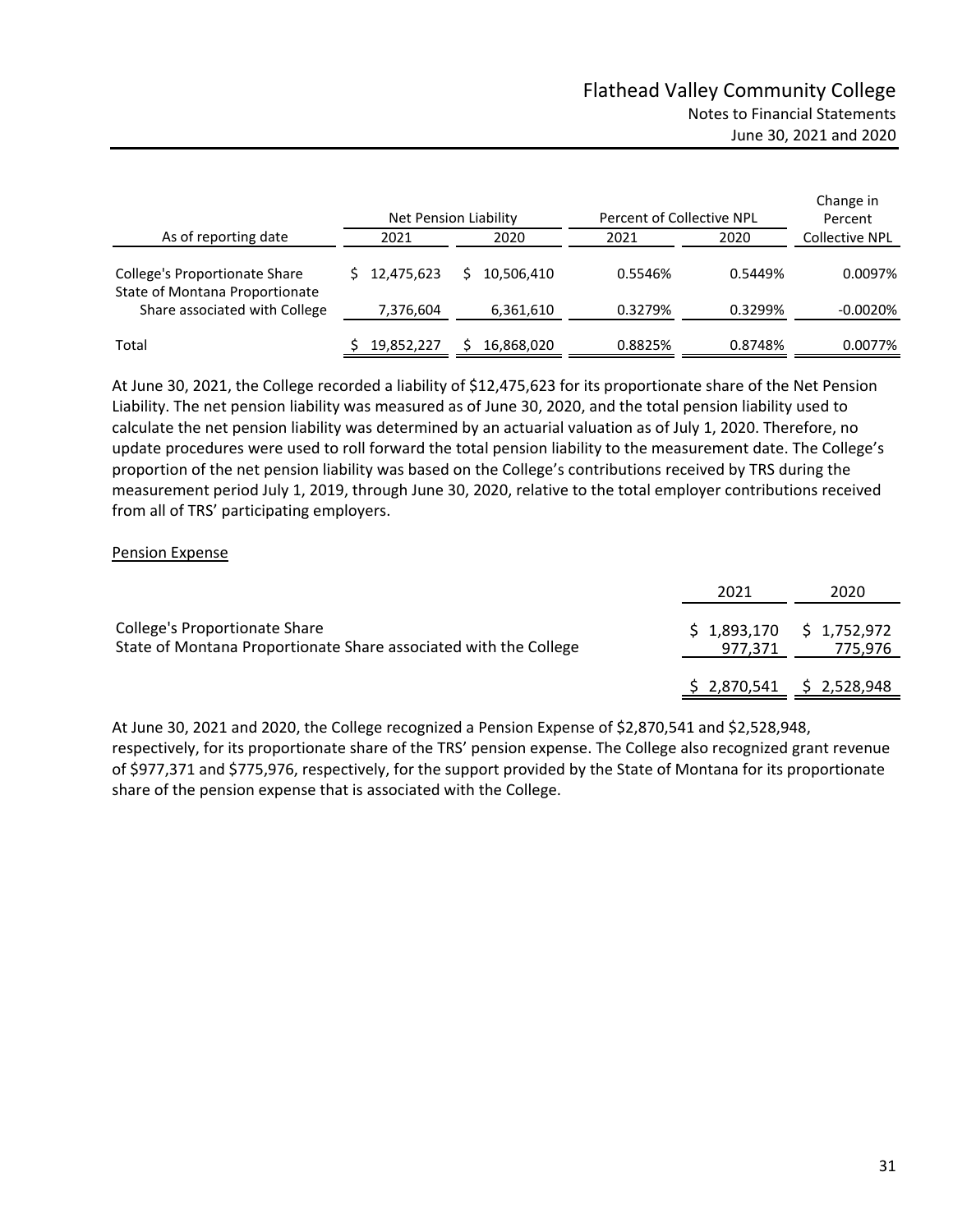#### Deferred Inflows and Outflows of Resources

At June 30, 2021 and 2020, the College reports its proportionate share of TRS deferred outflows and inflows of resources from the following sources:

|                                                                                         | 2021     |             |    | 2020       |   |             |          |            |
|-----------------------------------------------------------------------------------------|----------|-------------|----|------------|---|-------------|----------|------------|
|                                                                                         | Deferred |             |    | Deferred   |   | Deferred    | Deferred |            |
|                                                                                         |          | Outflows of |    | Inflows of |   | Outflows of |          | Inflows of |
|                                                                                         |          | Resources   |    | Resources  |   | Resources   |          | Resources  |
| Actual vs expected experience                                                           | \$       | 120,938     | \$ |            | S | 69.545      | \$       |            |
| Changes in assumptions                                                                  |          | 653,405     |    | 14,348     |   | 524,610     |          | 23,555     |
| Actual vs. expected investment earnings<br>Changes in proportion and difference between |          | 873,972     |    |            |   | 101,845     |          |            |
| actual and expected contributions<br>*College's contributions subsequent to the         |          | 131,493     |    | 53,018     |   | 324,045     |          | 88,601     |
| measurement date                                                                        |          | 737,370     |    |            |   | 728,510     |          |            |
|                                                                                         |          | 2,517,178   |    | 67,366     |   | 1,748,555   |          | 112,156    |

\*Amounts reported as deferred outflows of resources related to pensions resulting from the College's contributions subsequent to the measurement date will be recognized as a reduction of the net pension liability in the years ended June 30, 2022 and 2021, respectively.

Other amounts reported as deferred outflows and inflows of resources to pensions will be recognized in pension expense as follows:

| Years Ended June 30 | Recognition of Deferred Outflows and<br>Deferred Inflows in future years as an<br>increase or (decrease) to Pension Expense |  |  |  |
|---------------------|-----------------------------------------------------------------------------------------------------------------------------|--|--|--|
| 2022                | 604,871                                                                                                                     |  |  |  |
| 2023                | 470,358                                                                                                                     |  |  |  |
| 2024                | 417,871                                                                                                                     |  |  |  |
| 2025                | 219,342                                                                                                                     |  |  |  |

#### Actuarial Assumptions

The Total Pension Liability as of June 30, 2020, is based on the results of an actuarial valuation date of July 1, 2020. There were several significant assumptions and other inputs used to measure the total pension liability. The actuarial assumptions used in the July 1, 2020 valuation were based on the results of the last actuarial experience study, dated May 3, 2018. Among those assumptions were the following:

| • Total Wage Increases $*$ | 3.25%-7.76% for Non-University Members |
|----------------------------|----------------------------------------|
|                            | and 4.25% for University Members       |
| • Investment Return        | 7.34%                                  |
| • Price Inflation          | 2.40%                                  |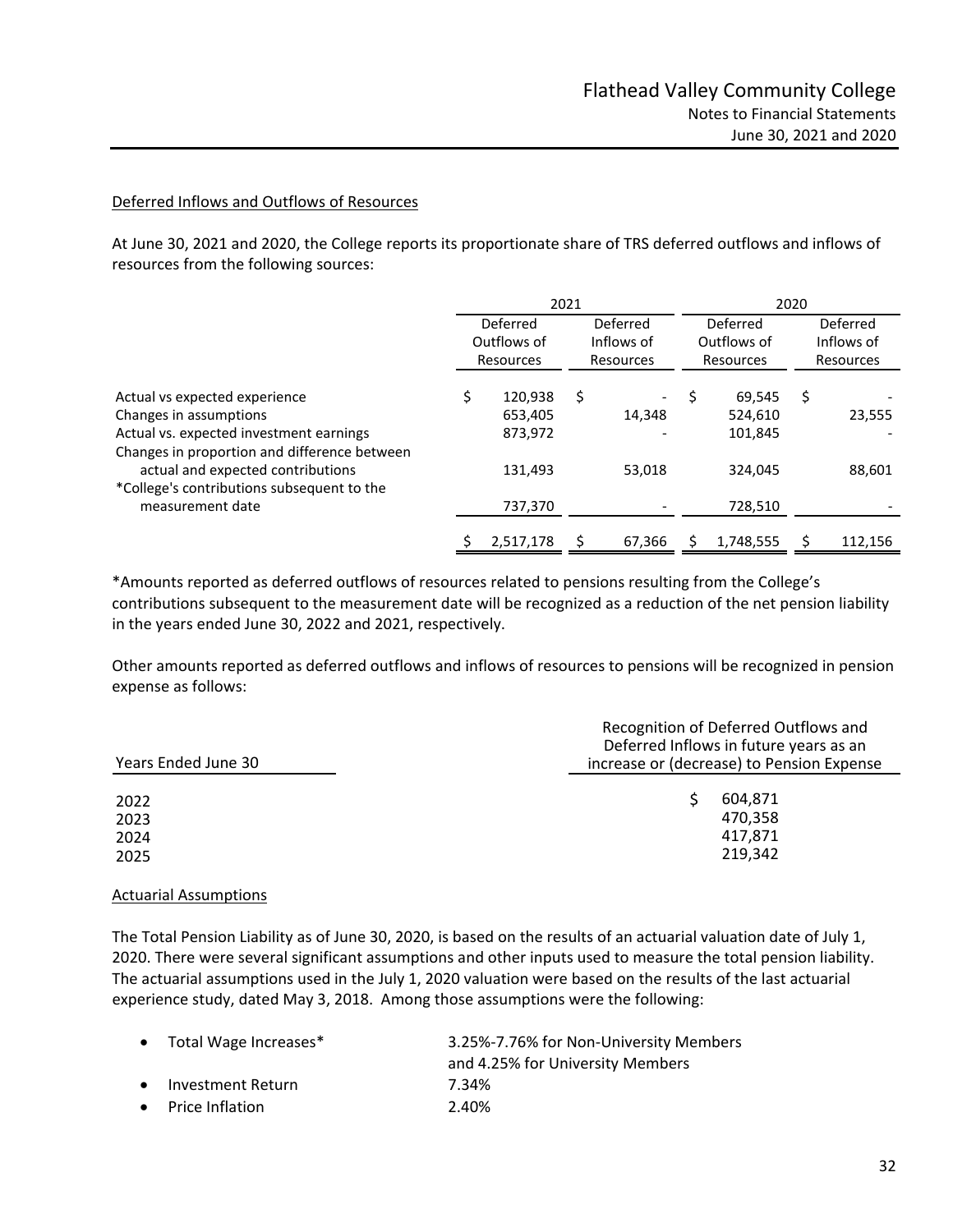- Postretirement Benefit Increases
	- $\circ$  Tier One Members: If the retiree has received benefits for at least 3 years, the retirement allowance will be increased by 1.5% on January 1st.
	- $\circ$  Tier Two Members, the retirement allowance will be increased by an amount equal to or greater than 0.5% but no more than 1.5% if the most recent actuarial valuation shows the System to be at least 90% funded and the provisions of the increase is not projected to cause the funded ratio to be less than 85%.
- Mortality among contributing members, service retired members, and beneficiaries
	- o For Males and Females: RP‐2000 Healthy Combined Mortality Table projected to 2022 adjusted for partial credibility setback for two years.
- Mortality among disabled members
	- o For Males: RP 2000 Disabled Mortality Table, set back three years, with mortality improvements projected by Scale BB to 2022.
	- $\circ$  For Females: RP 2000 Disabled Mortality Table, set forward two years, with mortality improvements projected by Scale BB to 2022.

\*Total Wage Increases include 3.25% general wage increase assumption.

The Total Pension Liability as of June 30, 2019, is based on the results of an actuarial valuation date of July 1, 2019. There were several significant assumptions and other inputs used to measure the total pension liability. The actuarial assumptions used in the July 1, 2019 valuation were based on the results of the last actuarial experience study, dated May 3, 2018. Among those assumptions were the following:

| $\bullet$ Total Wage Increases* | 3.25%-7.76% for Non-University Members |
|---------------------------------|----------------------------------------|
|                                 | and 4.25% for University Members       |
| • Investment Return             | 7.50%                                  |
| • Price Inflation               | 2.50%                                  |

- Postretirement Benefit Increases
	- $\circ$  Tier One Members: If the retiree has received benefits for at least 3 years, the retirement allowance will be increased by 1.5% on January 1st.
	- $\circ$  Tier Two Members, the retirement allowance will be increased by an amount equal to or greater than 0.5% but no more than 1.5% if the most recent actuarial valuation shows the System to be at least 90% funded and the provisions of the increase is not projected to cause the funded ratio to be less than 85%.
- Mortality among contributing members, service retired members, and beneficiaries
	- o For Males and Females: RP‐2000 Healthy Combined Mortality Table projected to 2022 adjusted for partial credibility setback for two years.
- Mortality among disabled members
	- o For Males: RP 2000 Disabled Mortality Table, set back three years, with mortality improvements projected by Scale BB to 2022.
	- $\circ$  For Females: RP 2000 Disabled Mortality Table, set forward two years, with mortality improvements projected by Scale BB to 2022.

\*Total Wage Increases include 3.25% general wage increase assumption.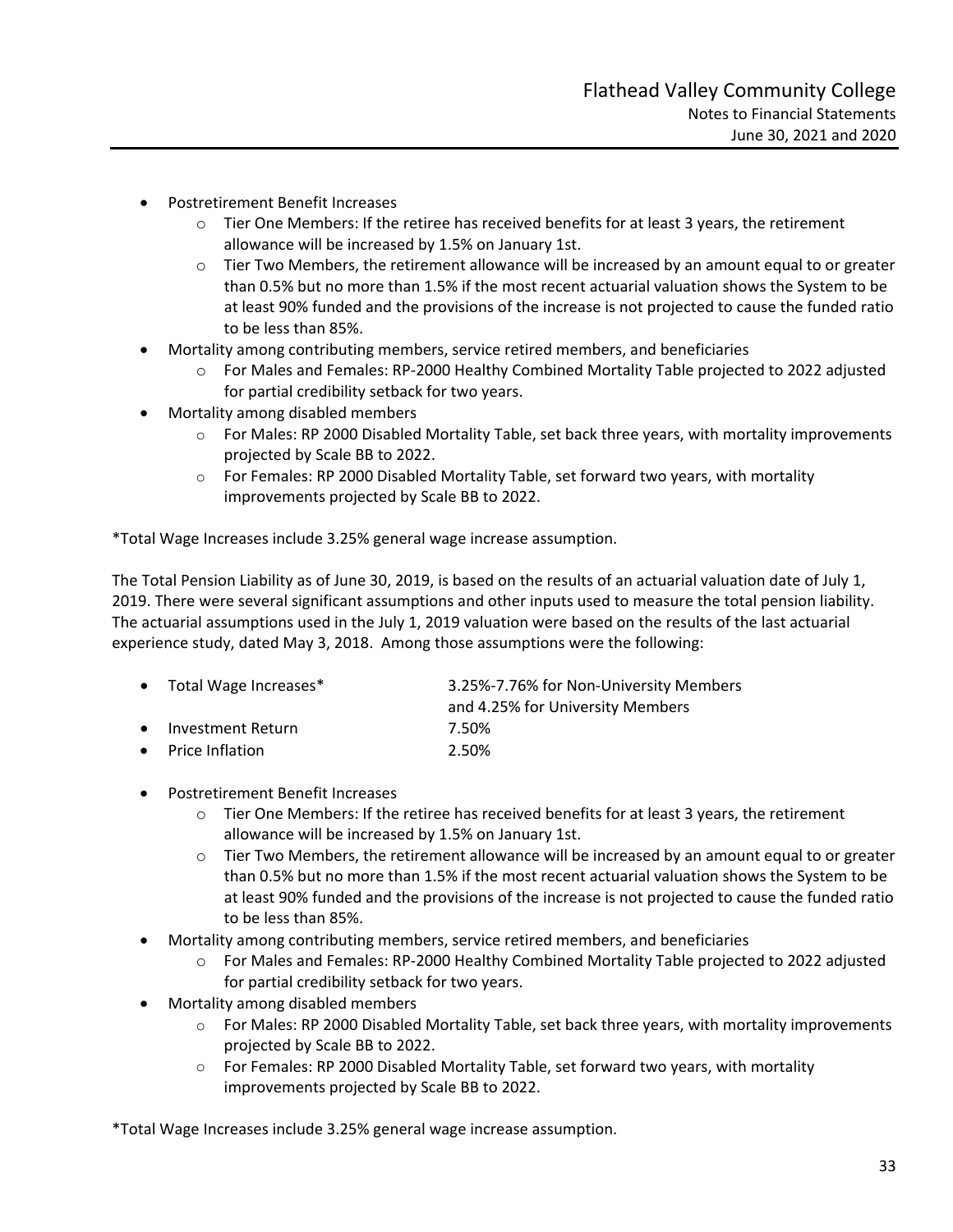## Changes in Actuarial Assumption and Other Inputs

The Guaranteed Annual Benefit Adjustment (GABA) for Tier Two members is a variable rate between 0.50% and 1.50% as determined by the Board. Since an increase in the amount of the GABA is not automatic and must be approved by the Board, the assumed increase was lowered from 1.50% to the current rate of 0.50% per annum.

## Changes in Benefit Terms

There have been no changes in benefit terms since the previous measurement date.

## Changes in Proportionate Share

There were no changes between the measurement date of the collective net pension liability and the reporting date.

## Discount Rate

The discount rate used to measure the TPL was 7.34% for 2020 and 7.50% for 2019. The projection of cash flows used to determine the discount rate assumed that contributions from participating plan members, employers, and non‐employer contributing entities will be made based on the Board's funding policy, which establishes the contractually required rates under Montana Code Annotated. In addition to the contributions the State general fund will contribute \$25 million annually to the System payable July 1st of each year. Based on those assumptions, the System's fiduciary net position was projected to be adequate to make all the projected future benefit payments of current plan members through the year 2126. Therefore, the long-term expected rate of return on pension plan investments was applied to all periods of projected benefit payments to determine the total pension liability. No municipal bond rate was incorporated in the discount rate.

#### Target Allocations

| <b>Asset Class</b>          | Target<br>Asset<br>Allocation<br>(a) | Real Rate of<br><b>Return Arithmetic</b><br><b>Basis</b><br>(b) | Long-Term<br>Expected<br>Portfolio Real<br>Rate of Return*<br>(a) x (b) |
|-----------------------------|--------------------------------------|-----------------------------------------------------------------|-------------------------------------------------------------------------|
| Domestic Equity             | 30.00%                               | 6.19%                                                           | 1.86%                                                                   |
| <b>International Equity</b> | 16.00%                               | 6.92%                                                           | 1.11%                                                                   |
| <b>Private Equity</b>       | 14.00%                               | 10.37%                                                          | 1.45%                                                                   |
| <b>Natural Resources</b>    | 4.00%                                | 3.43%                                                           | 0.14%                                                                   |
| Real-Estate                 | 9.00%                                | 5.74%                                                           | 0.52%                                                                   |
| Core Fixed Income           | 20.00%                               | 1.57%                                                           | 0.31%                                                                   |
| Non-Core Fixed Income       | 5.00%                                | 3.97%                                                           | 0.20%                                                                   |
| Cash                        | 2.00%                                | 0.11%                                                           | 0.00%                                                                   |
|                             | 100.00%                              |                                                                 | 5.59%                                                                   |
|                             |                                      | Inflation                                                       | 2.50%                                                                   |
|                             | Expected arithmetic nominal return   |                                                                 | 8.09%                                                                   |

\*The assumed rate is comprised of a 2.50% inflation rate and a real long‐term expected rate of return of 5.00%.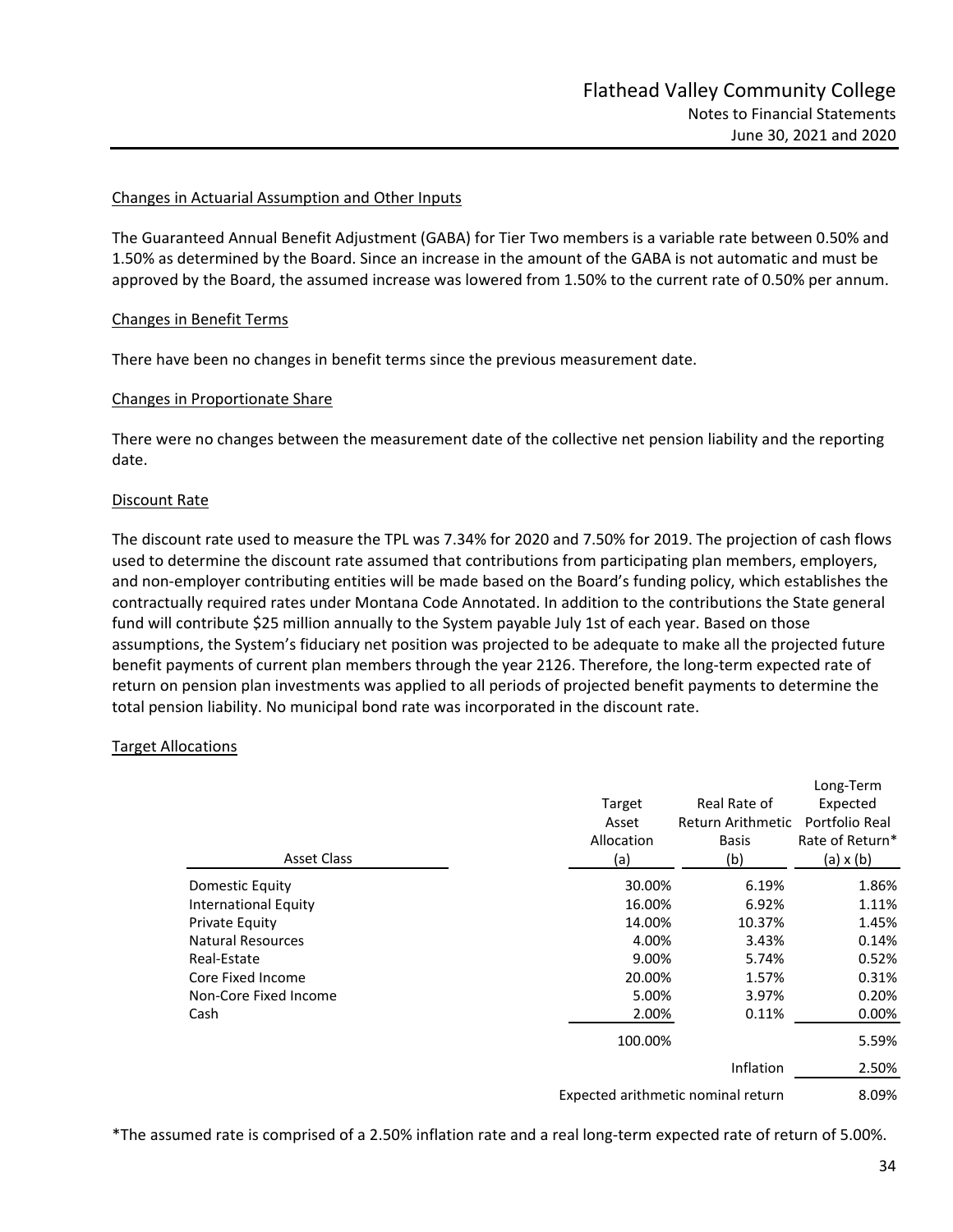The long term capital market assumptions published in the Survey of Capital Market Assumptions 2020 Edition by Horizon Actuarial Service, LLC, yield a median real return of 4.94%. Assumed inflation is based on the intermediate inflation assumption of 2.4% in the 2020 OASDI Trustees Report used by the Chief Actuary for Social Security to produce 75 year cost projections. Combining these two results yields a nominal return of 7.34%.

## Sensitivity Analysis

In accordance with GASB 68 regarding the disclosure of the sensitivity of the net pension liability to changes in the discount rate, the above table presents the net pension liability calculated using the discount rate of 7.34% and 7.50% for 2021 and 2020, respectively, as well as what the net pension liability would be if it were calculated using a discount rate that is 1.00% lower or 1.00% higher than the current rate as of June 30, 2021 and 2020.

|                       |                      | 2021                   |                      |
|-----------------------|----------------------|------------------------|----------------------|
|                       | 1% Decrease<br>6.34% | Discount Rate<br>7.34% | 1% increase<br>8.34% |
|                       |                      |                        |                      |
| Net pension liability | \$16,610,918         | \$12,475,623           | \$9,015,769          |
|                       |                      | 2020                   |                      |
|                       | 1% Decrease<br>6.50% | Discount Rate<br>7.50% | 1% increase<br>8.50% |
| Net pension liability | \$14,370,115         | \$10,506,410           | \$7,269,256          |

## TRS Stand‐Alone Statements

TRS's stand‐alone financial statements, actuarial valuations and experience studies can be found online at https://trs.mt.gov/TrsInfo/NewsAnnualReports

## **Note 7 ‐ PERS Retirement Plan**

## Plan Description

The PERS‐Defined Benefit Retirement Plan (DBRP), administered by the Montana Public Employee Retirement Administration (MPERA), is a multiple-employer, cost-sharing plan established July 1, 1945, and governed by Title 19, chapters 2 & 3, Montana Code Annotated (MCA). This plan provides retirement benefits to covered employees of the State, and local governments, and certain employees of the Montana University System, and school districts. Benefits are established by state law and can only be amended by the Legislature.

All new members are initially members of the PERS‐DBRP and have a 12‐month window during which they choose to remain in the PERS‐DBRP or join the PERS‐DCRP by filing an irrevocable election. Members may not be participants of both the defined benefit and defined contribution retirement plans. All new members from the universities also have a third option to join the university system's Montana University System Retirement Program (MUS‐RP).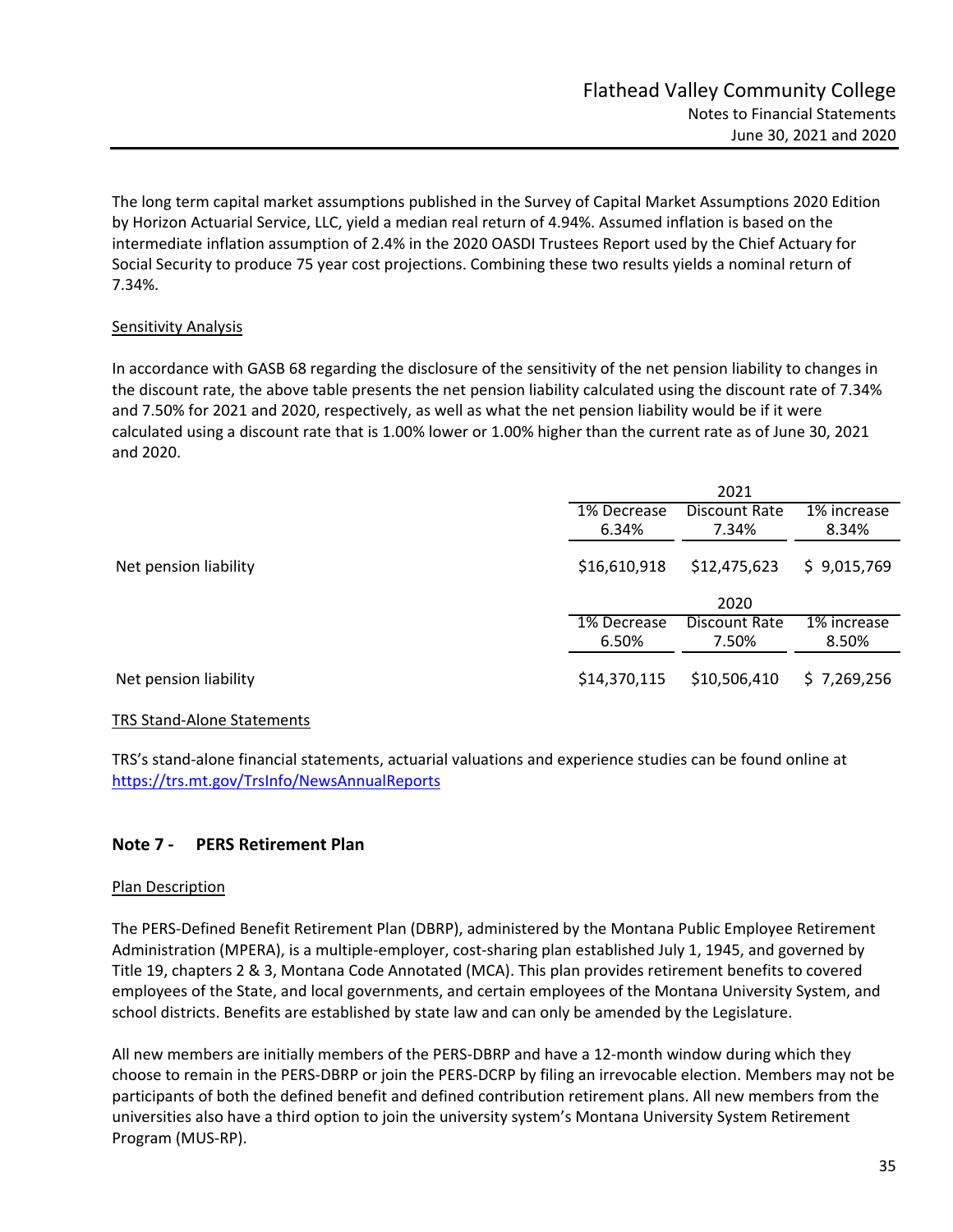## Summary of Benefits

The PERS‐DBRP provides retirement, disability, and death benefits to plan members and their beneficiaries. Benefits are based on eligibility, years of service, and highest average compensation (HAC). Member rights are vested after five years of service.

Service retirement:

- Hired prior to July 1, 2011:
	- o Age 60, 5 years of membership service;
	- o Age 65, regardless of membership service; or
	- o Any age, 30 years of membership service.
- Hired on or after July 1, 2011:
	- o Age of 65, 5 years of membership service; or
	- o Age 70, regardless of membership service.

Early retirement, (actuarially reduced):

- Hired prior to July 1, 2011:
	- o Age 50, 5 years of membership service; or
	- o Any age, 25 years of membership service.
- Hired on or after July 1, 2011:
	- o Age 55, 5 years of membership service.

Second Retirement (requires returning to a PERS‐covered employer or PERS service):

- 1) Retire before January 1, 2016 and accumulate less than 2 years additional service credit or retire on or after January 1, 2016 and accumulate less than 5 years additional service credit:
	- a. A refund of member's contributions plus return interest (currently 2.02% effective July 1, 2018);
	- b. No service credit for second employment;
	- c. Start the same benefit amount the month following termination; and
	- d. Guaranteed Annual Benefit Adjustment (GABA) starts again in the January immediately following the second retirement.
- 2) Retire before January 1, 2016 and accumulate at least 2 years of additional service credit:
	- a. A recalculated retirement benefit based on provisions in effect after the initial retirement; and
	- b. GABA starts on the recalculated benefit in the January after receiving the new benefit for 12 months.
- 3) Retire on or after January 1, 2016 and accumulate 5 or more years of service credit:
	- a. The same retirement as prior to the return to service;
	- b. A second retirement benefit as prior to the second period of service based on laws in effect upon the rehire date; and
	- c. GABA starts on both benefits in the January after receiving the original and the new benefit for 12 months.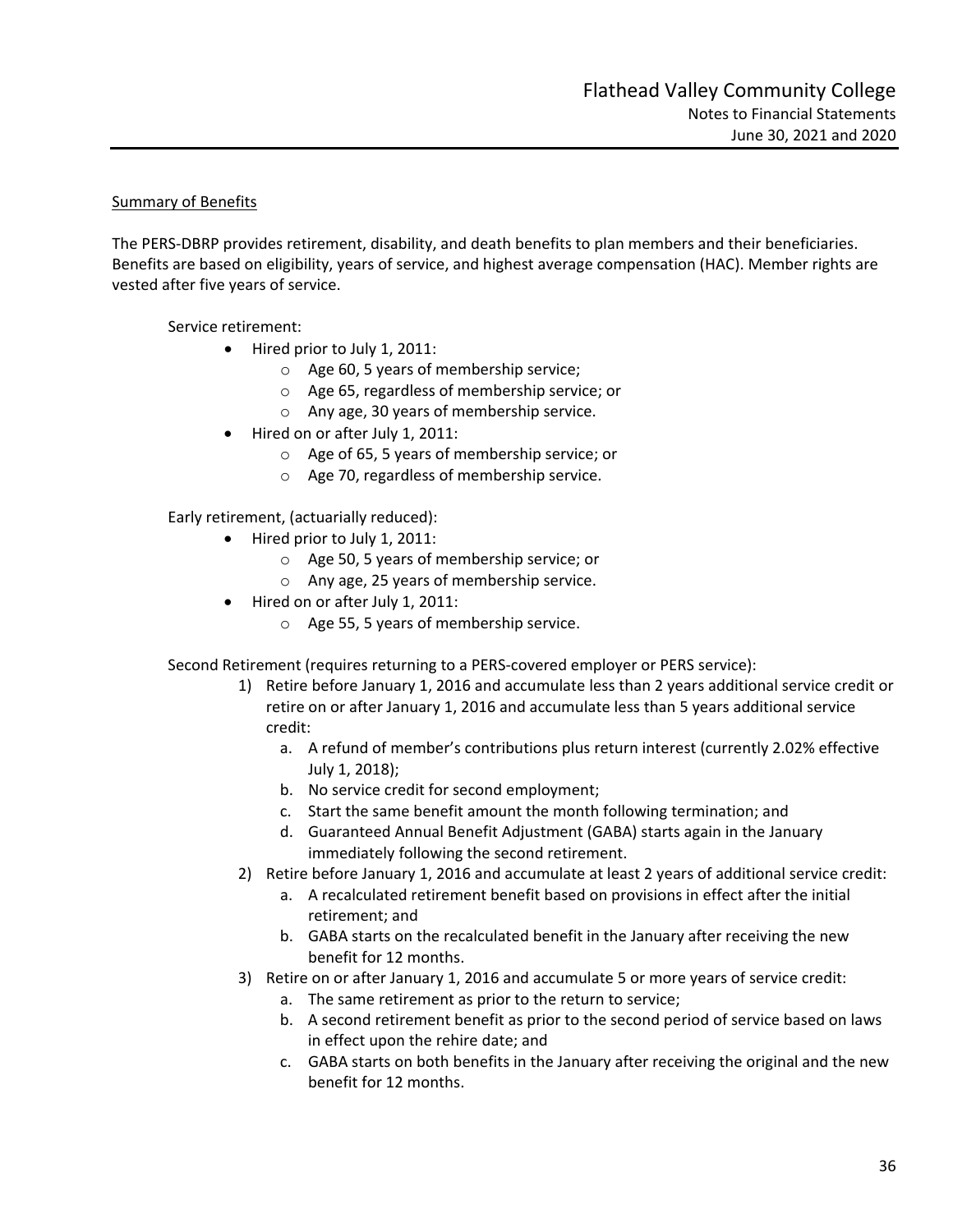Member's highest average compensation (HAC)

- Hired prior to July 1, 2011 highest average compensation during any consecutive 36 months;
- Hired on or after July 1, 2011 highest average compensation during any consecutive 60 months;

Compensation Cap

 Hired on or after July 1, 2013 – 110% annual cap on compensation considered as part of a member's highest average compensation.

## Monthly benefit formula

- 1) Members hired prior to July 1, 2011:
	- a. Less than 25 years of membership service: 1.785% of HAC per year of service credit;
	- b. 25 years of membership service or more: 2% of HAC per year of service credit.
- 2) Member hired on or after July 1, 2011:
	- a. Less than 10 years of membership service: 1.5% of HAC per year of service credit;
	- b. 10 years or more, but less than 30 years of membership service: 1.785% of HAC per year of service credit;
	- c. 30 years or more of membership service: 2% of HAC per year of service credit.

#### Guaranteed Annual Benefit Adjustment (GABA)

After the member has completed 12 full months of retirement, the member's benefit increases by the applicable percentage (provided below) each January, inclusive of other adjustments to the member's benefit.

- 3% for members hired prior to July 1, 2007
- 1.5% for members hired between July 1, 2007 and June 30, 2013
- Members hired on or after July 1, 2013
	- a. 1.5% for each year PERS is funded at or above 90%;
	- b. 1.5% is reduced by 0.1% for each 2% PERS is funded below 90%; and,
	- c. 0% whenever the amortization period for PERS is 40 years or more.

#### Overview of Contributions

The state Legislature has the authority to establish and amend contribution rates. Member and employer contribution rates are specified by Montana Statute and are a percentage of the member's compensation. Contributions are deducted from each member's salary and remitted by participating employers.

The state of Montana, as the non‐employer contributing entity, paid to the Plan, additional contributions that qualify as special funding. Those employers who received special funding are all participating employers.

Per Montana law, state agencies and universities paid their own additional contributions. The employer paid contributions are *not* accounted for as special funding for state agencies and universities but are reported as employer contributions.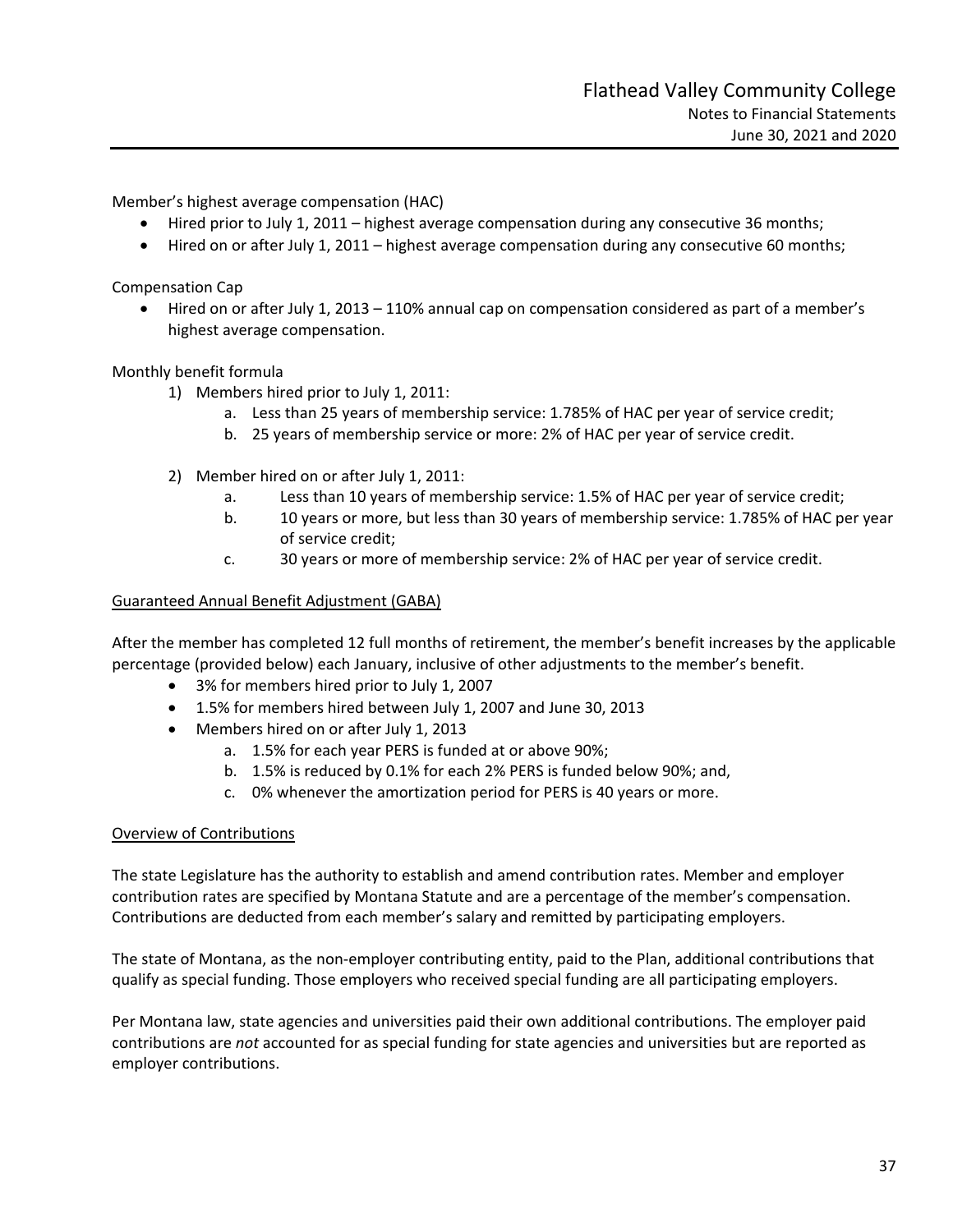|           | Member       |           | State &      |                  |        |                         |        |
|-----------|--------------|-----------|--------------|------------------|--------|-------------------------|--------|
| Fiscal    | Hired        | Hired     | Universities | Local Government |        | <b>School Districts</b> |        |
| Year      | $<$ 07/01/11 | >07/01/11 | Employer     | Employer         | State  | Employer                | State  |
|           |              |           |              |                  |        |                         |        |
| 2021      | 7.900%       | 7.900%    | 8.870%       | 8.770%           | 0.100% | 8.500%                  | 0.370% |
| 2020      | 7.900%       | 7.900%    | 8.770%       | 8.670%           | 0.100% | 8.400%                  | 0.370% |
| 2019      | 7.900%       | 7.900%    | 8.670%       | 8.570%           | 0.100% | 8.300%                  | 0.370% |
| 2018      | 7.900%       | 7.900%    | 8.570%       | 8.470%           | 0.100% | 8.200%                  | 0.370% |
| 2017      | 7.900%       | 7.900%    | 8.470%       | 8.370%           | 0.100% | 8.100%                  | 0.370% |
| 2016      | 7.900%       | 7.900%    | 8.370%       | 8.270%           | 0.100% | 8.000%                  | 0.370% |
| 2015      | 7.900%       | 7.900%    | 8.270%       | 8.170%           | 0.100% | 7.900%                  | 0.370% |
| 2014      | 7.900%       | 7.900%    | 8.170%       | 8.070%           | 0.100% | 7.800%                  | 0.370% |
| 2012-2013 | 6.900%       | 7.900%    | 7.170%       | 7.070%           | 0.100% | 6.800%                  | 0.370% |
| 2010-2011 | 6.900%       |           | 7.170%       | 7.070%           | 0.100% | 6.800%                  | 0.370% |
| 2008-2009 | 6.900%       |           | 7.035%       | 6.935%           | 0.100% | 6.800%                  | 0.235% |
| 2000-2007 | 6.900%       |           | 6.900%       | 6.800%           | 0.100% | 6.800%                  | 0.100% |

Member and employer contribution rates are shown in the table below.

- 1. Member contributions to the system of 7.9% are temporary and will be decreased to 6.9% on January 1 following actuary valuation results that show the amortization period has dropped below 25 years and would remain below 25 years following the reduction of both the additional employer and additional member contribution rates.
- 2. Employer contributions to the System:
	- a. Effective July 1, 2014, following the 2013 Legislative Session, PERS-employer contributions increase an additional 0.1% a year and will continue over 10 years through 2024. The additional employer contributions including the 0.27% added in 2007 and 2009, will terminate on January 1 following an actuary valuation that shows the amortization period of the PERS‐DBRP has dropped below 25 years and remains below the 25 years following the reduction of both the additional employer and member contributions rates.
	- b. Effective July 1, 2013, employers are required to make contributions on working retirees' compensation. Member contributions for working retirees are not required.
	- c. The portion of employer contributions allocated to the PCR are included in the employers reporting. The PCR was paid off effective March 2016 and the contributions previously directed to the PCR are now directed to member accounts.
- 3. Non Employer Contributions:
	- a. Special Funding
		- i. The State contributes 0.1% of members' compensation on behalf of local government entities.
		- ii. The State contributes 0.37% of members' compensation on behalf of school district entities.
		- iii. The State contributed a Statutory Appropriation from the General Fund of \$33,951,150.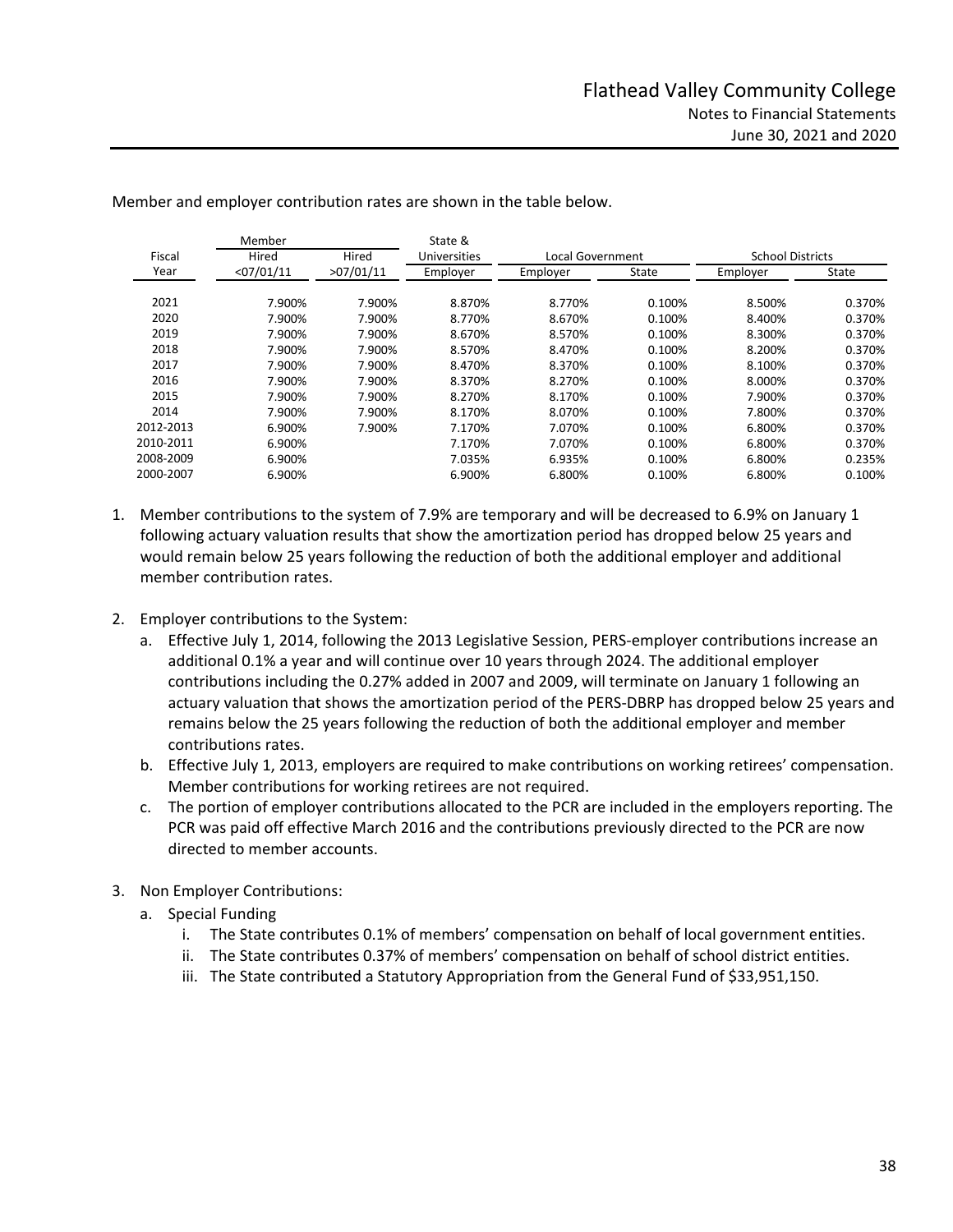## Pension Liability

GASB Statement 68 allows a measurement date of up to 12 months before the employer's fiscal year-end can be utilized to determine the Plan's TPL. The basis for the TPL as of June 30, 2020, was determined by taking the results of the June 30, 2019 actuarial valuation and applying standard roll forward procedures. The roll forward procedure uses a calculation that adds the annual normal cost (also called the service cost), subtracts the actual benefit payments and refunds for the plan year, and then applies the expected investment rate of return for the year. The roll forward procedure will include the effects of any assumption changes and legislative changes. The update procedures are in conformity with Actuarial Standards of Practice issued by the Actuarial Standards Board.

The Total Pension Liability (TPL) minus the Fiduciary Net Position equals the Net Pension Liability (NPL). The proportionate shares of the College's and the state of Montana's NPL for June 30, 2021 and 2020, are displayed below. The College's proportionate share equals the ratio of the College's contributions to the sum of all employer and non‐employer contributions during the measurement period. The state's proportionate share for a particular employer equals the ratio of the contributions for the particular employer to the total state contributions paid. The College recorded a liability of \$7,050,025 and \$5,701,922, and the College's proportionate share was 0.2672 percent and 0.2728 percent as of June 30, 2021 and 2020, respectively.

|                                                                 |           | Net Pension Liability | Percent of Collective NPL |         | Change in<br>Percent  |
|-----------------------------------------------------------------|-----------|-----------------------|---------------------------|---------|-----------------------|
| As of reporting date                                            | 2021      | 2020                  | 2021                      | 2020    | <b>Collective NPL</b> |
| College's Proportionate Share<br>State of Montana Proportionate | 7.050.025 | 5.701.922             | 0.2672%                   | 0.2728% | $-0.0056%$            |
| Share associated with College                                   | 2,216,910 | 1,853,100             | 0.0840%                   | 0.0887% | $-0.0046%$            |
| Total                                                           | 9,266,935 | 7,555,022             | 0.3513%                   | 0.3614% | $-0.0102%$            |

## Pension Expense (Benefit)

At June 30, 2021 and 2020, the College recognized \$377,510 and (\$999), respectively, for its proportionate share of the Plan's pension expense and recognized grant revenue of \$0 and \$4,487, respectively for the state of Montana proportionate share of the pension expense associated with the College. Additionally, the College recognized grant revenue of \$362,558 and \$121,318, in 2021 and 2020, respectively, from the State Statutory Appropriation from the General Fund.

|                                                                                                                                                  | 2021                    | 2020                      |
|--------------------------------------------------------------------------------------------------------------------------------------------------|-------------------------|---------------------------|
| College's Proportionate Share<br>State of Montana Proportionate Share associated with the College<br>State of Montana appropriation for employer | 377.510<br>۰<br>362,558 | (999)<br>4.487<br>121,318 |
|                                                                                                                                                  | 740.068                 | 124,806                   |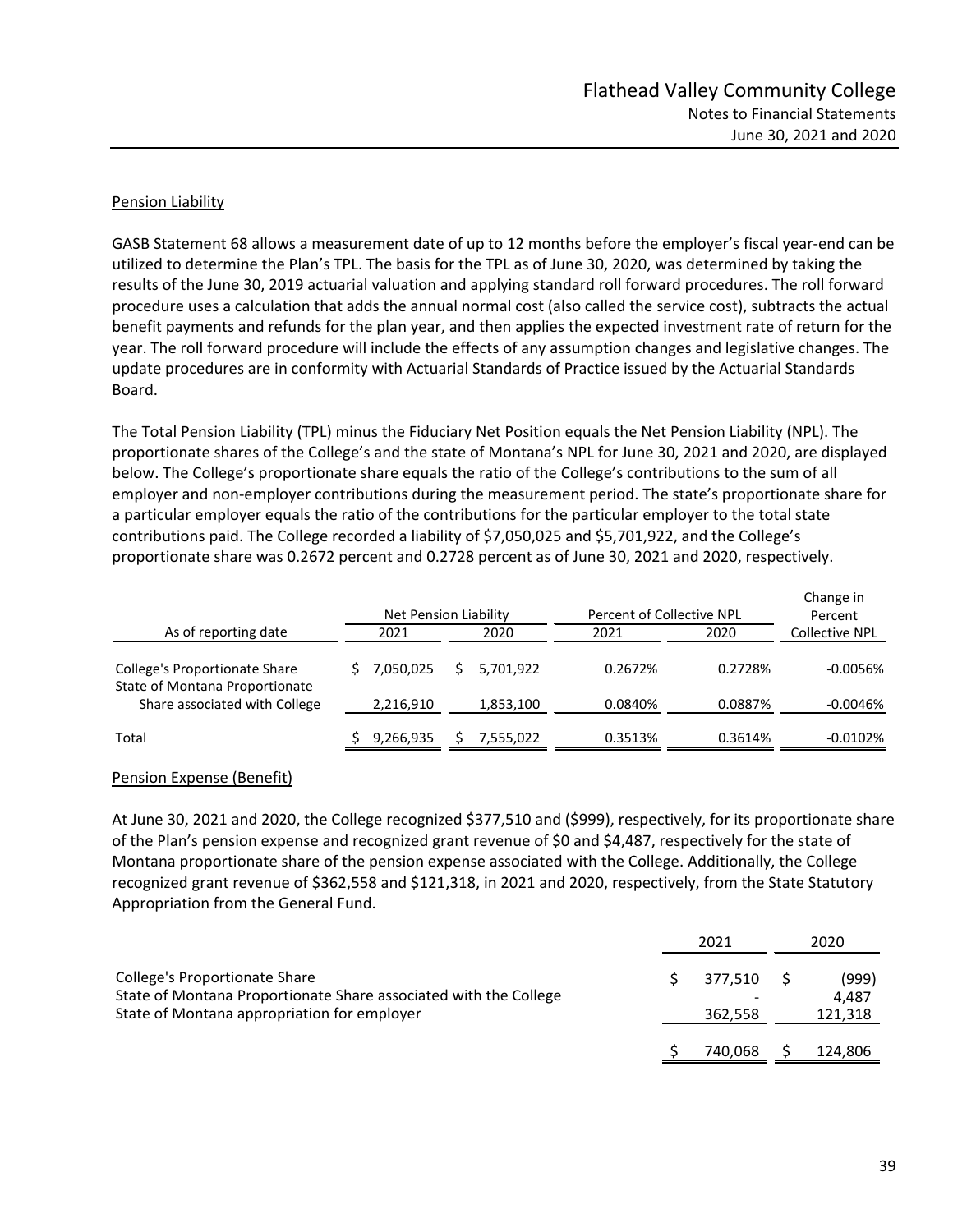#### Deferred Outflow of Resources and Deferred Inflow of Resources

At June 30, 2021 and 2020, the College reports its proportionate share of PERS deferred outflows and inflows of resources from the following sources:

|                                              | 2021 |             | 2020 |            |   |             |    |            |
|----------------------------------------------|------|-------------|------|------------|---|-------------|----|------------|
|                                              |      | Deferred    |      | Deferred   |   | Deferred    |    | Deferred   |
|                                              |      | Outflows of |      | Inflows of |   | Outflows of |    | Inflows of |
|                                              |      | Resources   |      | Resources  |   | Resources   |    | Resources  |
|                                              |      |             |      |            |   |             |    |            |
| Actual vs. expected experience               | \$   | 113.802     | Ś    | 201,571    | Ś | 270.372     | \$ | 268,299    |
| Changes in assumptions                       |      | 610.469     |      |            |   | 242.064     |    |            |
| Actual vs. expected investment earnings      |      | 488,187     |      |            |   | 69,134      |    |            |
| Changes in proportion and difference between |      |             |      |            |   |             |    |            |
| actual and expected contributions            |      |             |      | 585,622    |   |             |    | 1,251,425  |
| College's contributions subsequent to the    |      |             |      |            |   |             |    |            |
| measurement date                             |      | 433,698     |      |            |   | 418,715     |    |            |
|                                              |      |             |      |            |   |             |    |            |
|                                              |      | 1,646,156   |      | 787.193    |   | 1,000,285   |    | 1,519,724  |

Other amounts reported as deferred outflows and inflows of resources to pensions will be recognized in pension expense (benefit) as follows:

| Years Ended June 30 | Recognition of Deferred Outflows and<br>Deferred Inflows in future years as an<br>increase or (decrease) to Pension Expense |  |  |  |
|---------------------|-----------------------------------------------------------------------------------------------------------------------------|--|--|--|
| 2022                | (290,732)                                                                                                                   |  |  |  |
| 2023                | 350,176                                                                                                                     |  |  |  |
| 2024                | 213,303                                                                                                                     |  |  |  |
| 2025                | 152,518                                                                                                                     |  |  |  |

#### Actuarial Assumptions

The total pension liability in the June 30, 2020 actuarial valuation was determined using the following actuarial assumptions.

|           | • Investment Return (net of admin expense) | 7.34%       |
|-----------|--------------------------------------------|-------------|
|           | • Admin Expense as % of Payroll            | 0.30%       |
|           | • General Wage Growth*                     | 3.50%       |
|           | *includes Inflation at                     | 2.40%       |
| $\bullet$ | Merit Increases                            | 0% to 4.80% |
|           |                                            |             |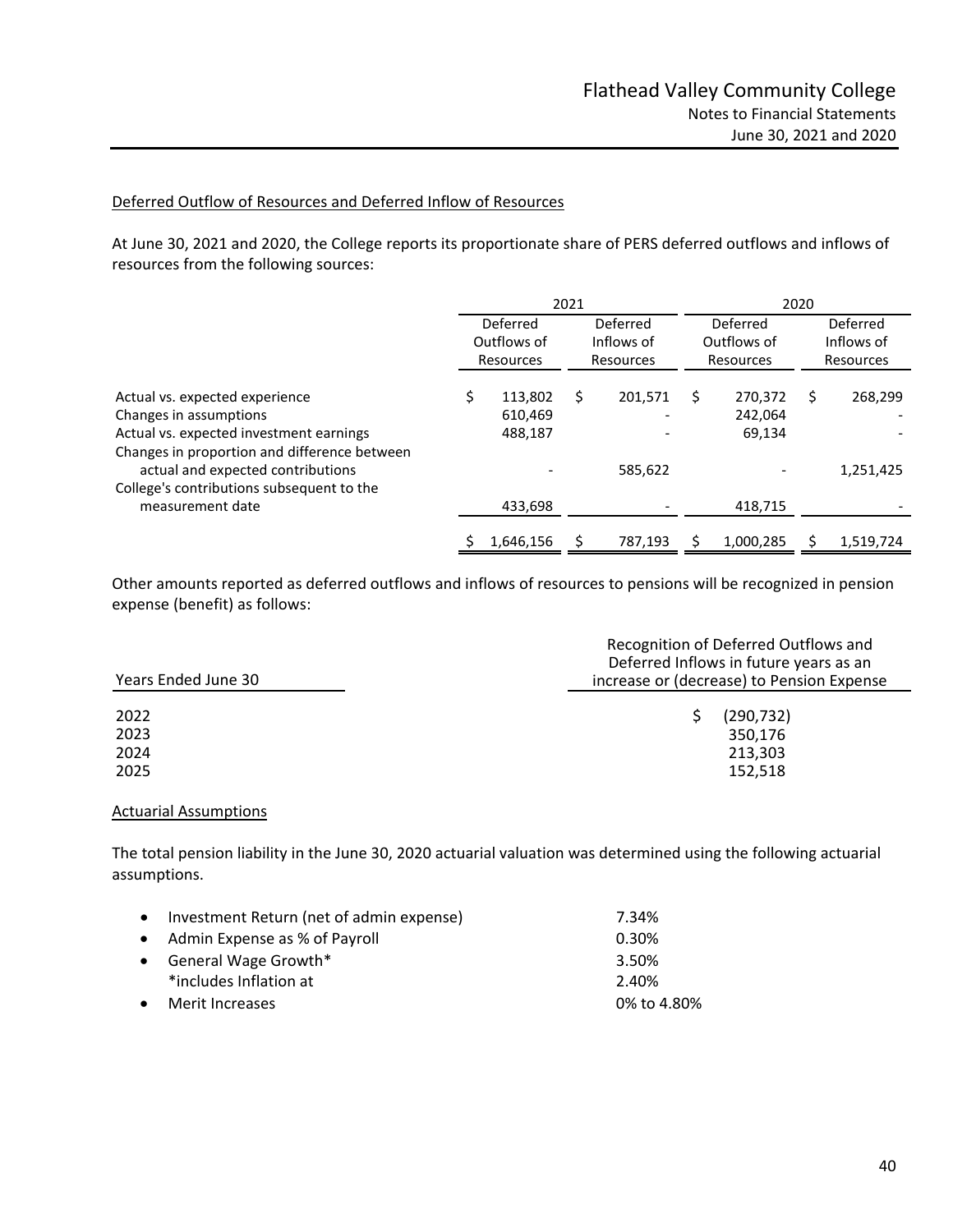The total pension liability in the June 30, 2019 actuarial valuation was determined using the following actuarial assumptions.

| $\bullet$ | Investment Return (net of admin expense) | 7.65%       |
|-----------|------------------------------------------|-------------|
|           | • Admin Expense as % of Payroll          | 0.26%       |
|           | • General Wage Growth*                   | 3.50%       |
|           | *includes Inflation at                   | 2.75%       |
| $\bullet$ | Merit Increases                          | 0% to 6.30% |
|           |                                          |             |

- Postretirement Benefit Increases:
	- o Guaranteed Annual Benefit Adjustment (GABA) After the member has completed 12 full months of retirement, the member's benefit increases by the applicable percentage each January, inclusive of other adjustments to the member's benefit.
		- 3.0% for members hired prior to July 1, 2007
		- 1.5% for members hired between July 1, 2007 and June 30, 2013
		- Members hired on or after July 1, 2013:
			- o 1.5% for each year PERS is funded at or above 90%;
			- o 1.5% is reduced by 0.1% for each 2% PERS is funded below 90%;
			- o 0% whenever the amortization period for PERS is 40 years or more.
- Mortality:
	- o Contributing members, services retired members and beneficiaries ‐ RP 2000 Combined Employee and Annuitant Mortality Tables projected to 2020 with scale BB, set back one year for males.
	- o Disabled members RP‐2000 Combined Mortality Tables, with no projections

The most recent experience study, performed for the period covering fiscal years 2011 through 2016, is outlined in a report dated May 5, 2017 and can be located on the MPERA website. The long-term expected return on pension plan assets is reviewed as part of the regular experience studies prepared for the Plan. Several factors are considered in evaluating the long-term rate of return assumption including historical rates of return, rate of return assumptions adopted by similar public‐sector systems, and by using a building‐block method in which best-estimate ranges of expected future real rates of return (expected returns, net of pension plan investment expense and inflation) are developed for each major asset class. These ranges were combined to produce the long-term expected rate of return by weighting the expected future real rates of return by the target asset allocation percentage and by adding expected inflation.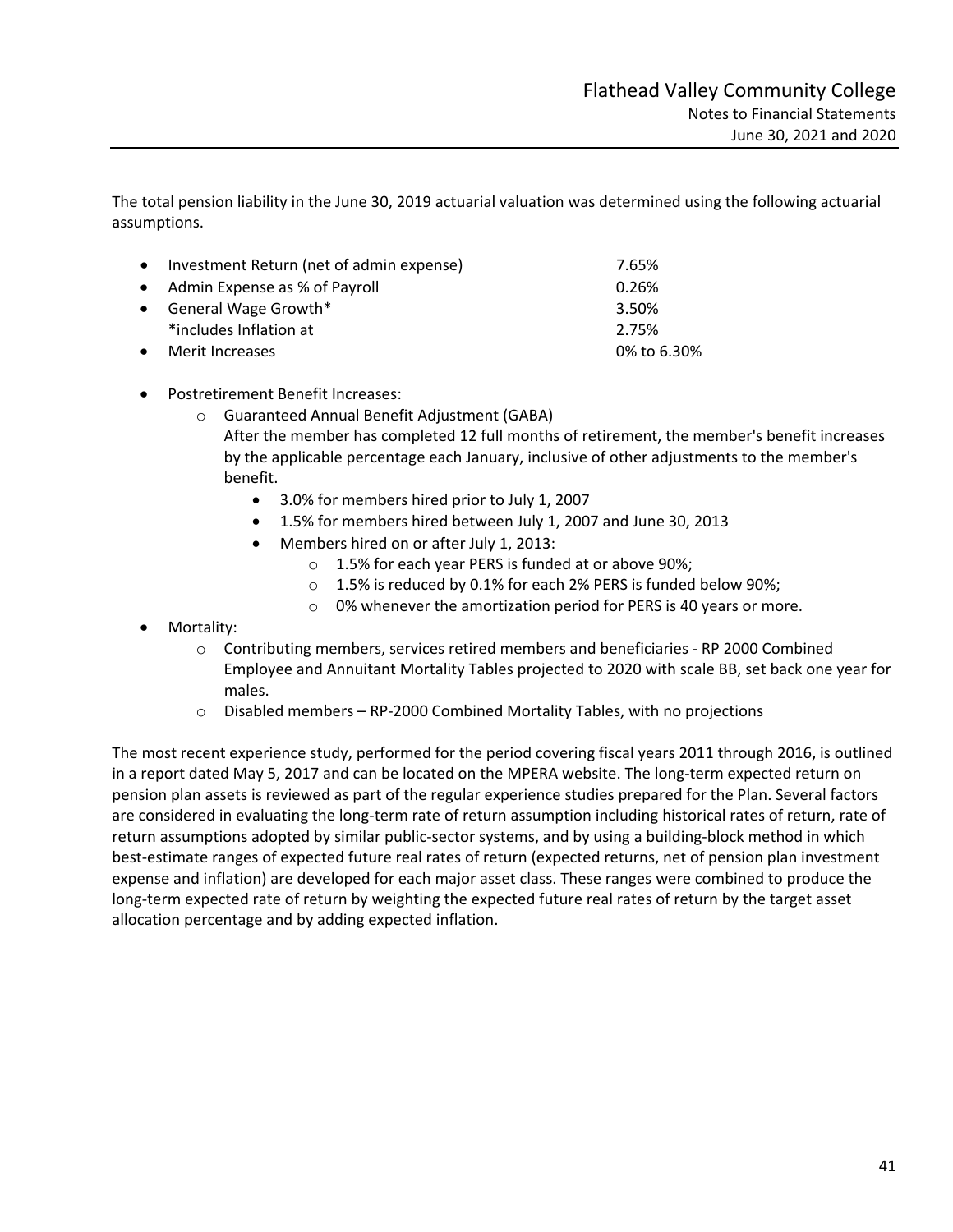Best estimates of arithmetic real rates of return for each major asset class included in the target asset allocation (78c & 78f) are summarized below:

| <b>Asset Class</b>       | Target<br>Asset<br>Allocation | Long-Term Expected<br>Real Rate of Return<br><b>Arithmetic Basis</b> |
|--------------------------|-------------------------------|----------------------------------------------------------------------|
|                          | 2.00%                         | 0.11%                                                                |
| Cash Equivalents         |                               |                                                                      |
| <b>Domestic Equity</b>   | 30.00%                        | 6.19%                                                                |
| Foreign Equity           | 16.00%                        | 6.92%                                                                |
| <b>Private Equity</b>    | 14.00%                        | 10.37%                                                               |
| <b>Natural Resources</b> | 4.00%                         | 3.43%                                                                |
| Real Estate              | 9.00%                         | 5.74%                                                                |
| Core Fixed Income        | 20.00%                        | 1.57%                                                                |
| Non-Core Fixed Income    | 5.00%                         | 3.97%                                                                |
|                          | 100.00%                       |                                                                      |

## Changes in Actuarial Assumption and Methods

There were no changes in assumptions or other inputs that affected the measurement of the TPL.

#### Changes in Benefit Terms

There have been no changes in benefit terms since the previous measurement date.

#### Changes in Proportionate Share

There were no changes between the measurement date of the collective NPL and the College's reporting date that are expected to have a significant effect on the College's proportionate share of the collective NPL.

#### Discount Rate

The discount rate used to measure the June 30, 2021 and 2020 TPL was 7.34% and 7.65%, respectively. The projection of cash flows used to determine the discount rate assumed that contributions from participating plan members, employers, and non-employer contributing entities will be made based on the Board's funding policy, which establishes the contractually required rates under the Montana Code Annotated. The State contributes 0.10% of salaries for local governments and 0.37% for school districts. In addition, the State contributes coal severance tax and interest money from the general fund. The interest is contributed monthly and the severance tax is contributed quarterly. Based on those assumptions, the System's fiduciary net position was projected to be adequate to make all the projected future benefit payments of current plan members through the year 2123. Therefore, the long‐term expected rate of return on pension plan investments was applied to all periods of projected benefit payments to determine the TPL. A municipal bond rate was not incorporated in the discount rate.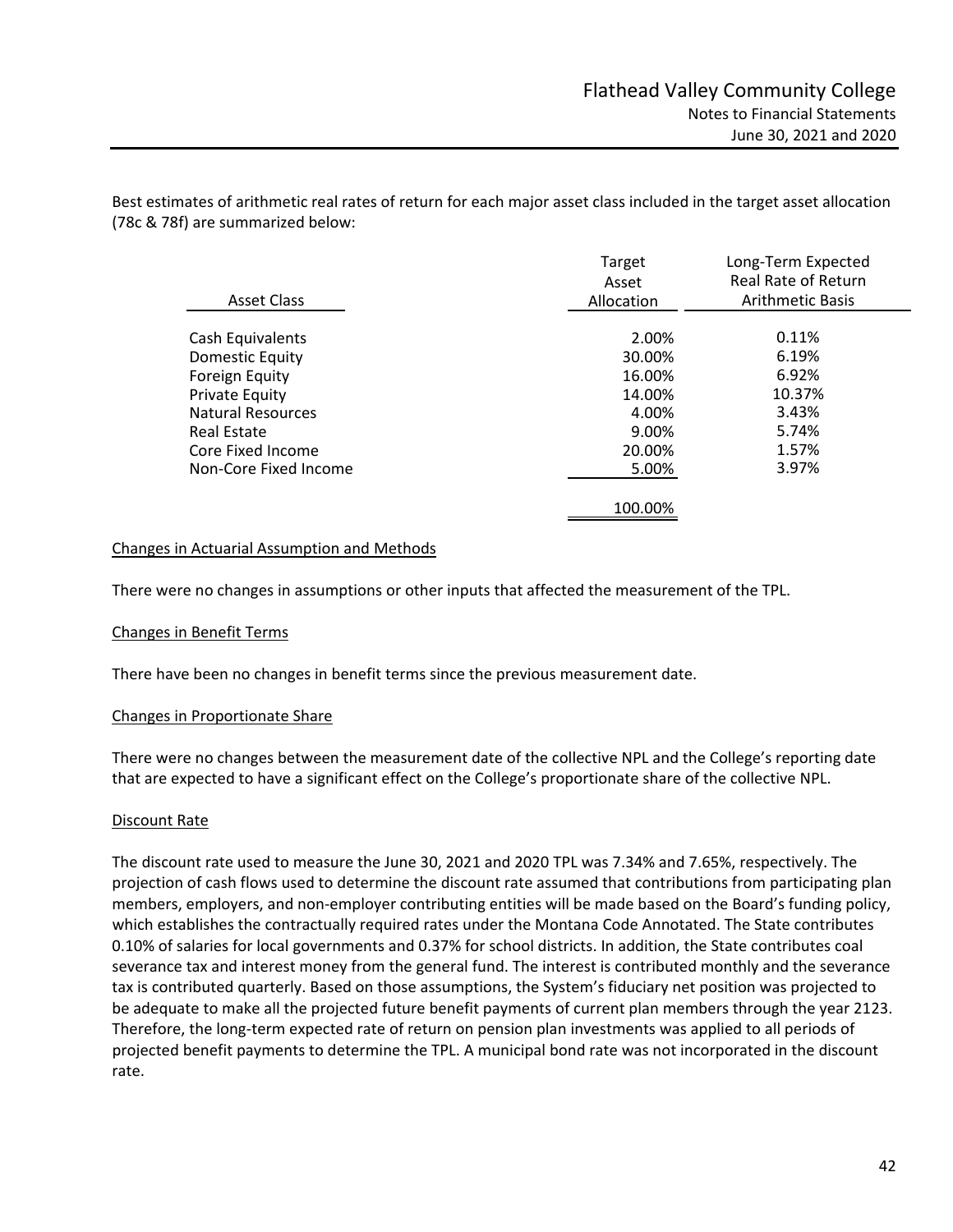## Sensitivity Analysis

The following presents the College's sensitivity of the NPL to the discount rate in the table below. A small change in the discount rate can create a significant change in the liability. The June 30, 2021 and 2020 NPL was calculated using the discount rate of 7.34% and 7.65%, respectively, as well as what the NPL would be if it were calculated using a discount rate 1.00% lower or 1.00% higher than the current rate.

|                       |                      | 2021                   |                      |
|-----------------------|----------------------|------------------------|----------------------|
|                       |                      | Current                |                      |
|                       | 1% Decrease<br>6.34% | Discount Rate<br>7.34% | 1% increase<br>8.34% |
| Net pension liability | \$9,703,941          | 7,050,025<br>\$.       | \$4,820,753          |
|                       |                      | 2020                   |                      |
|                       |                      | Current                |                      |
|                       |                      |                        |                      |
|                       | 1% Decrease          | Discount Rate          | 1% increase          |
|                       | 6.65%                | 7.65%                  | 8.65%                |

## Pension Plan Fiduciary Net Position

The stand‐alone financial statements (76d) of the Montana Public Employees Retirement Board (PERB) Comprehensive Annual Financial Report (CAFR) and the GASB 68 Report disclose the Plan's fiduciary net position. The reports are available from the PERB at PO Box 200131, Helena MT 59620‐0131, (406) 444‐3154 or both are available on the MPERA website at http://mpera.mt.gov/index.shtml.

## **Defined Contribution Retirement Plan**

Flathead Valley Community College contributed to the state of Montana Public Employee Retirement System Defined Contribution Retirement Plan (PERS‐DCRP) for employees that have elected the DCRP. The PERS‐DCRP is administered by the PERB and is reported as a multiple‐employer plan established July 1, 2002, and governed by Title 19, chapters 2 & 3, MCA.

All new PERS members are initially members of the PERS‐DBRP and have a 12‐month window during which they may choose to remain in the PERS‐DBRP or join the PERS‐DCRP by filing an irrevocable election. Members may not be participants of both the defined benefit and defined contribution retirement plans.

Member and employer contribution rates are specified by state law and are a percentage of the member's compensation. Contributions are deducted from each member's salary and remitted by participating employers. The state Legislature has the authority to establish and amend contribution rates.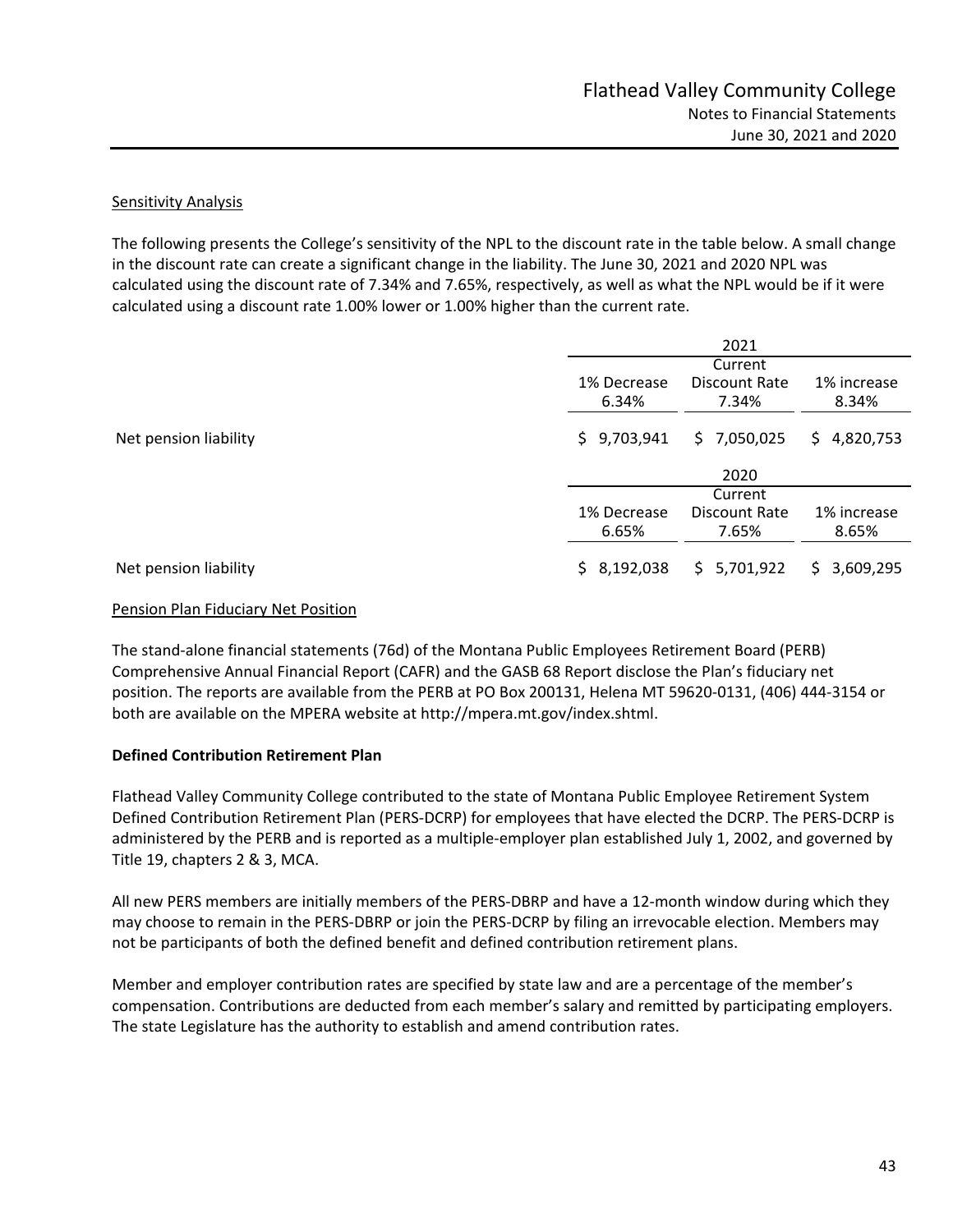Benefits are dependent upon eligibility and individual account balances. Participants are vested immediately in their own contributions and attributable income. Participants are vested after 5 years of membership service for the employer's contributions to individual accounts and the attributable income. Non‐vested contributions are forfeited upon termination of employment per 19‐3‐2117(5), MCA. Such forfeitures are used to cover the administrative expenses of the PERS‐DCRP.

At the plan level for the measurement period ended June 30, 2020, the PERS‐DCRP employers did not recognize any net pension liability or pension expense for the defined contribution plan. Plan level non‐vested forfeitures for the 329 employers that have participants in the PERS-DCRP totaled \$775,195.

During the years ended June 30, 2021 and 2020, the College contributed \$24,317 and \$26,781, to the plan, with the employees contributing \$21,905 and \$24,403, respectively.

## **Note 8 ‐ Postemployment Benefits Other Than Pensions (OPEB)**

## Plan Description

The healthcare plan provides for, and Montana State Law (§2‐18‐704) requires local governments to allow employees with at least 5 years of service and who are at least age 50 along with surviving spouses and dependents to stay on the government's health care plan as long as they pay the same premium. Since retirees are usually older than the average age of the plan participants they receive a benefit of lower insurance rates. This benefit is reported as the Other Post‐Employment Benefits (OPEB) liability, and is considered a single employer plan. Actuaries Northwest has prepared for the Montana University System the Total OPEB Liability (TOL) under Governmental Accounting Standards Boards. The above described OPEB plan does not provide a stand‐alone financial report.

## Funding Policy

The College pays OPEB liability costs on a pay‐as‐you‐go basis. No assets are accumulated in a trust that meet the criteria in Paragraph 4 of GASB 75.

## Total OPEB Liability

The total OPEB liability at June 30, 2021 and 2020 was determined by an actuarial valuation as of December 31, 2020 and 2019, respectively, calculated based on the discount rate and actuarial assumptions below, and was then projected forward to the measurement date of March 31, 2021 and 2020, respectively. There have been no significant changes between the valuation date and the fiscal year end.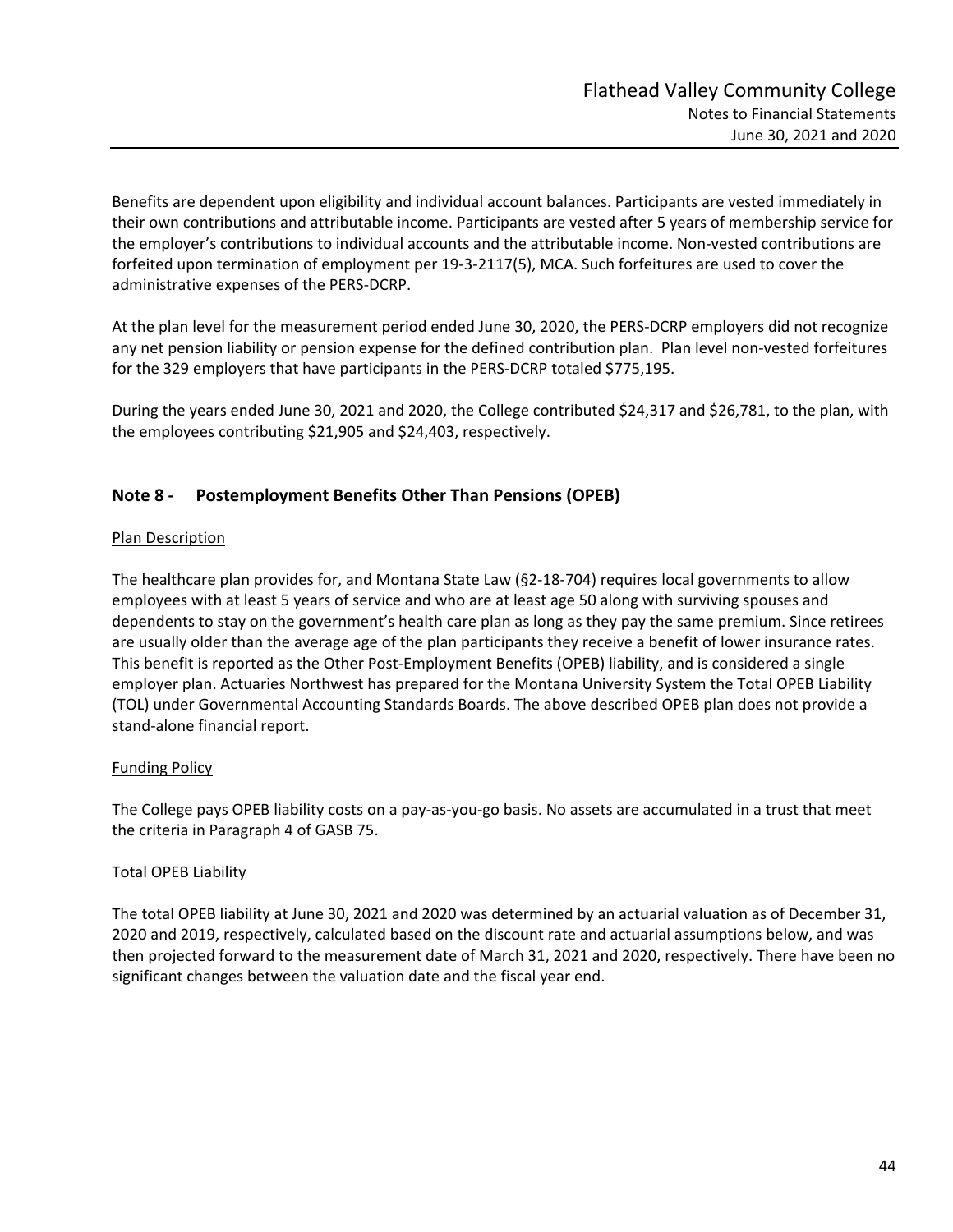The following actuarial methods and assumptions were used:

| June 30, 2021                                                       |                   |
|---------------------------------------------------------------------|-------------------|
| Valuation date                                                      | December 31, 2020 |
| Measurement date                                                    | March 31, 2021    |
| Interest/Discount rate (average anticipated rate)                   | 2.23%             |
| Average salary increase (consumer price index)                      | 2.50%             |
| Participant percentage:                                             |                   |
| Future retirees assumed to elect coverage at retirement             | 40.00%            |
| Future eligible spouses of future retires assumed to elect coverage | 70.00%            |
| June 30, 2020                                                       |                   |
| Valuation date                                                      | December 31, 2019 |
| Measurement date                                                    | March 31, 2020    |
| Interest/Discount rate (average anticipated rate)                   | 2.75%             |
| Average salary increase (consumer price index)                      | 2.50%             |
| Participant percentage:                                             |                   |
| Future retirees assumed to elect coverage at retirement             | 40.00%            |
| Future eligible spouses of future retires assumed to elect coverage | 70.00%            |

Actuarial valuations of an ongoing plan involve estimates of the value of reported amounts and assumptions about the probability of occurrence of events far into the future. Such events include assumptions about future employment, mortality rates, and healthcare cost trends. Amounts are subject to continual review and revision as actual results are compared with past expectations and new estimates are made.

#### Changes in Total OPEB Liability

| Balance at March 31, 2019 (Measurement Date)                                                                                                                                             | \$<br>1,001,270                                       |
|------------------------------------------------------------------------------------------------------------------------------------------------------------------------------------------|-------------------------------------------------------|
| Service cost<br>Interest on total OPEB liability<br>Differences between expected and actual experience<br>Effect of changes in assumptions or inputs<br><b>Expected benefit payments</b> | 58,408<br>29,141<br>(165, 439)<br>(49, 691)<br>39,963 |
| Balance at March 31, 2020 (Measurement Date)                                                                                                                                             | 913,652                                               |
| Service cost<br>Interest on total OPEB liability<br>Differences between expected and actual experience<br>Effect of changes in assumptions or inputs<br><b>Expected benefit payments</b> | 55,041<br>26,634<br>(434, 605)<br>1,267,191<br>(373)  |
| Balance at March 31, 2021 (Measurement Date)                                                                                                                                             | 1,827,540                                             |

For the years ended June 30, 2021 and 2020, the College recognized OPEB expense of \$129,918 and \$120,792, respectively.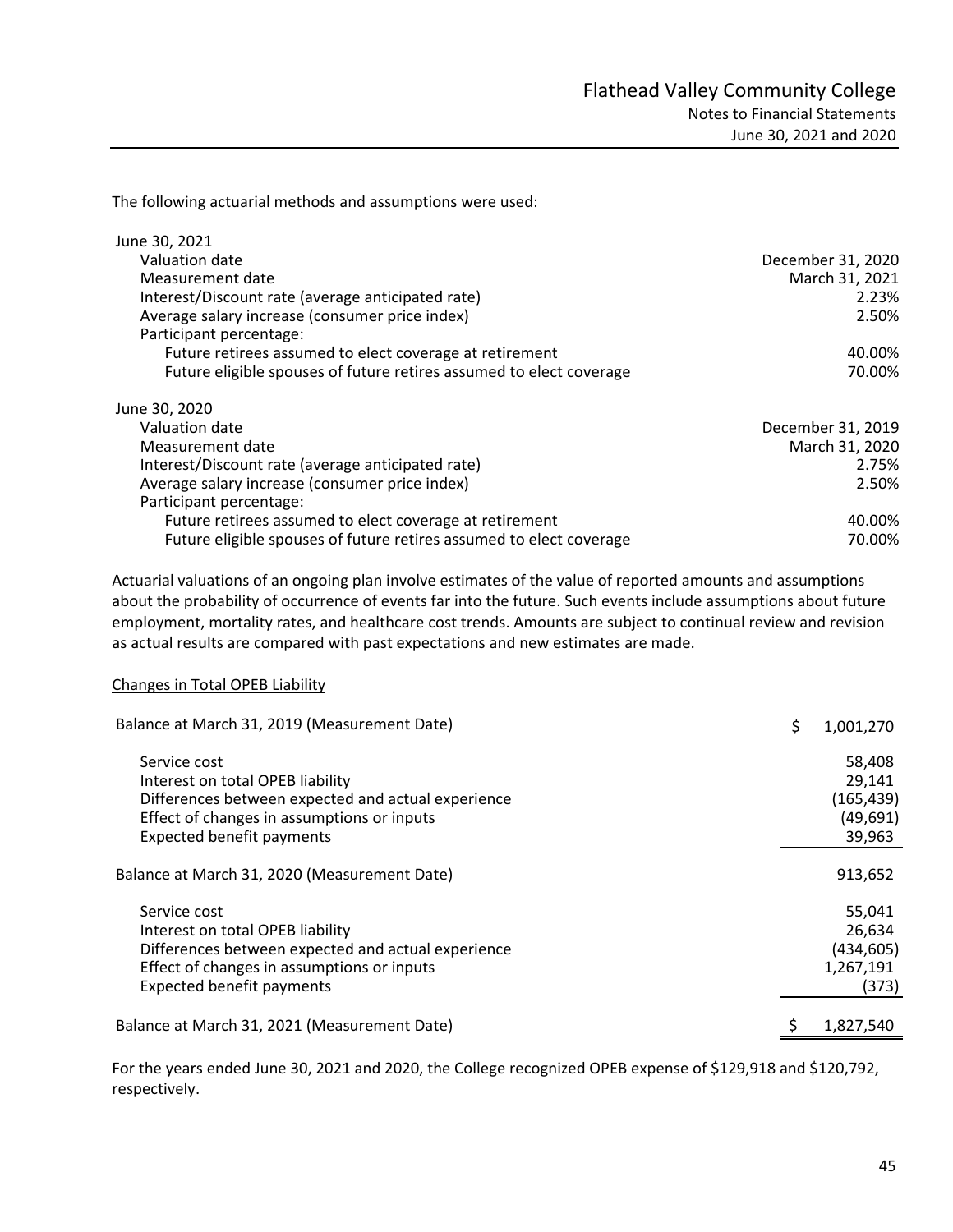## Deferred Outflows and Inflows of Resources

At June 30, 2021 and 2020, the College reported deferred outflows of resources and deferred inflows of resources related to OPEB from the following sources:

|                                                                                                 | 2021 |                  |  | 2020               |  |                                     |  |                    |
|-------------------------------------------------------------------------------------------------|------|------------------|--|--------------------|--|-------------------------------------|--|--------------------|
|                                                                                                 |      | Deferred         |  | Deferred           |  | Deferred                            |  | Deferred           |
|                                                                                                 |      | Outflows of      |  | Inflows of         |  | Outflows of                         |  | Inflows of         |
|                                                                                                 |      | <b>Resources</b> |  | <b>Resources</b>   |  | Resources                           |  | <b>Resources</b>   |
| Differences between expected and<br>actual experience<br>Changes of assumptions or other inputs |      | 1,431,606        |  | 564,008<br>283,645 |  | $\overline{\phantom{0}}$<br>290,129 |  | 179,883<br>310,263 |
|                                                                                                 |      | 1,431,606        |  | 847,653            |  | 290,129                             |  | 490,146            |

Deferred outflows of resources and deferred inflows of resources will be recognized in OPEB expense (revenue) as follows:

#### Years Ended June 30

| 2022       | 48,617  |
|------------|---------|
| 2023       | 48,617  |
| 2024       | 48,617  |
| 2025       | 48,617  |
| 2026       | 48,617  |
| Thereafter | 340,868 |

#### Sensitivity Analysis Required by GASB 75

The first sensitivity analysis is required to show how the liability will change based on the assumed discount rate. As more assets are set aside to fund OPEB liabilities, your expected investment return may increase, offsetting more of your liability cost. A second sensitivity analysis is required to show how your liability will change based on a change in the healthcare trend rates used in the valuation.

#### *Sensitivity 1: Change in Discount Rate Assumption*

Discount rate baseline for the years ended June 30, 2021 and 2020, are 2.23% and 2.75%, respectively.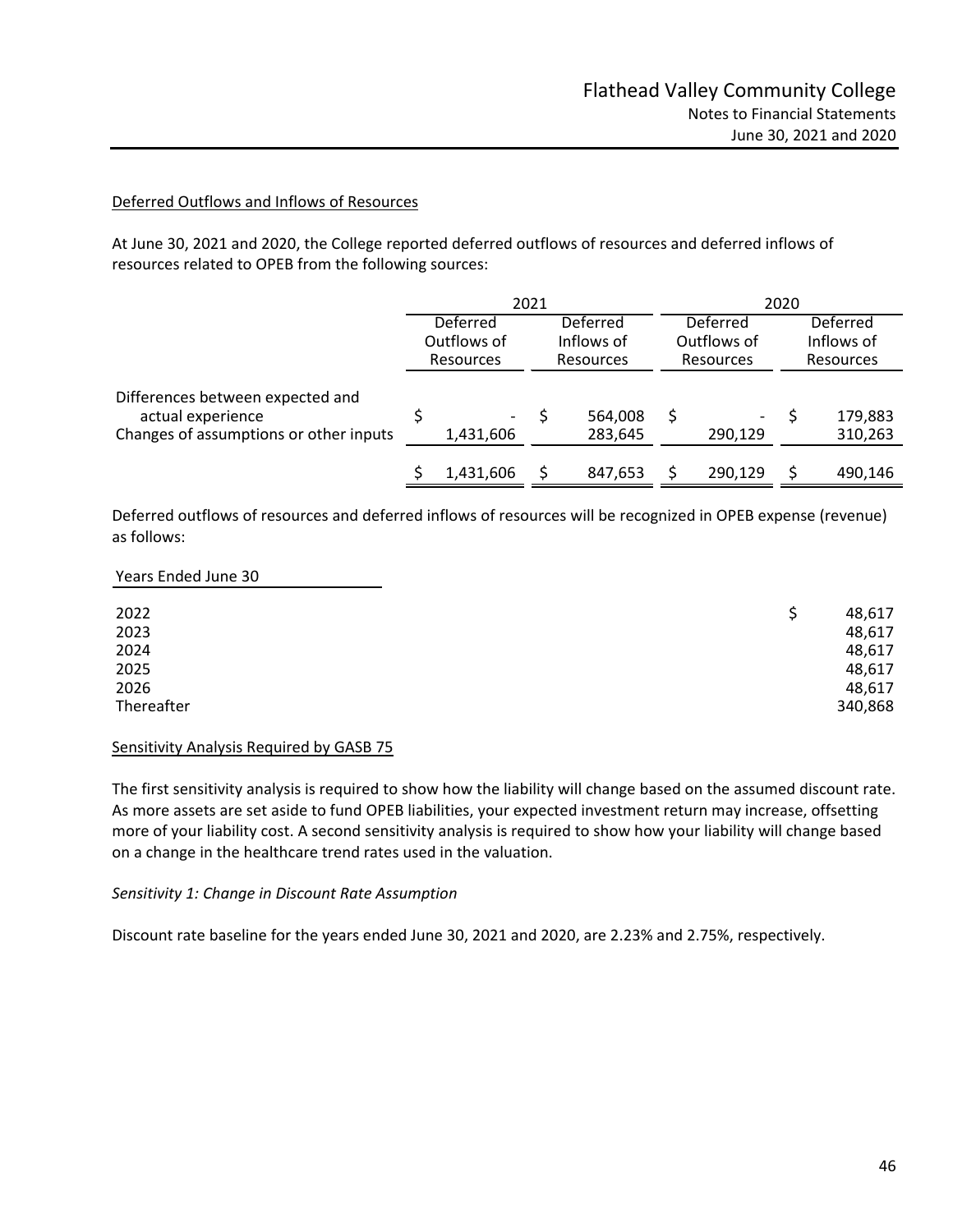The OPEB liability calculated using a discount rate 1% greater than and 1% less than the baseline discount rate are shown in the table below.

|                             |    |                      |     | 2021                                     |                      |
|-----------------------------|----|----------------------|-----|------------------------------------------|----------------------|
|                             |    | 1% Decrease<br>1.23% |     | Current<br><b>Discount Rate</b><br>2.23% | 1% increase<br>3.23% |
| <b>Total OPEB liability</b> | S. | 2,403,218            | \$. | 1,827,540                                | \$<br>1,405,771      |
|                             |    |                      |     | 2020                                     |                      |
|                             |    |                      |     | Current                                  |                      |
|                             |    | 1% Decrease<br>1.75% |     | Discount Rate<br>2.75%                   | 1% increase<br>3.75% |
| <b>Total OPEB liability</b> | Ś. | 1,245,097            | S   | 913,652                                  | \$<br>672,232        |

## *Sensitivity 2: Change in Healthcare Trend Rate*

The OPEB liability calculated using healthcare trend vectors 1% greater than and 1% less than the baseline trends are shown in the table below.

|                             |    |                       |                 | 2021            |   |                       |
|-----------------------------|----|-----------------------|-----------------|-----------------|---|-----------------------|
|                             |    | <b>Baseline Trend</b> |                 |                 |   | <b>Baseline Trend</b> |
|                             |    | $-1%$                 |                 | <b>Baseline</b> |   | $+1\%$                |
| <b>Total OPEB liability</b> | S. | 1,396,297             | 1,827,540<br>S. |                 | S | 2,432,426             |
|                             |    |                       |                 | 2020            |   |                       |
|                             |    | <b>Baseline Trend</b> |                 |                 |   | <b>Baseline Trend</b> |
|                             |    | $-1%$                 |                 | <b>Baseline</b> |   | $+1\%$                |
| <b>Total OPEB liability</b> |    | 667,164               |                 | 913,652         |   | 1,260,744             |

## **Note 9 ‐ Risk Management**

The College is exposed to risks of loss due to liability claims arising from various circumstances including employment actions, automobile accidents, employee theft or forgery, breaches of information security and privacy theft, and damage or destruction of property. The College purchases commercial insurance to mitigate any losses. Coverage limits and deductibles vary by policy. The College has not had significant settlements exceeding insurance coverage in any of the past three fiscal years.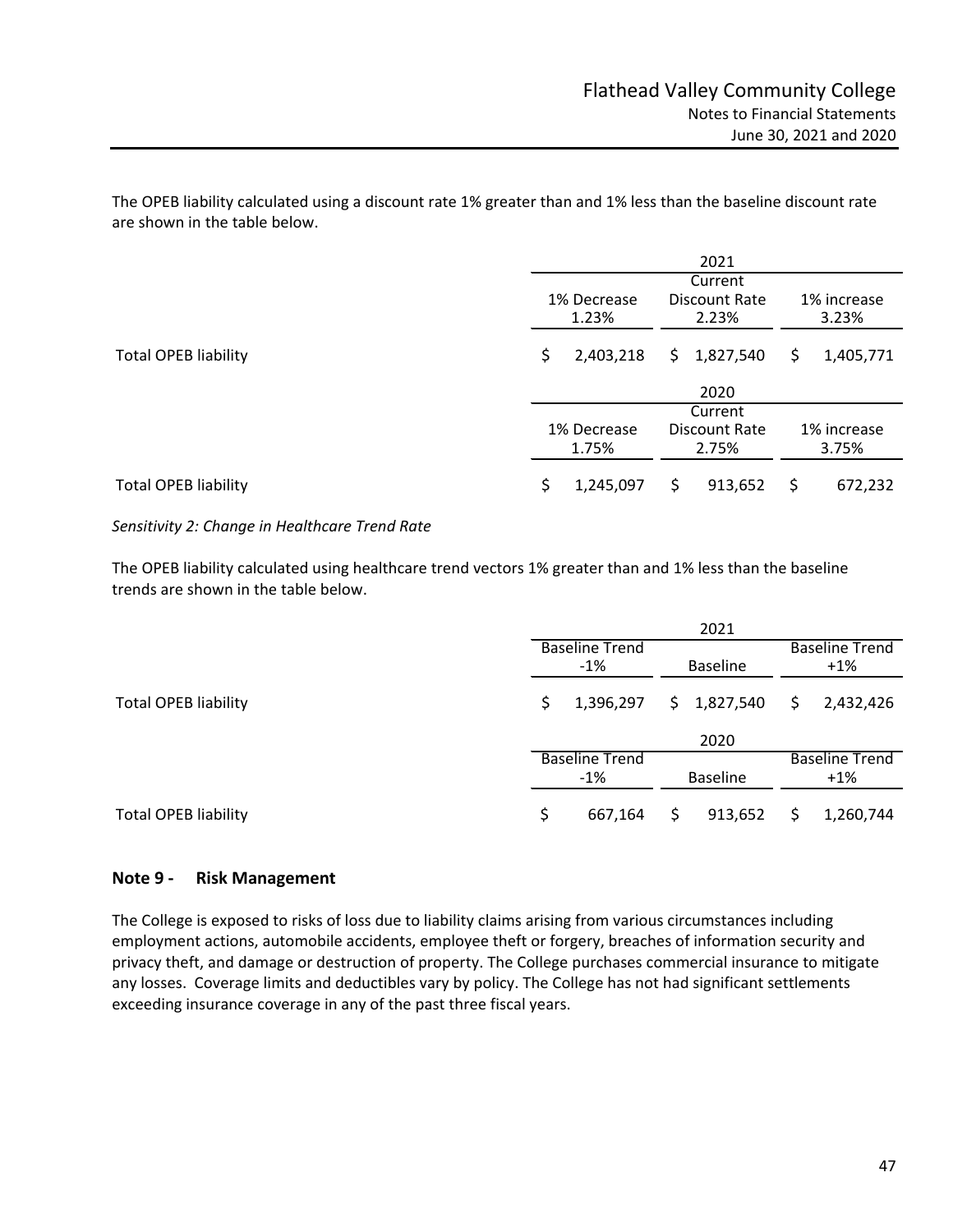## **Note 10 ‐ Related Party Transactions**

During the years ended June 30, 2021 and 2020, the College received \$4,864,065 and \$7,967,165 in revenues for scholarships and programs, respectively, as well as services from Flathead Valley Community College Foundation. Accounts receivable as of June 30, 2021 and 2020, was \$872,206 and \$7,095,504, respectively.

## **Note 11 ‐ Component Unit Flathead Valley Community College Foundation**

## **Nature of Activities and Summary of Significant Accounting Policies**

The Flathead Valley Community College Foundation is a nonprofit organization exempt from federal income taxes under Section 501(c)(3) of the Internal Revenue Code. The Flathead Valley Community College Foundation assists the Flathead Valley Community College in achieving its mission to provide affordable and accessible comprehensive, quality, student‐centered academic preparation and innovative vocational training programs. The mission of the Foundation is to assist the College with fundraising and to promote community awareness of campus needs to increase the flow of resources to support excellence in education. The primary sources of revenue for the Foundation are from contributions and investment income.

The Foundation prepares its financial statements in accordance with generally accepted accounting principles, which involves the application of accrual accounting; whereby revenues and gains are recognized when earned, and expenses and losses are recognized when incurred.

## **Investments**

The Foundation invests primarily in certificates of deposit, government bonds and agencies, corporate bonds and bond funds, and equity securities and mutual funds. At December 31, 2020 and 2019, investments are comprised of the following:

|                                                                                                                                                               | 2020 |                                                  |  |                                                   | 2019 |                                                               |   |                                                               |
|---------------------------------------------------------------------------------------------------------------------------------------------------------------|------|--------------------------------------------------|--|---------------------------------------------------|------|---------------------------------------------------------------|---|---------------------------------------------------------------|
|                                                                                                                                                               |      | <b>Amortized Cost</b>                            |  | <b>FMV</b>                                        |      | <b>Amortized Cost</b>                                         |   | <b>FMV</b>                                                    |
| Cash and cash equivalents<br>Certificates of deposit<br>Government bonds and agencies<br>Corporate bonds and bond funds<br>Equity securities and mutual funds |      | 4,283,484<br>1,419,843<br>3,290,299<br>8,112,659 |  | 4,283,484<br>1,514,035<br>3,397,766<br>10,696,623 |      | 4,623,910<br>3,000,000<br>1,658,589<br>3,424,122<br>6,779,396 | S | 4,623,910<br>3,000,000<br>1,693,312<br>3,531,326<br>8,461,266 |
|                                                                                                                                                               |      | 17,106,285                                       |  | 19,891,908                                        |      | 19,486,017                                                    |   | 21,309,814                                                    |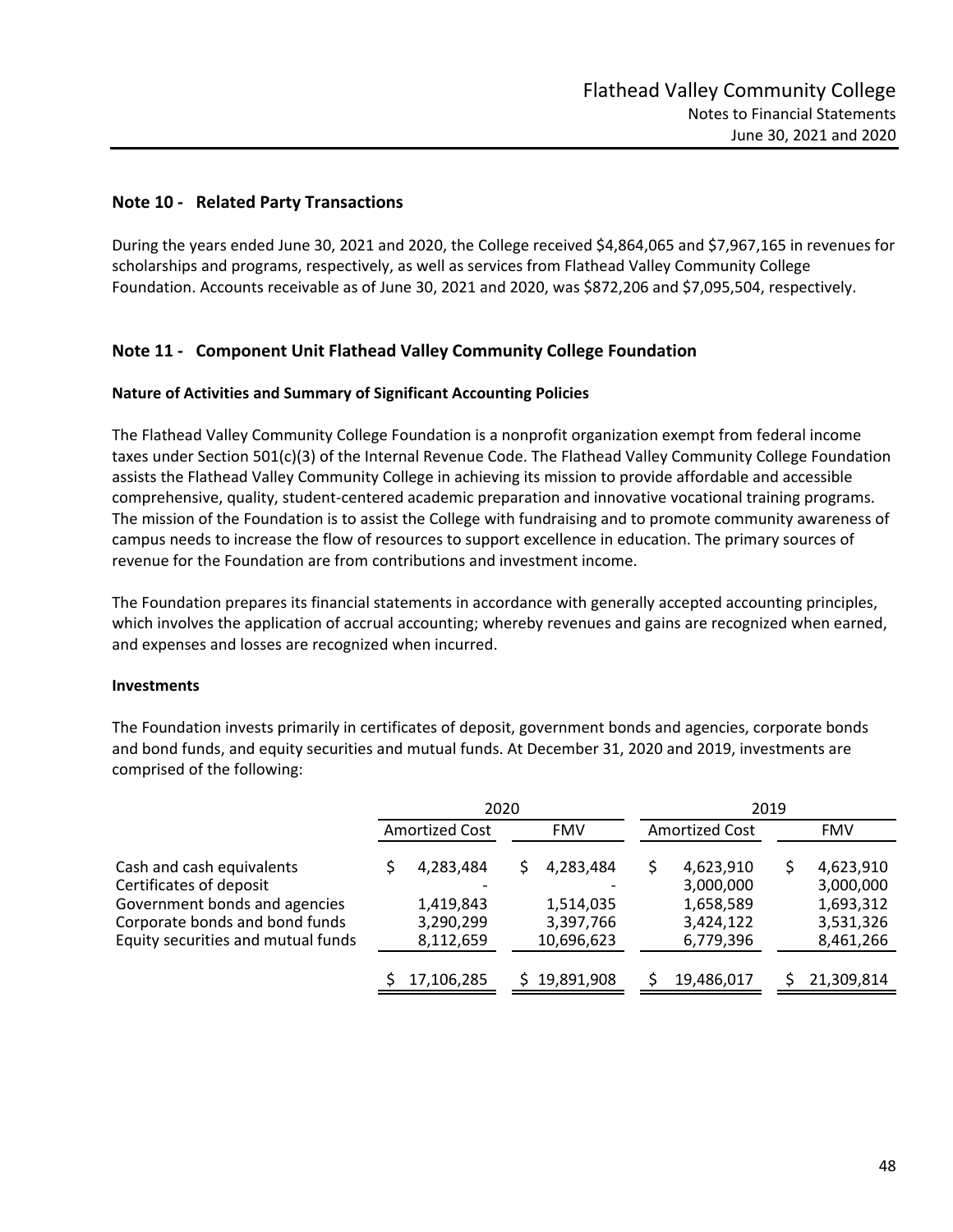## **Fair Value Measurements**

Assets and liabilities itemized below were measured at fair value during the years ended using the market and income approaches. The market approach was used for Level 1 and Level 2. The income approach was used for Level 3.

|                                                               |                                       | <b>Fair Value Measurements Using</b>         |                                     |                                       |  |  |  |  |  |
|---------------------------------------------------------------|---------------------------------------|----------------------------------------------|-------------------------------------|---------------------------------------|--|--|--|--|--|
|                                                               |                                       | <b>Quoted Prices</b><br>in Active<br>Markets | Significant<br>Observable<br>Inputs | Significant<br>Unobservable<br>Inputs |  |  |  |  |  |
| December 31, 2020<br><b>Investments</b><br>Pledges receivable | Fair Value<br>19,891,908<br>2,824,676 | (Level 1)<br>\$19,891,908                    | (Level 2)<br>\$<br>-                | (Level 3)<br>2,824,676                |  |  |  |  |  |
| Deferred gift liability                                       | 39,472                                |                                              | 39,472                              |                                       |  |  |  |  |  |
|                                                               | 22,756,056                            | 19,891,908                                   | 39,472                              | 2,824,676                             |  |  |  |  |  |

|                                                                                          | <b>Fair Value Measurements Using</b> |                                                           |                                                  |                                                    |  |  |  |  |  |
|------------------------------------------------------------------------------------------|--------------------------------------|-----------------------------------------------------------|--------------------------------------------------|----------------------------------------------------|--|--|--|--|--|
|                                                                                          | Fair Value                           | <b>Quoted Prices</b><br>in Active<br>Markets<br>(Level 1) | Significant<br>Observable<br>Inputs<br>(Level 2) | Significant<br>Unobservable<br>Inputs<br>(Level 3) |  |  |  |  |  |
| December 31, 2019<br><b>Investments</b><br>Pledges receivable<br>Deferred gift liability | 21,309,814<br>4,647,437<br>39,659    | \$21,309,814                                              | $\overline{\phantom{a}}$<br>39,659               | 4,647,437                                          |  |  |  |  |  |
|                                                                                          | 25,996,910                           | \$21,309,814                                              | 39,659                                           | 4,647,437                                          |  |  |  |  |  |

The table below presents a reconciliation of assets measured at fair value on a recurring basis using Level 3 inputs:

|                                         | 2020        |  | 2019        |
|-----------------------------------------|-------------|--|-------------|
| Balance, January 1                      | 4.647.437   |  | 8,596,968   |
| Pledge payments received                | (2,359,751) |  | (5,575,718) |
| New pledges made by donors              | 469,472     |  | 1,489,444   |
| Pledges written off                     | (7,041)     |  | (2,855)     |
| Discount on pledges receivable recorded | 74,559      |  | 139,598     |
|                                         |             |  |             |
|                                         | 2,824,676   |  | 4,647,437   |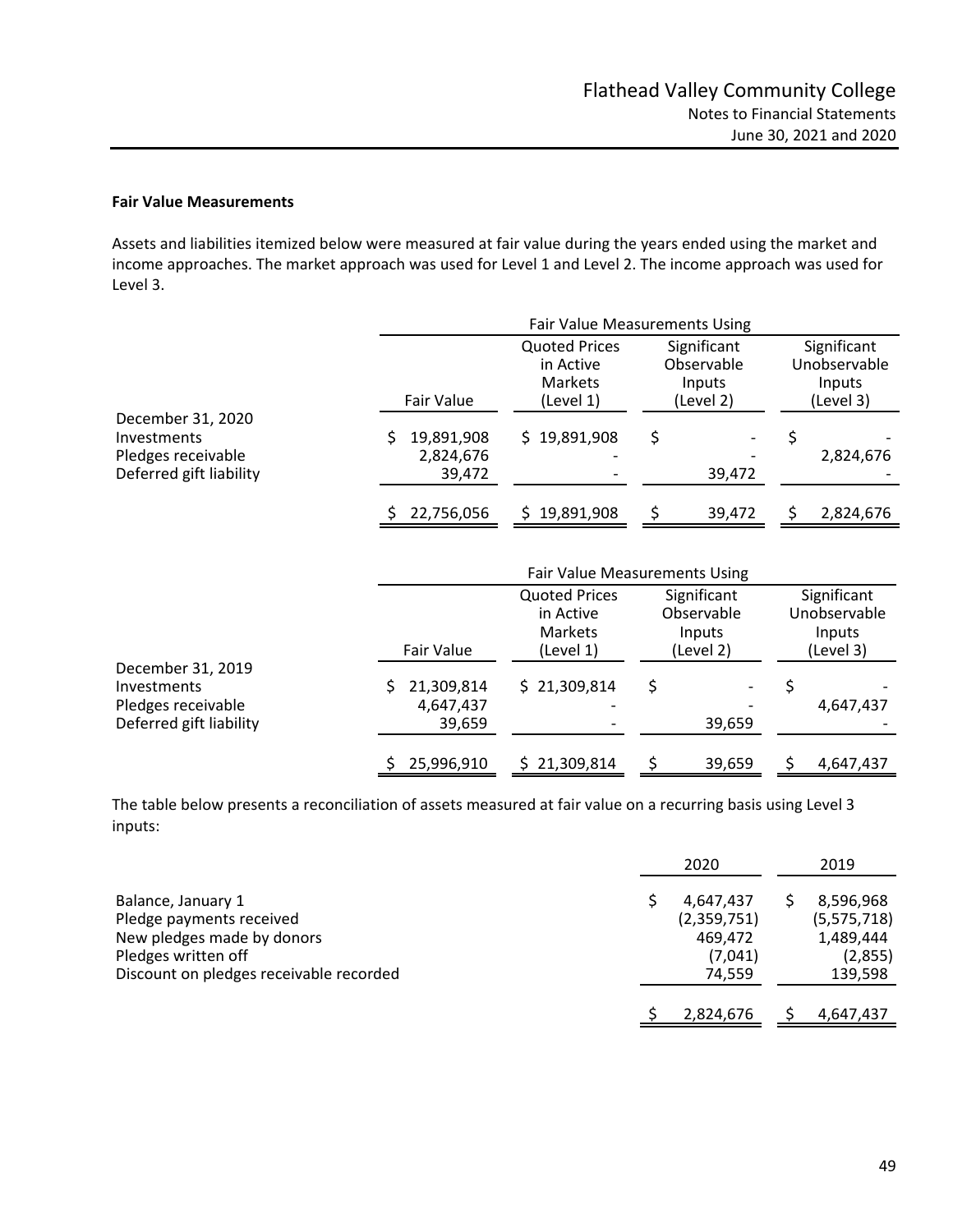## **Promises to Give**

Pledges receivable represent promises to give, which have been made by donors but have not yet been received by the Foundation. Pledges which will not be received in subsequent years have been discounted \$0 and \$74,559 using an average discount rate of 0% and 1.7% for the years ended December 2020 and 2019, respectively. The Foundation estimates the allowance for uncollectible pledges at December 31, 2020 and 2019, was zero. Total unconditional promises to give were as follows:

|                                                                                            | 2020 |                                  |  | 2019                             |
|--------------------------------------------------------------------------------------------|------|----------------------------------|--|----------------------------------|
| In one year or less<br>Between one year and five years<br>Between five years and ten years |      | 1,520,536<br>1,237,465<br>66,675 |  | 1,141,603<br>3,491,199<br>89,194 |
|                                                                                            |      | 2,824,676                        |  | 4,721,996                        |

During 2017, the Foundation Board pledged \$1,000,000 for the new FVCC ONE Campaign, which will be payable over five years at \$200,000 a year from unrestricted cash and endowed earnings. Since this pledge is not an unconditional promise to give from an outside party, it is not included in the balance of pledges receivable.

## **Endowment**

The Board has established an endowment for the purpose of funding scholarships for students attending Flathead Valley Community College. As required by generally accepted accounting principles, net assets associated with endowment funds are classified and reported based on the existence or absence of donor‐ imposed restrictions.

The Board of Directors has interpreted the Montana Uniform Prudent Management of Institutional Funds Act (MUPMIFA) as requiring the preservation of the fair value of the original gift as of the gift date of the donor‐ restricted endowment funds absent explicit donor stipulations to the contrary. As a result of this interpretation, the Foundation classifies as permanently restricted net assets (a) the original value of gifts donated to the permanent endowment, (b) the original value of subsequent gifts to the permanent endowment, and (c) any accumulations to the permanent endowment made in accordance with the direction of the applicable donor gift instrument at the time the accumulation is added to the fund. The remaining portion of the donor‐restricted endowment fund that is not classified in permanently restricted net assets is classified as temporarily restricted net assets until those amounts are appropriated for expenditure by the Foundation in a manner consistent with the standard of prudence prescribed by MUPMIFA. In accordance with MUPMIFA, the Foundation considers the following factors in making a determination to appropriate or accumulate donor-restricted endowment funds:

- (1) The duration and preservation of the fund;
- (2) The purposes of the Foundation and the donor‐restricted endowment fund;
- (3) General economic conditions;
- (4) The possible effect of inflation and deflation;
- (5) The expected total return from income and the appreciation of investments;
- (6) Other resources of the Foundation; and
- (7) The investment policies of the Foundation.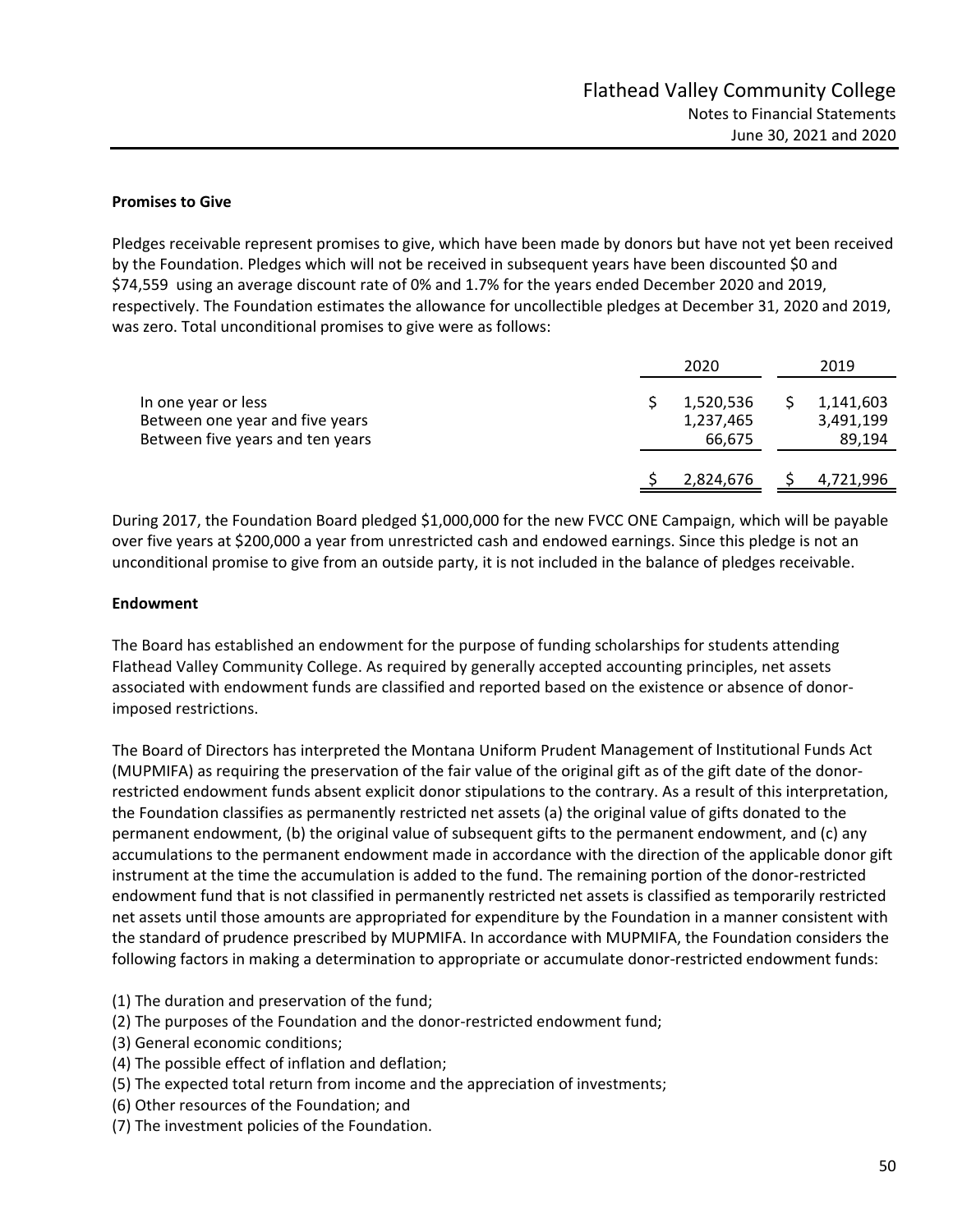Changes in Endowment Net Assets for the year ended December 31, 2020:

|                                                                                                                                      | <b>Board</b><br>Restricted | With Donor<br><b>Restrictions</b> | Total                             |
|--------------------------------------------------------------------------------------------------------------------------------------|----------------------------|-----------------------------------|-----------------------------------|
| Endowment net assets, beginning of year                                                                                              | 435,658                    | 13,574,513<br>S                   | 14,010,171<br>S                   |
| Investment return<br>Investment income<br>Investment management fees<br>Net appreciation (depreciation) (realized and<br>unrealized) |                            | 370,642<br>(75, 205)<br>1,569,849 | 370,642<br>(75, 205)<br>1,569,849 |
| Total investment return                                                                                                              |                            | 1,865,286                         | 1,865,286                         |
| Contributions<br>Appropriation of endowment assets<br>for expenditure                                                                | 22,672                     | 603,233                           | 625,905                           |
|                                                                                                                                      |                            | (658, 386)                        | (658, 386)                        |
|                                                                                                                                      | 458,330                    | 15,384,646                        | 15,842,976                        |

Changes in Endowment Net Assets for the year ended December 31, 2019:

|                                                                                                                       | Board<br>Restricted |         | With Donor<br>Restrictions |                        |   | Total                  |
|-----------------------------------------------------------------------------------------------------------------------|---------------------|---------|----------------------------|------------------------|---|------------------------|
| Endowment net assets, beginning of year                                                                               |                     | 379,112 | S                          | 11,603,196             | S | 11,982,308             |
| Investment return<br>Investment income<br>Investment management fees<br>Net appreciation (depreciation) (realized and |                     |         |                            | 381,765<br>(73, 452)   |   | 381,765<br>(73, 452)   |
| unrealized)                                                                                                           |                     |         |                            | 1,724,192<br>2,032,505 |   | 1,724,192<br>2,032,505 |
| Total investment return<br>Contributions<br>Appropriation of endowment assets<br>for expenditure                      |                     | 56,546  |                            | 654,097                |   | 710,643                |
|                                                                                                                       |                     |         |                            | (715, 285)             |   | (715, 285)             |
|                                                                                                                       |                     | 435,658 |                            | 13,574,513             | S | 14,010,171             |

 The portion of the endowment whereby the donor has stipulated that the funds be maintained in perpetuity at December 31, 2020 and 2019, was \$9,492,487 and \$9,232,953, respectively. There were \$5,892,159 and \$4,341,560, in endowment funds with donor restrictions that are temporary in nature at December 31, 2020 and 2019, respectively.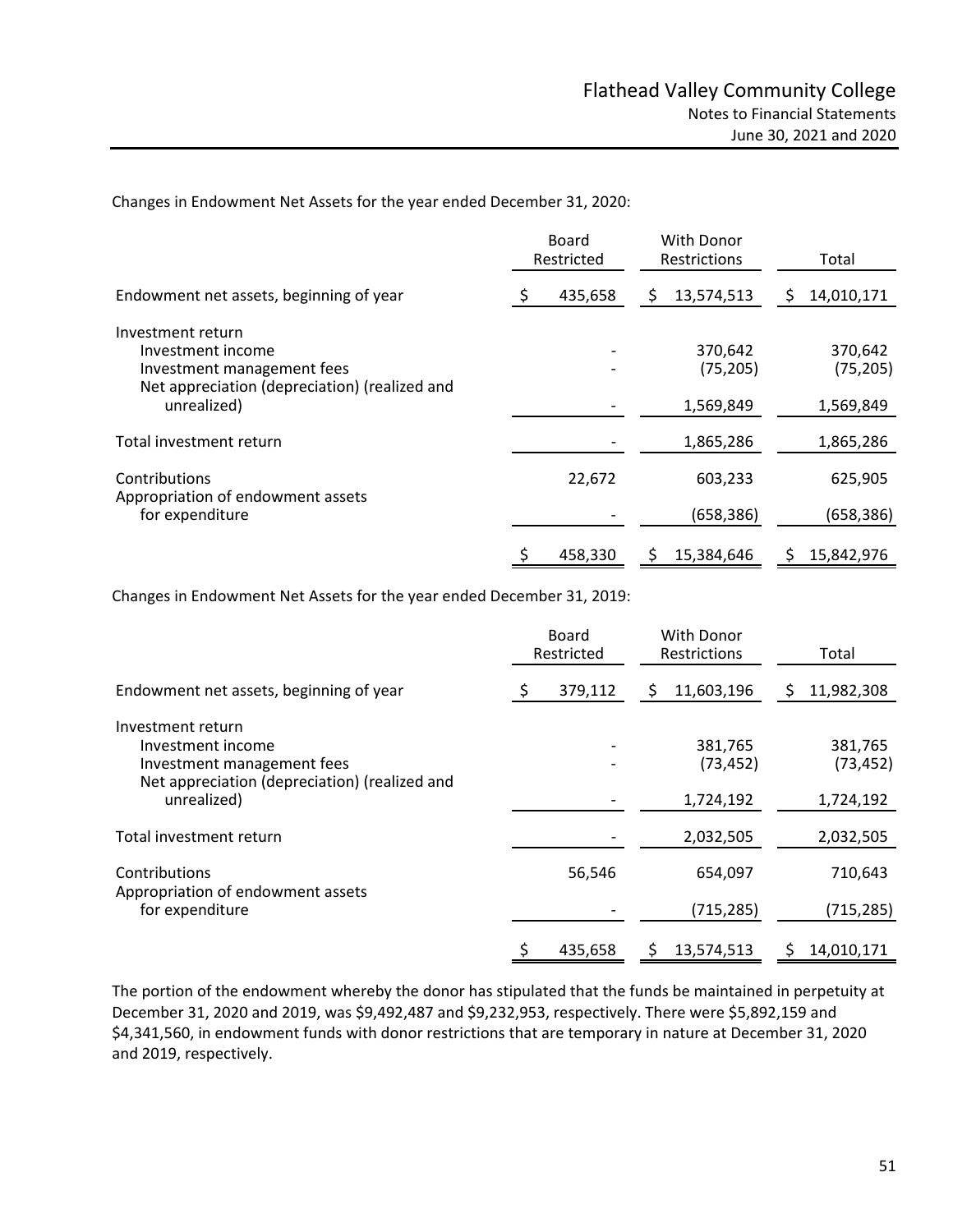## Funds with Deficiencies

From time to time, the fair value of assets associated with individual donor-restricted endowment funds may fall below the level that the donor of MUPMIFA requires the Foundation to retain as a fund of perpetual duration. There were no such deficiencies as of December 31, 2020 and 2019.

## Return Objectives and Risk Parameters

The Foundation has adopted investment and spending policies for endowment assets that attempt to provide a predictable stream of funding to operations while seeking to maintain the purchasing power of the endowment assets. Endowment assets include those assets of donor restricted funds that the Foundation must hold in perpetuity or for a donor‐specified period(s).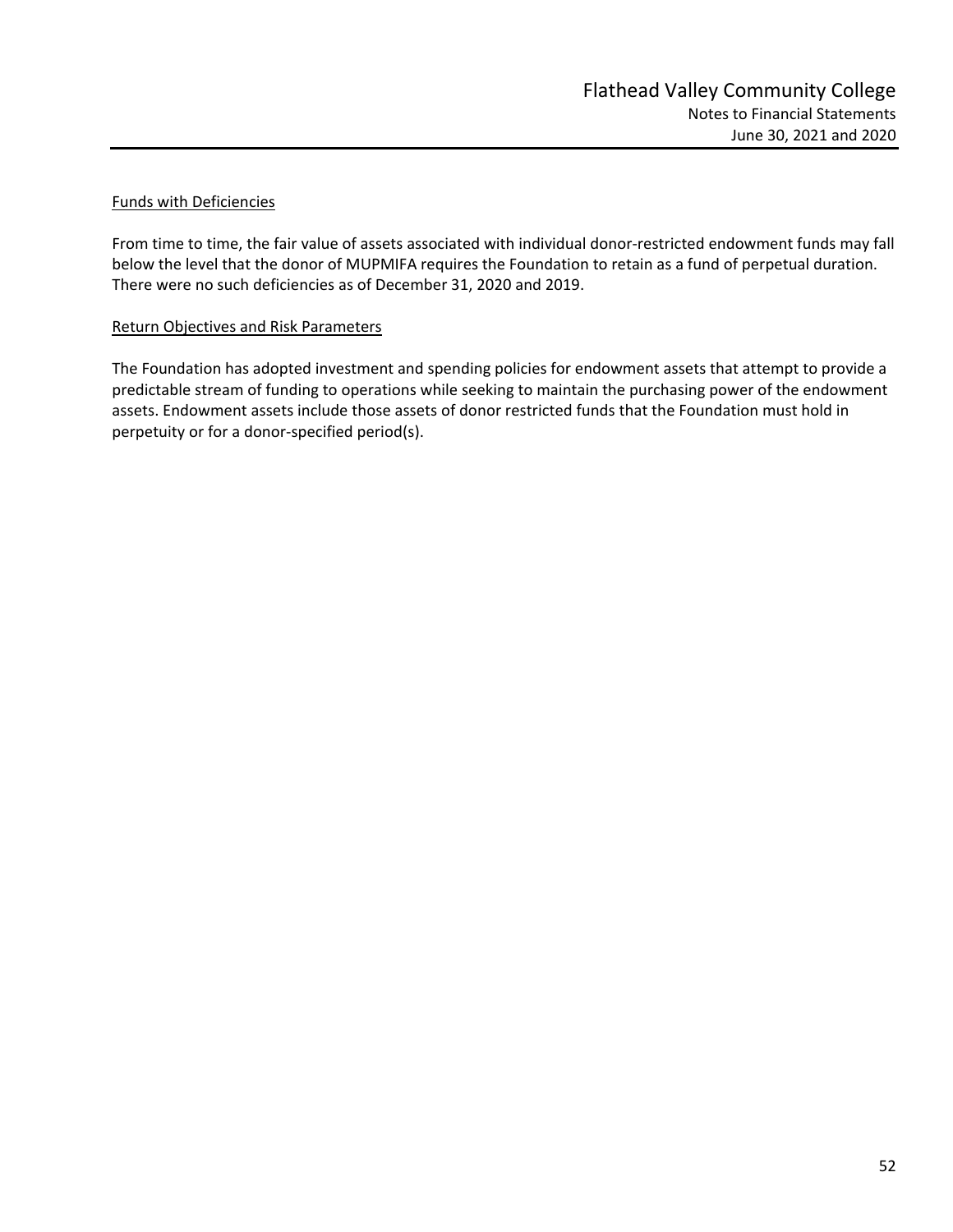

Required Supplementary Information June 30, 2021 Flathead Valley Community College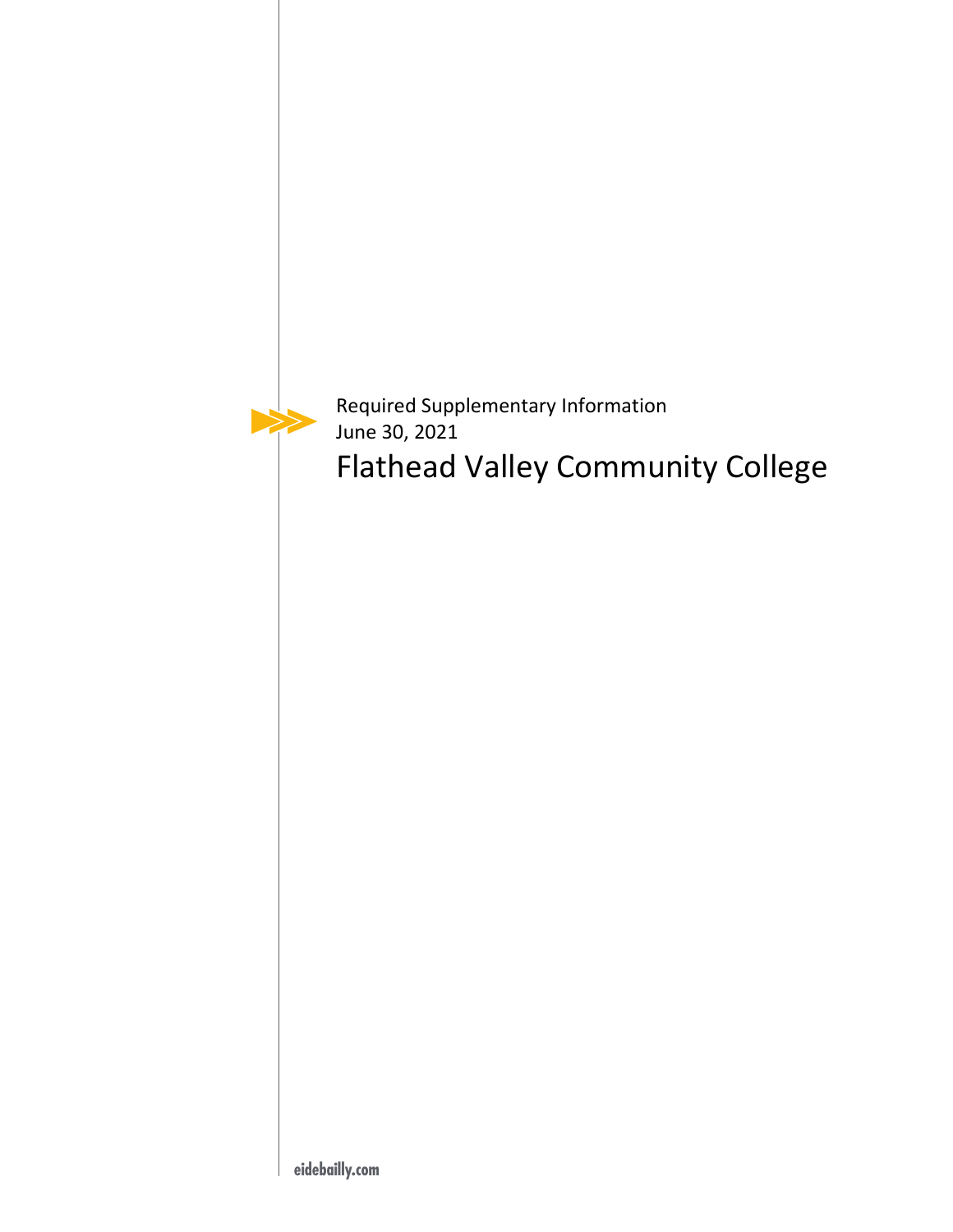|                                                                                                                                                                                   | Reported as of the<br>measurement date of March 31, |                                                     |     |                                                      |    |                                         |    |                                          |  |  |  |
|-----------------------------------------------------------------------------------------------------------------------------------------------------------------------------------|-----------------------------------------------------|-----------------------------------------------------|-----|------------------------------------------------------|----|-----------------------------------------|----|------------------------------------------|--|--|--|
|                                                                                                                                                                                   |                                                     | 2021                                                |     | 2020                                                 |    | 2019                                    |    | 2018                                     |  |  |  |
| Service cost<br>Interest on total OPEB liability<br>Differences between expected and actual experience<br>Effect of changes in assumptions or inputs<br>Expected benefit payments | \$                                                  | 55,041<br>26,634<br>(434,605)<br>1,267,191<br>(373) | \$. | 58,408<br>29,141<br>(165,439)<br>(49, 691)<br>39,963 | \$ | 67,463<br>46,661<br>42,359<br>(27, 694) | \$ | 47,294<br>33,485<br>(5,665)<br>(16, 135) |  |  |  |
| Net change in total OPEB liability                                                                                                                                                |                                                     | 913,888                                             |     | (87, 618)                                            |    | 128,789                                 |    | 58,979                                   |  |  |  |
| Total OPEB liability - beginning of year                                                                                                                                          |                                                     | 913,652                                             |     | 1,001,270                                            |    | 872,481                                 |    | 813,502                                  |  |  |  |
| Total OPEB liability - end of year                                                                                                                                                |                                                     | 1,827,540                                           |     | 913,652                                              |    | 1,001,270                               |    | 872,481                                  |  |  |  |
| Covered-Employee Payroll                                                                                                                                                          |                                                     | 13,323,188                                          | S.  | 13,323,188                                           | S. | 13,486,676                              | S. | 12,967,958                               |  |  |  |
| Total OPEB liability as a percentage of<br>covered-employee payroll                                                                                                               |                                                     | 13.7%                                               |     | 6.9%                                                 |    | 7.4%                                    |    | 6.7%                                     |  |  |  |

#### **Schedule of Changes in the College's Total OPEB Liability Last 10 ‐ Fiscal Years \***

is compiled, the College will present information for those years for which information is available. \*GASB Statement No. 75 requires ten years of information to be presented in this table. However, until a full 10‐year trend

No assets are accumulated in a trust that meets the criteria in GASB Statement No. 75, paragraph 4, Contributions are not made based on a measure of pay. Therefore, no measure of payroll is presented.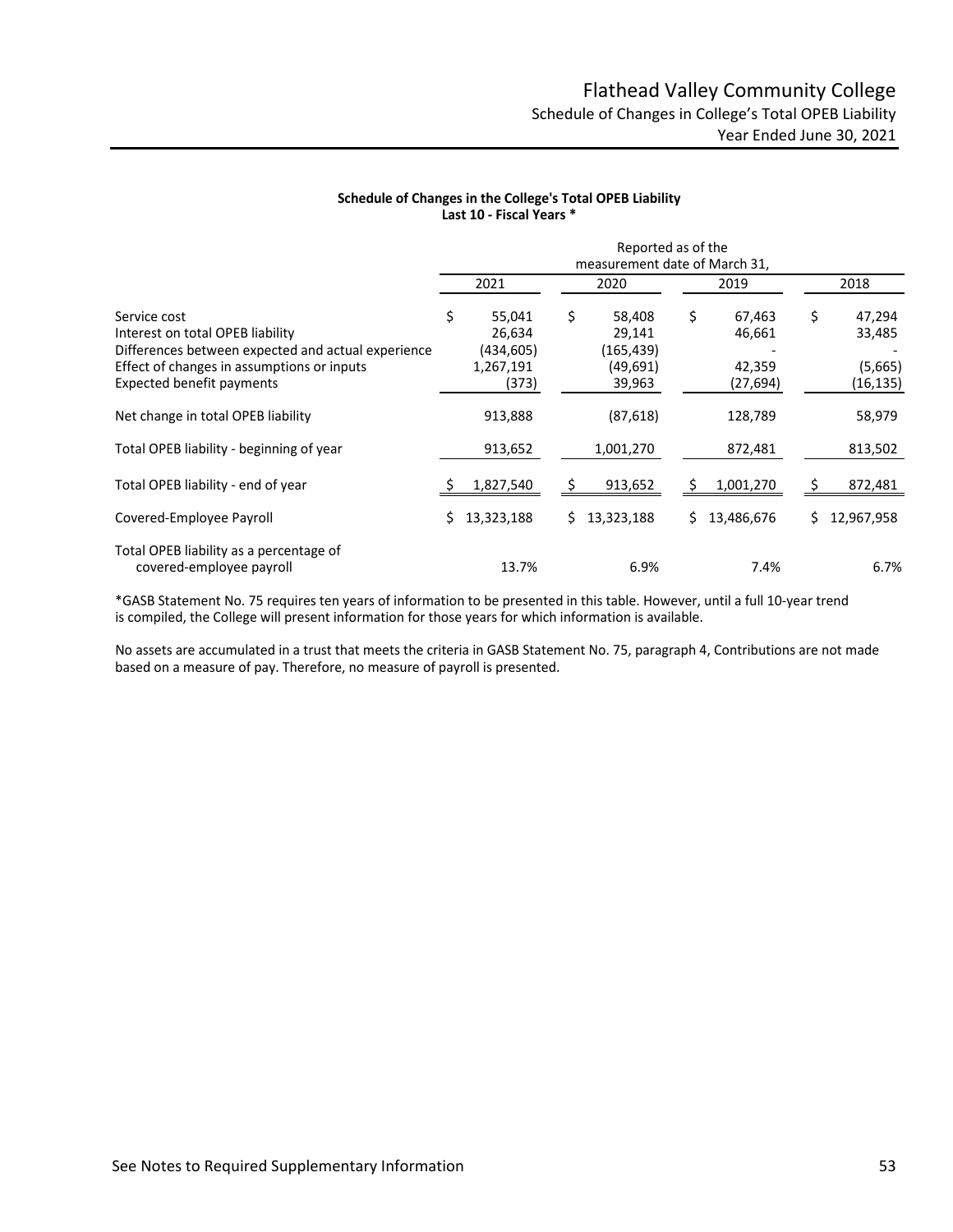#### **Schedule of Employer's Share of Net Pension Liability Teacher's Retirement System Last 10 ‐ Fiscal Years \***

|                                                                                                                                                                                                | As of the measurement date of June 30. |                       |  |                       |  |                       |  |                      |                      |                      |  |                      |
|------------------------------------------------------------------------------------------------------------------------------------------------------------------------------------------------|----------------------------------------|-----------------------|--|-----------------------|--|-----------------------|--|----------------------|----------------------|----------------------|--|----------------------|
|                                                                                                                                                                                                |                                        | 2020                  |  | 2019                  |  | 2018                  |  | 2017                 | 2016                 | 2015                 |  | 2014                 |
| Employer's proportionate share of the net pension liability<br>Employer's proportion share of the net pension liability<br>State of Montana's proportionate share of the net pension liability |                                        | 0.5546%<br>12,475,623 |  | 0.5449%<br>10,506,410 |  | 0.5496%<br>10,201,872 |  | 0.5251%<br>8,853,215 | 0.4785%<br>8,742,314 | 0.4215%<br>6,924,803 |  | 0.4124%<br>6,346,285 |
| associated with the Employer                                                                                                                                                                   |                                        | 7,376,604             |  | 6,361,610             |  | 6,340,484             |  | 5,619,822            | 5,698,416            | 4,642,737            |  | 4,348,969            |
| Total                                                                                                                                                                                          |                                        | 19,852,227            |  | 16,868,020            |  | 16,542,356            |  | 14,473,037           | 14,440,730           | 11,567,540           |  | 10,695,254           |
| Employer's covered payroll<br>Employer's proportional share of the net pension liability as a                                                                                                  |                                        | 7,633,790             |  | 8,028,673             |  | 11.742.933            |  | 6,925,595            | 6,211,704            | 5,379,430            |  | 5,200,760            |
| percentage of its covered payroll<br>Plan fiduciary net position as a percentage of the total pension liability                                                                                |                                        | 163.43%<br>64.95%     |  | 130.86%<br>68.64%     |  | 86.88%<br>69.09%      |  | 127.83%<br>70.09%    | 140.74%<br>66.69%    | 128.73%<br>69.30%    |  | 122.03%<br>70.36%    |

#### **Schedule of Employer's Share of Net Pension Liability Public Employee's Retirement Systems of Montana Last 10 ‐ Fiscal Years \***

|                                                                                                                                                                                                | As of the measurement date of June 30. |                      |  |                      |  |                      |  |                      |                      |  |                      |                      |
|------------------------------------------------------------------------------------------------------------------------------------------------------------------------------------------------|----------------------------------------|----------------------|--|----------------------|--|----------------------|--|----------------------|----------------------|--|----------------------|----------------------|
|                                                                                                                                                                                                |                                        | 2020                 |  | 2019                 |  | 2018                 |  | 2017                 | 2016                 |  | 2015                 | 2014                 |
| Employer's proportionate share of the net pension liability<br>Employer's proportion share of the net pension liability<br>State of Montana's proportionate share of the net pension liability |                                        | 0.2672%<br>7,050,025 |  | 0.2728%<br>5,701,922 |  | 0.2821%<br>5,888,182 |  | 0.3930%<br>7,653,242 | 0.4518%<br>7,695,290 |  | 0.4969%<br>6,946,058 | 0.5001%<br>6,231,238 |
| associated with the Employer                                                                                                                                                                   |                                        | 2,216,910            |  | 1,853,100            |  | 1,967,948            |  | 96,291               | 94,028               |  | 85,321               | 76,093               |
| Total                                                                                                                                                                                          |                                        | 9,266,935            |  | 7,555,022            |  | 7,856,130            |  | 7,749,533            | 7,789,318            |  | 7,031,379            | 6,307,331            |
| Employer's covered payroll<br>Employer's proportional share of the net pension liability as a                                                                                                  |                                        | 4,483,637            |  | 4,500,812            |  | 4,662,842            |  | 4.874.643            | 5,411,472            |  | 5,798,950            | 5,661,067            |
| percentage of its covered payroll<br>Plan fiduciary net position as a percentage of the total pension liability                                                                                |                                        | 157.24%<br>73.85%    |  | 126.69%<br>73.85%    |  | 126.28%<br>73.47%    |  | 157.00%<br>73.75%    | 142.20%<br>74.71%    |  | 119.78%<br>78.40%    | 110.07%<br>79.87%    |

\*The amounts presented above for each fiscal year were determined as of June 30th, the measurement date. Schedule is intended to show information for 10 years. Additional years will be displayed as they *become available.*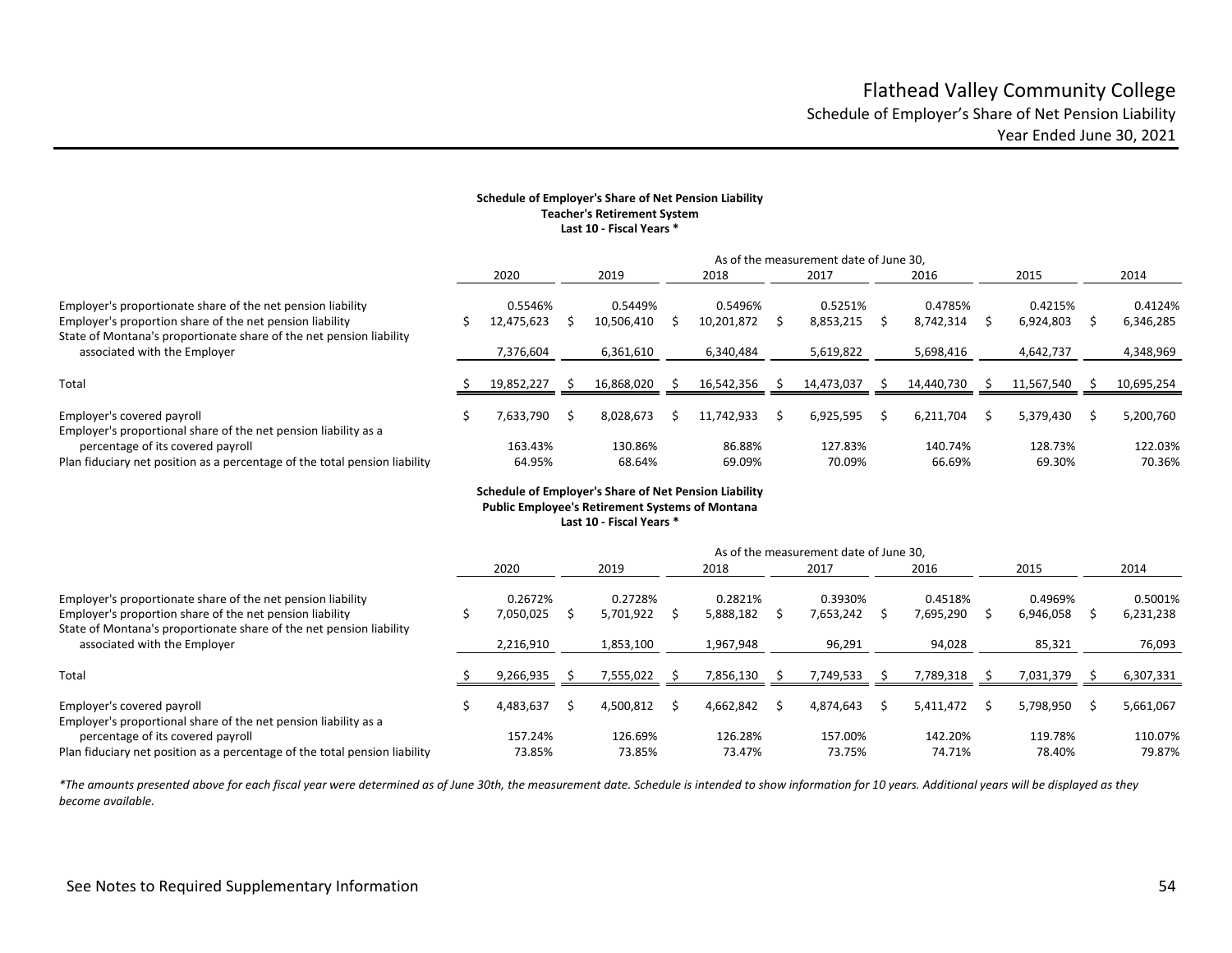|      | <b>Schedule of Employer Contributions</b>                      |      |  |
|------|----------------------------------------------------------------|------|--|
|      | <b>Teacher's Retirement System</b><br>Last 10 - Fiscal Years * |      |  |
| 3034 | 3030                                                           | 3010 |  |

|                                                                       | 2021      | 2020      | 2019      | 2018       | 2011      | 2016      | 2015      |
|-----------------------------------------------------------------------|-----------|-----------|-----------|------------|-----------|-----------|-----------|
|                                                                       |           |           |           |            |           |           |           |
| Contractually required contribution                                   | 737.370   | 728.510   | 734.413   | 705.871    | 669,868   | 633.390   | 603.944   |
| Contributions in relation to the contractually required contributions | 737,370   | 728,510   | 734.413   | 705,871    | 669,868   | 633,390   | 603,944   |
| Contribution deficiency (excess)                                      |           |           |           |            |           |           |           |
| Employer's pensionable payroll                                        | 7,823,238 | 7,633,790 | 8,028,673 | 11,742,933 | 6.925.595 | 6,211,704 | 5,379,430 |
| Contributions as a percentage of pensionable payroll                  | 9.43%     | 9.54%     | 9.15%     | 6.01%      | 9.67%     | 10.20%    | 11.23%    |

#### **Schedule of Employer Contributions Public Employees Retirement Systems of Montana Last 10 ‐ Fiscal Years \***

|                                                                       | 2021      | 2020      | 2019      | 2018      | 2017      | 2016      | 2015      |
|-----------------------------------------------------------------------|-----------|-----------|-----------|-----------|-----------|-----------|-----------|
| Contractually required contribution                                   | 433.698   | 418.715   | 387.100   | 392.971   | 408,011   | 461.943   | 500,326   |
| Contributions in relation to the contractually required contributions | 433,698   | 418,715   | 387.100   | 392,971   | 408,011   | 461,943   | 500,326   |
| Contribution deficiency (excess)                                      |           |           |           |           |           |           |           |
| Employer's pensionable payroll                                        | 4,213,132 | 4,483,637 | 4,500,812 | 4,662,842 | 4,874,643 | 5,411,472 | 5,798,950 |
| Contributions as a percentage of pensionable payroll                  | 10.29%    | 9.34%     | 8.60%     | 8.43%     | 8.37%     | 8.54%     | 8.63%     |

\*The amounts presented above for each fiscal year were determined as of June 30th, the College's most recent fiscal year end. Schedule is intended to show information for 10 years. Additional years will be *displayed as they become available.*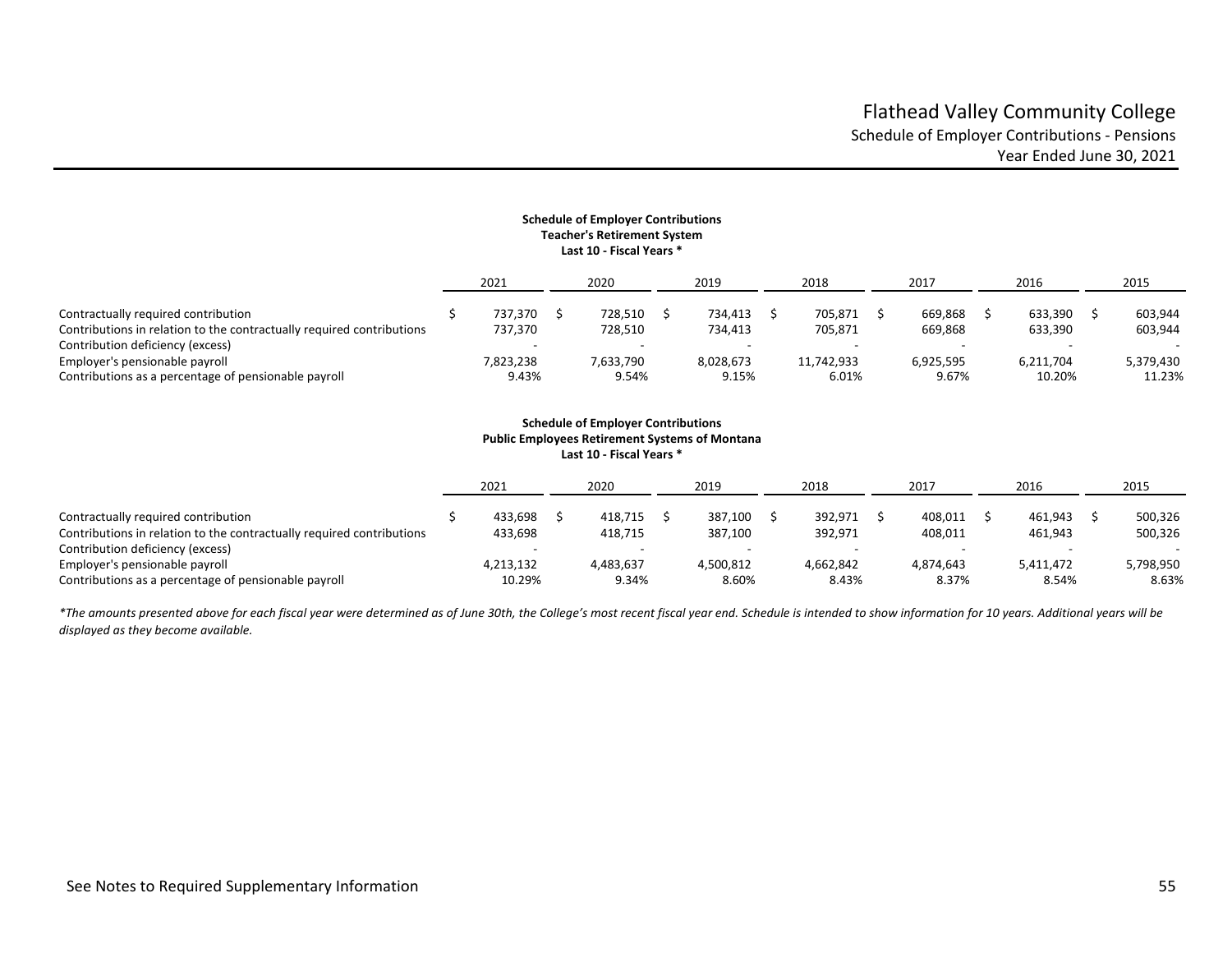## **TRS**

*Changes in actuarial assumptions and other inputs:* Since the previous measurement date, the following changes to actuarial assumptions were made:

- The discount rate was lowered from 7.50% to 7.34%.
- The investment rate of return assumption was lowered from 7.50% to 7.34%.
- The inflation rate was reduced from 2.50% to 2.40%.

*Changes in benefit terms:* There have been no changes in benefit terms since the previous measurement date.

*Changes in proportionate share*: There were no changes between the measurement date of the collective NPL and the College's reporting date that are expected to have a significant effect on the College's proportionate share of the collective NPL.

## **PERS**

*Changes in actuarial assumptions and methods*: The following changes in assumptions or other inputs were made that affected the measurement of the TPL.

- The discount rate was lowered from 7.65% to 7.34%.
- The investment rate of return was lowered from 7.65% to 7.34%.
- The inflation rate was reduced from 2.75% to 2.40%.

*Changes in benefit terms:* There have been no changes in benefit terms since the previous measurement date.

*Changes in proportionate share:* There were no changes between the measurement date of the collective TPL and the College's reporting date that are expected to have a significant effect on the College's proportionate share of the collective TPL.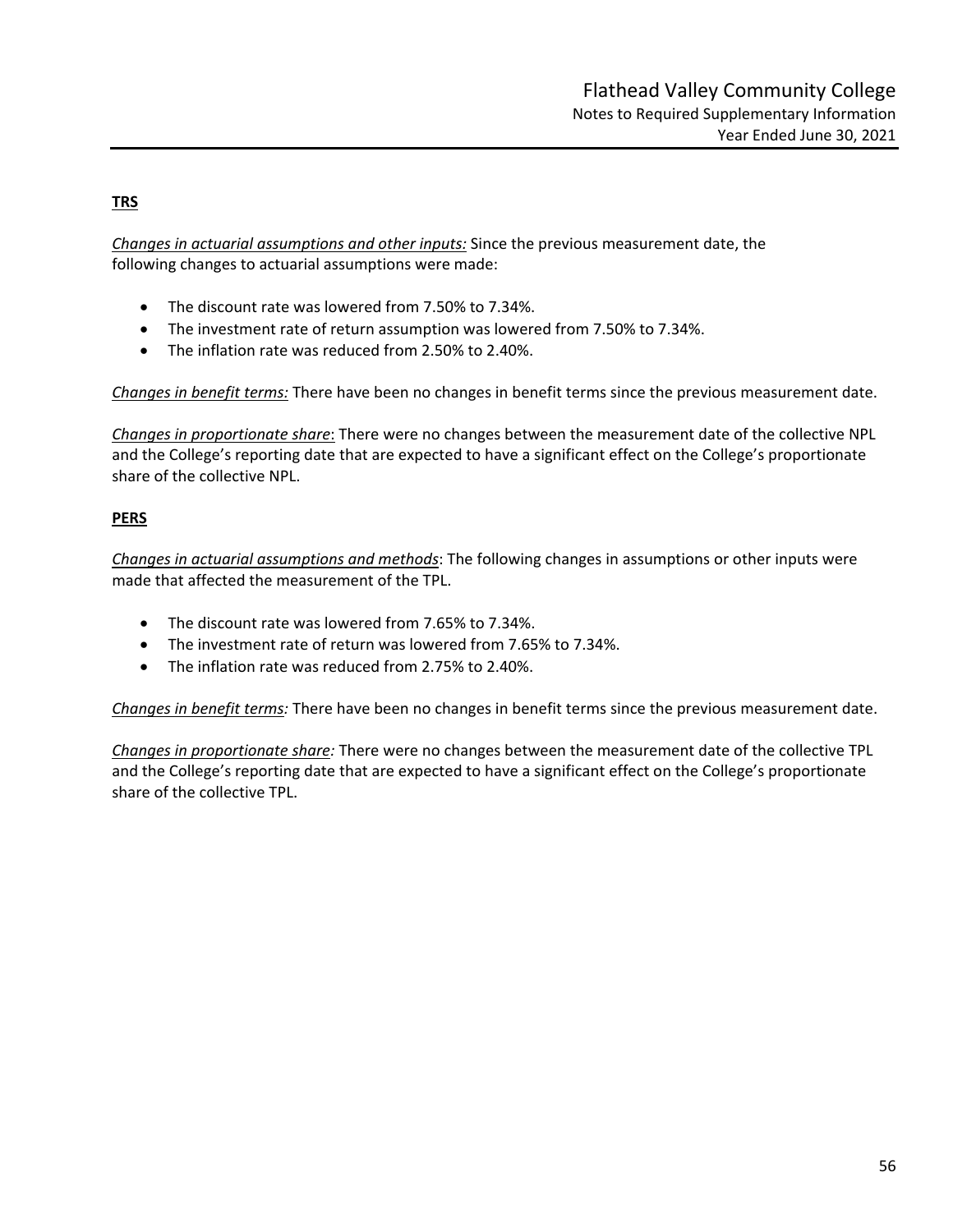Supplementary Information June 30, 2021 Flathead Valley Community College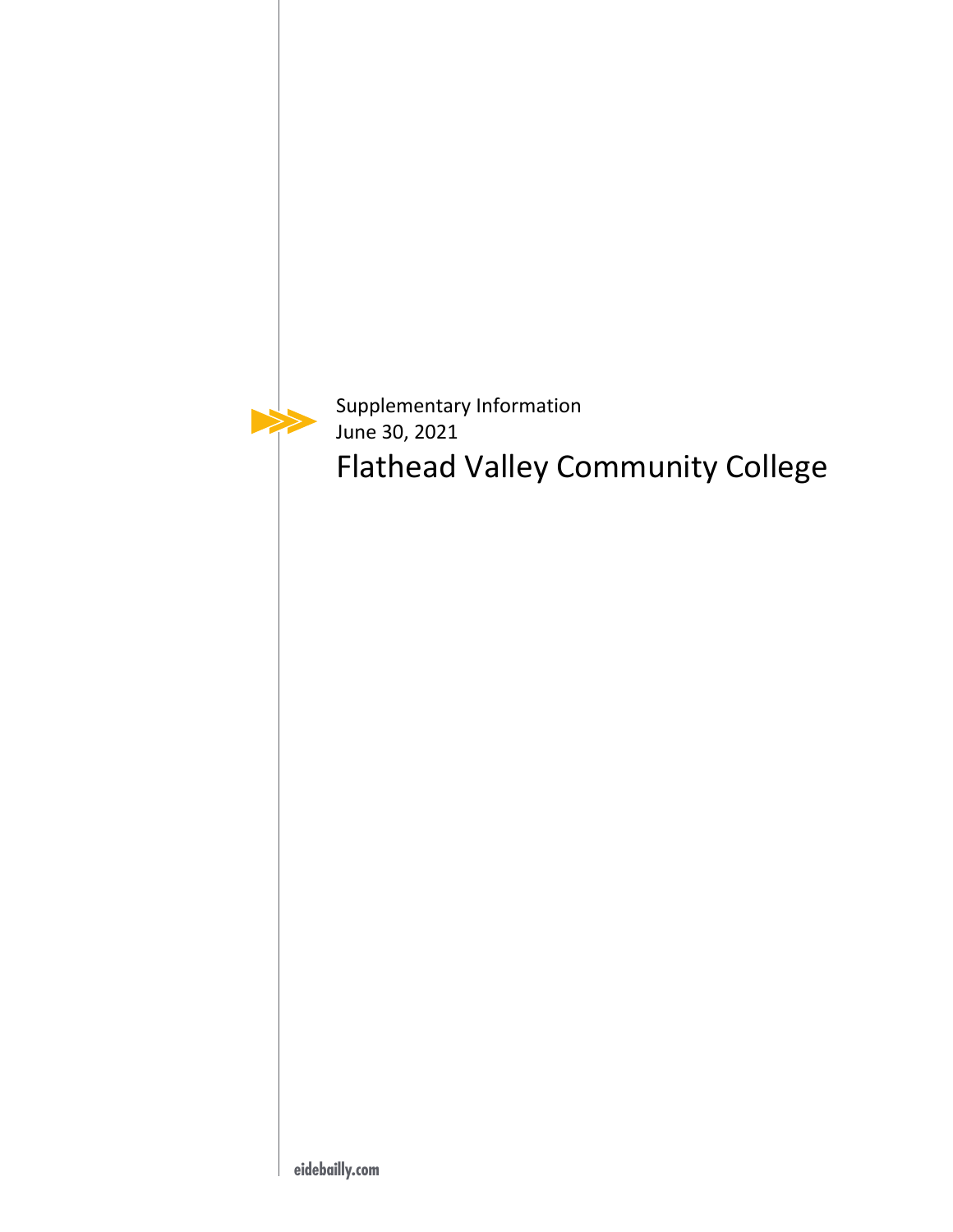# Flathead Valley Community College

Schedule of Student Financial Aid – Modified Statement of Cash Receipts and Disbursements

Year Ended June 30, 2021

|                                                     | Pell               | <b>CWS</b>      | <b>SEOG</b>     |
|-----------------------------------------------------|--------------------|-----------------|-----------------|
| Assets<br>Beginning cash balance                    | (165, 438)<br>-\$  | \$<br>(46, 782) | \$<br>(10, 268) |
|                                                     |                    |                 |                 |
| Additions<br>Federal advances                       | 1,732,566          | 22,282          | 69,258          |
| State matching funds                                |                    | 44,187          | 32,663          |
| <b>Total additions</b>                              | 1,732,566          | 66,469          | 101,921         |
| Deductions                                          |                    |                 |                 |
| Distribution to students<br>Administrative expenses | 1,928,452<br>2,505 | 32,444          | 104,084         |
|                                                     |                    |                 |                 |
| <b>Total deductions</b>                             | 1,930,957          | 32,444          | 104,084         |
| Net Change to Cash                                  | (198, 391)         | 34,025          | (2, 163)        |
| Ending cash balance                                 | (363, 829)<br>Ş    | \$<br>(12, 757) | \$<br>(12, 431) |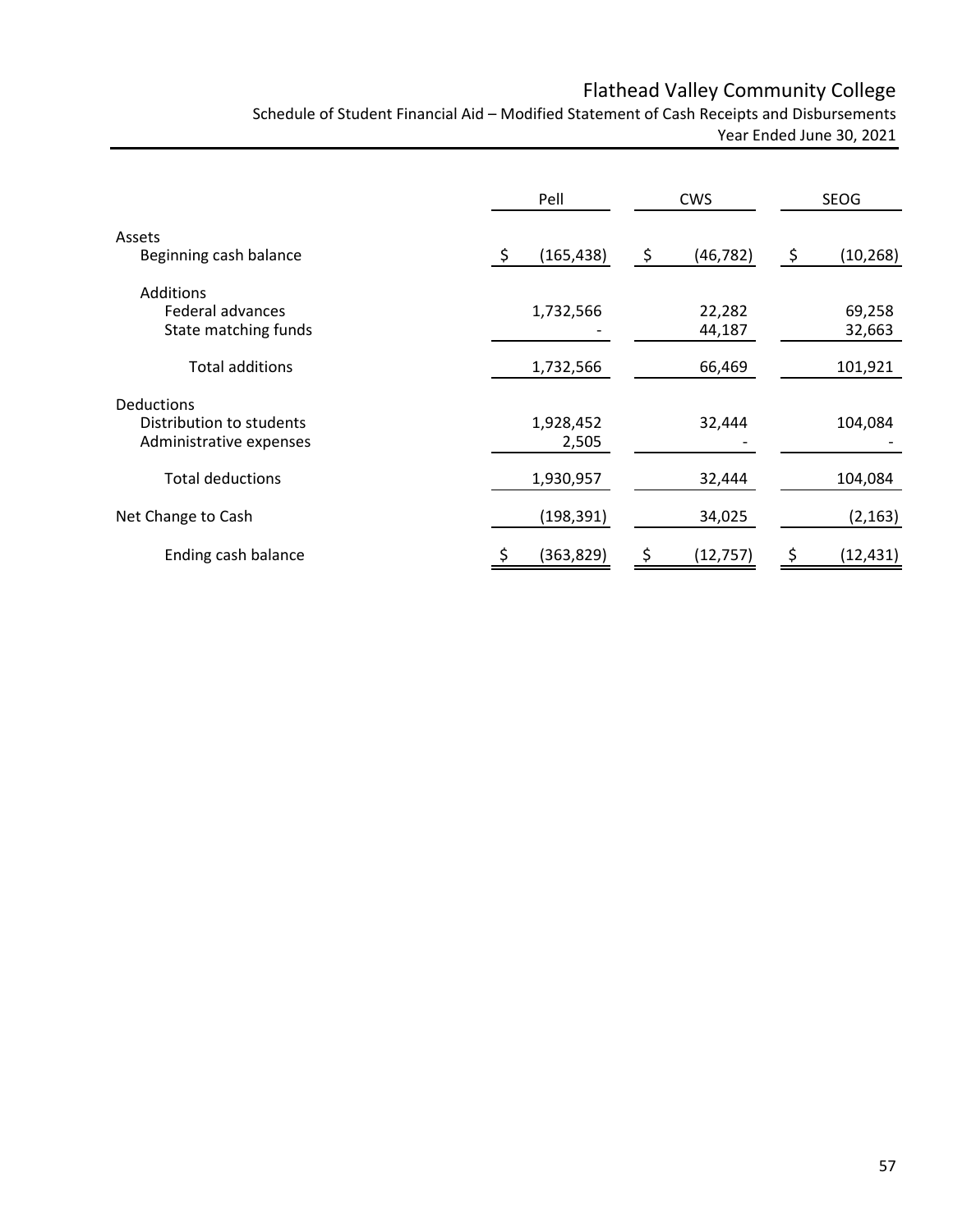# Flathead Valley Community College

Schedule of Federal Expenditures – Student Financial Assistance Programs Year Ended June 30, 2021

| College Work Study<br><b>Wages</b>                         | 16,668    |
|------------------------------------------------------------|-----------|
| Supplemental Education Opportunity Grant<br>Student grants | 71,421    |
| Pell Grant Program<br>Student grants                       | 1,928,452 |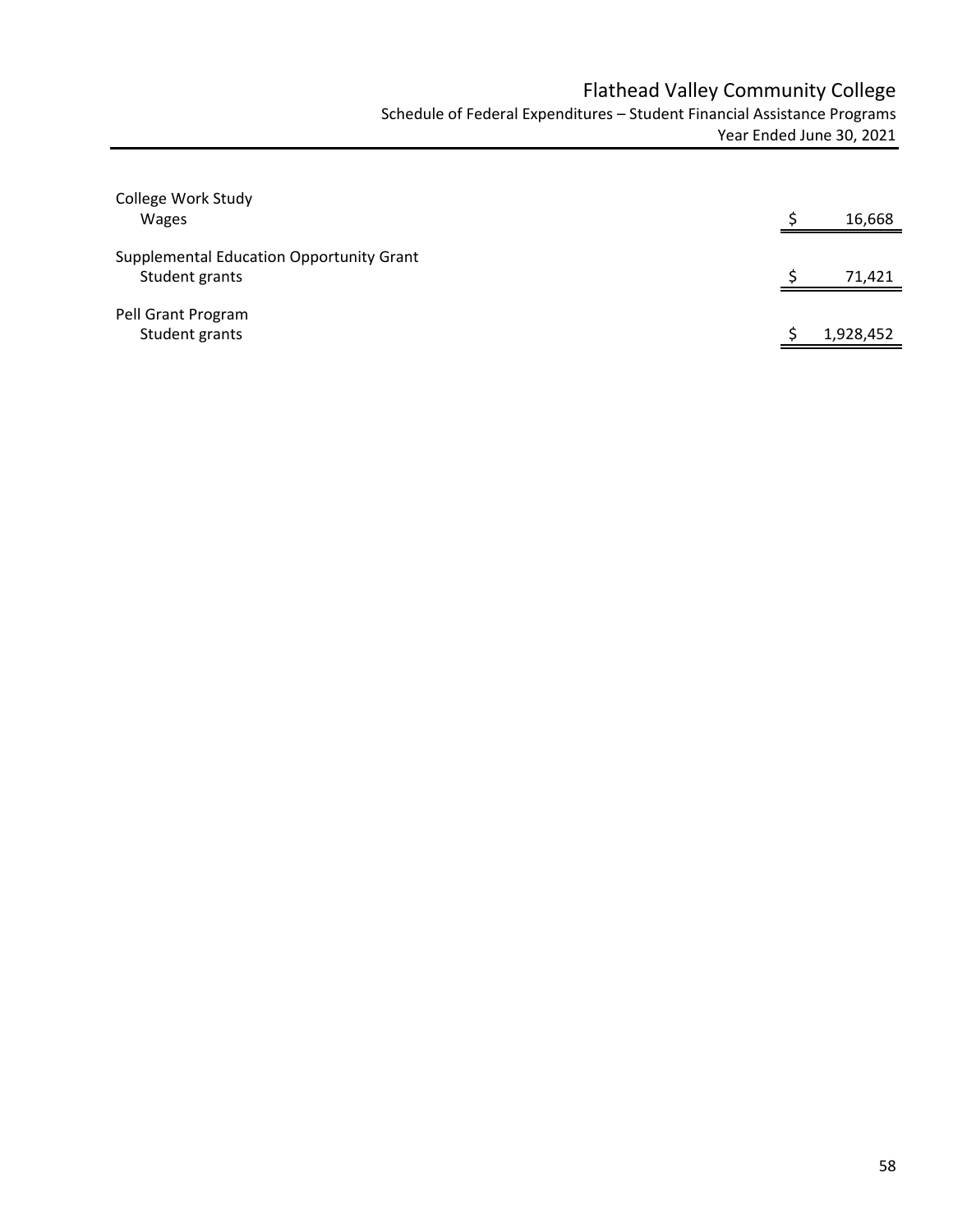## Flathead Valley Community College Schedule of Full Time Equivalents Years Ended June 30, 2021 and 2020

| Semester                                       | Resident              | <b>WUE</b>   | Nonresident    | Total                 |
|------------------------------------------------|-----------------------|--------------|----------------|-----------------------|
| Summer 2020<br>Fall 2020<br>Spring 2021        | 196<br>1,149<br>1,102 | 13<br>8      | 13<br>37<br>32 | 210<br>1,199<br>1,142 |
| Semester                                       | Resident              | <b>WUE</b>   | Nonresident    | Total                 |
| Summer 2019<br><b>Fall 2019</b><br>Spring 2020 | 202<br>1,271<br>1,258 | 2<br>10<br>9 | 13<br>47<br>45 | 217<br>1,328<br>1,312 |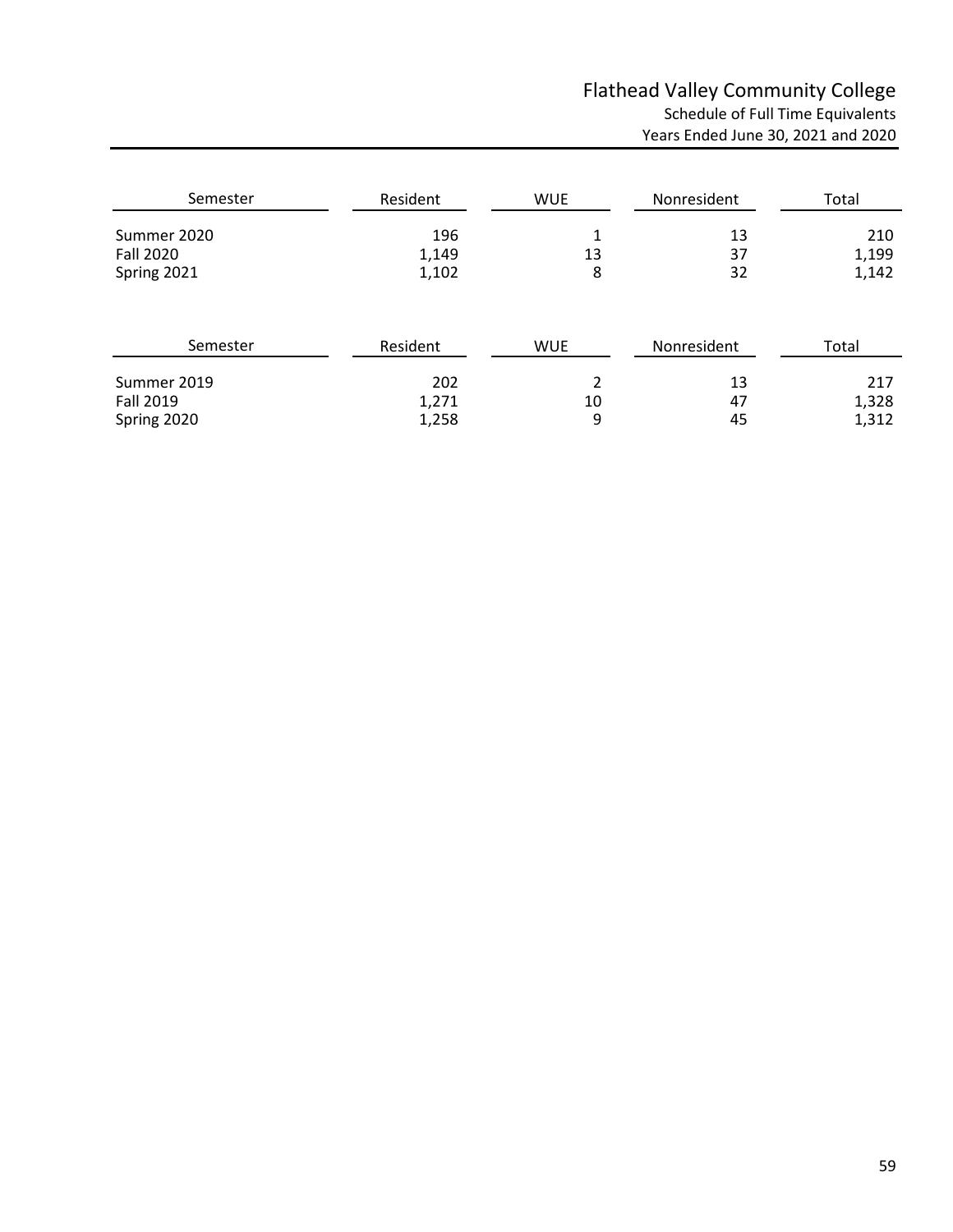Single Audit Section June 30, 2021 Flathead Valley Community College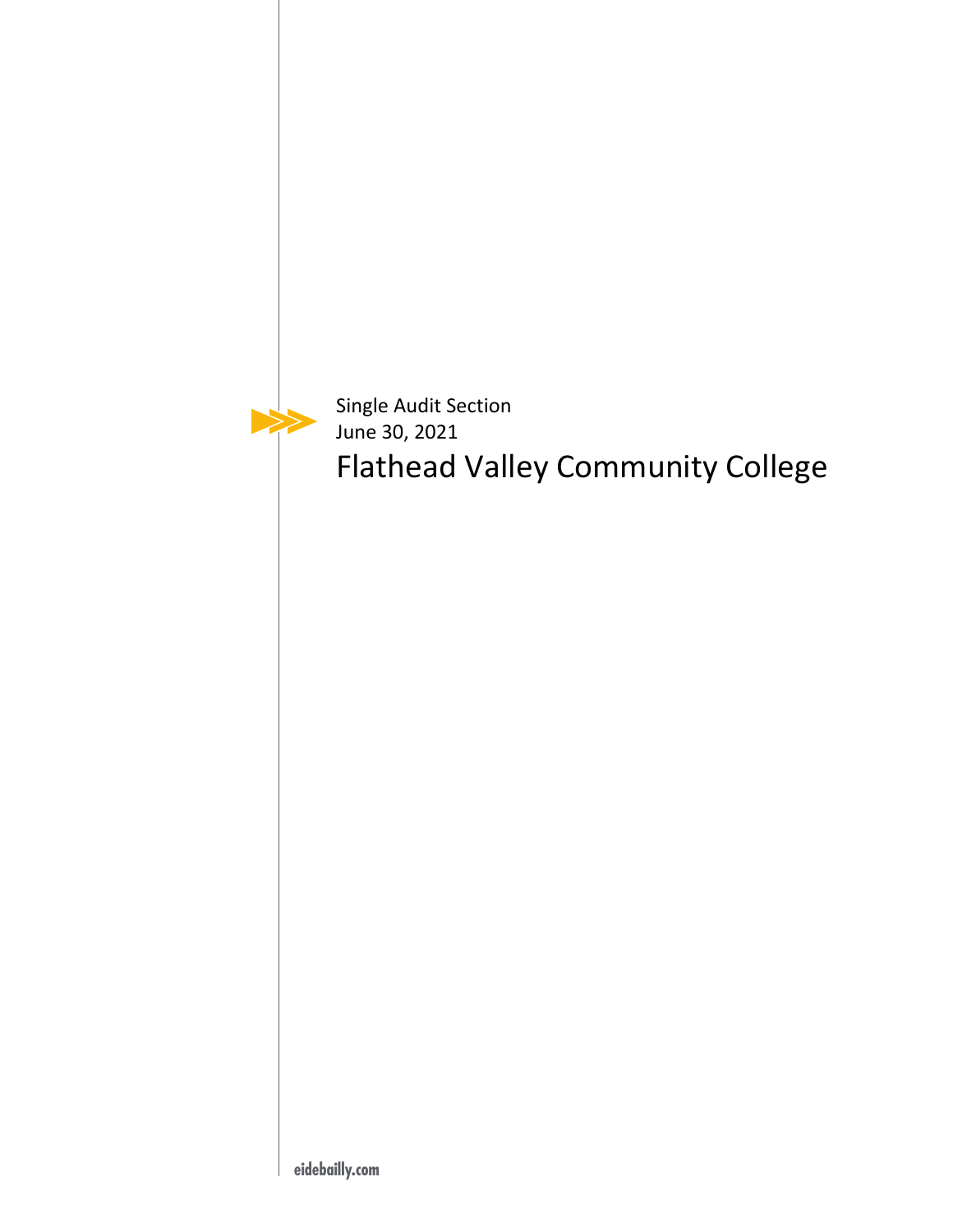

**CPAs & BUSINESS ADVISORS** 

## **Independent Auditor's Report on Internal Control over Financial Reporting and on Compliance and Other Matters Based on an Audit of Financial Statements Performed in Accordance with** *Government Auditing Standards*

To the Board of Trustees Flathead Valley Community College Kalispell, Montana

We have audited, in accordance with auditing standards generally accepted in the United States of America and the standards applicable to financial audits contained in *Government Auditing Standards*, issued by the Comptroller General of the United States, the financial statements of Flathead Valley Community College (the College) as of and for the years ended June 30, 2021 and 2020, and the related notes to the financial statements, and have issued our report thereon dated January 31, 2022. Our report includes a reference to other auditors who audited the financial statements of the Flathead Valley Community College Foundation as described in our report on the College's financial statements. The audits of the financial statements of Flathead Valley Community College Foundation were not performed in accordance *with Government Auditing Standards* and accordingly this report does not include reporting on internal control over financial reporting or instances of reportable noncompliance associated with Flathead Valley Community College Foundation.

#### **Internal Control over Financial Reporting**

In planning and performing our audit of the financial statements, we considered the College's internal control over financial reporting (internal control) as a basis for designing audit procedures that are appropriate in the circumstances for the purpose of expressing our opinions on the financial statements, but not for the purpose of expressing an opinion on the effectiveness of the College's internal control. Accordingly, we do not express an opinion on the effectiveness of the College's internal control.

A deficiency in internal control exists when the design or operation of a control does not allow management or employees, in the normal course of performing their assigned functions, to prevent, or detect and correct, misstatements on a timely basis. A material weakness is a deficiency, or a combination of deficiencies, in internal control, such that there is a reasonable possibility that a material misstatement of the entity's financial statements will not be prevented, or detected and corrected on a timely basis. A significant deficiency is a deficiency, or a combination of deficiencies, in internal control that is less severe than a material weakness, yet important enough to merit attention by those charged with governance.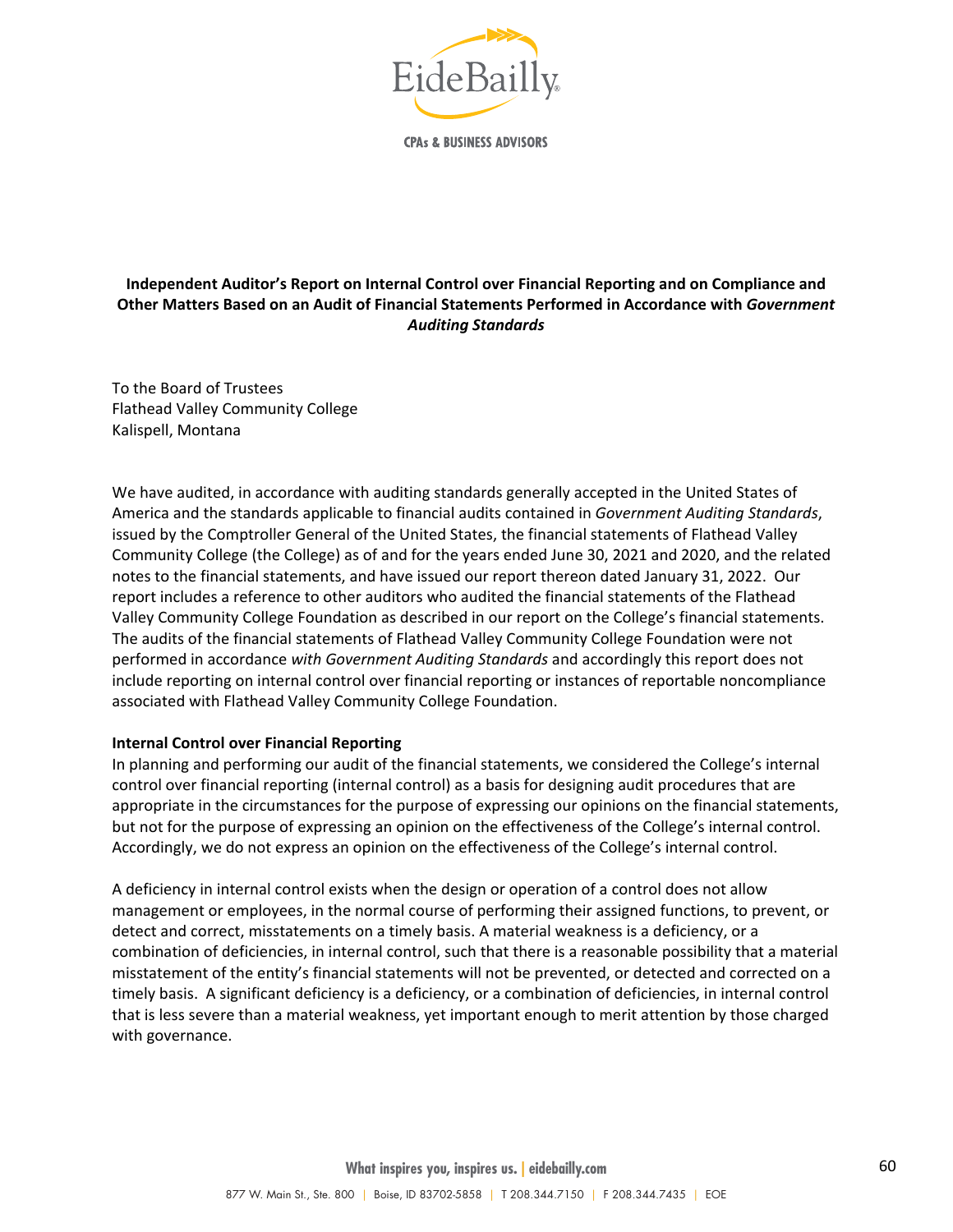Our consideration of internal control over financial reporting was for the limited purpose described in the first paragraph of this section and was not designed to identify all deficiencies in internal control over financial reporting that might be material weaknesses or significant deficiencies. Given these limitations, during our audit we did not identify any deficiencies in internal control that we consider to be material weaknesses. However, material weaknesses may exist that have not been identified.

## **Compliance and Other Matters**

As part of obtaining reasonable assurance about whether the College's financial statements are free from material misstatement, we performed tests of its compliance with certain provisions of laws, regulations, contracts, and grant agreements, noncompliance with which could have a direct and material effect on the financial statements. However, providing an opinion on compliance with those provisions was not an objective of our audit, and accordingly, we do not express such an opinion. The results of our tests disclosed no instances of noncompliance or other matters that are required to be reported under *Government Auditing Standards*.

## **Purpose of this Report**

The purpose of this report is solely to describe the scope of our testing of internal control and compliance and the results of that testing, and not to provide an opinion on the effectiveness of the entity's internal control or on compliance. This report is an integral part of an audit performed in accordance with *Government Auditing Standards* in considering the entity's internal control and compliance. Accordingly, this communication is not suitable for any other purpose.

Gade Sailly LLP

January 31, 2022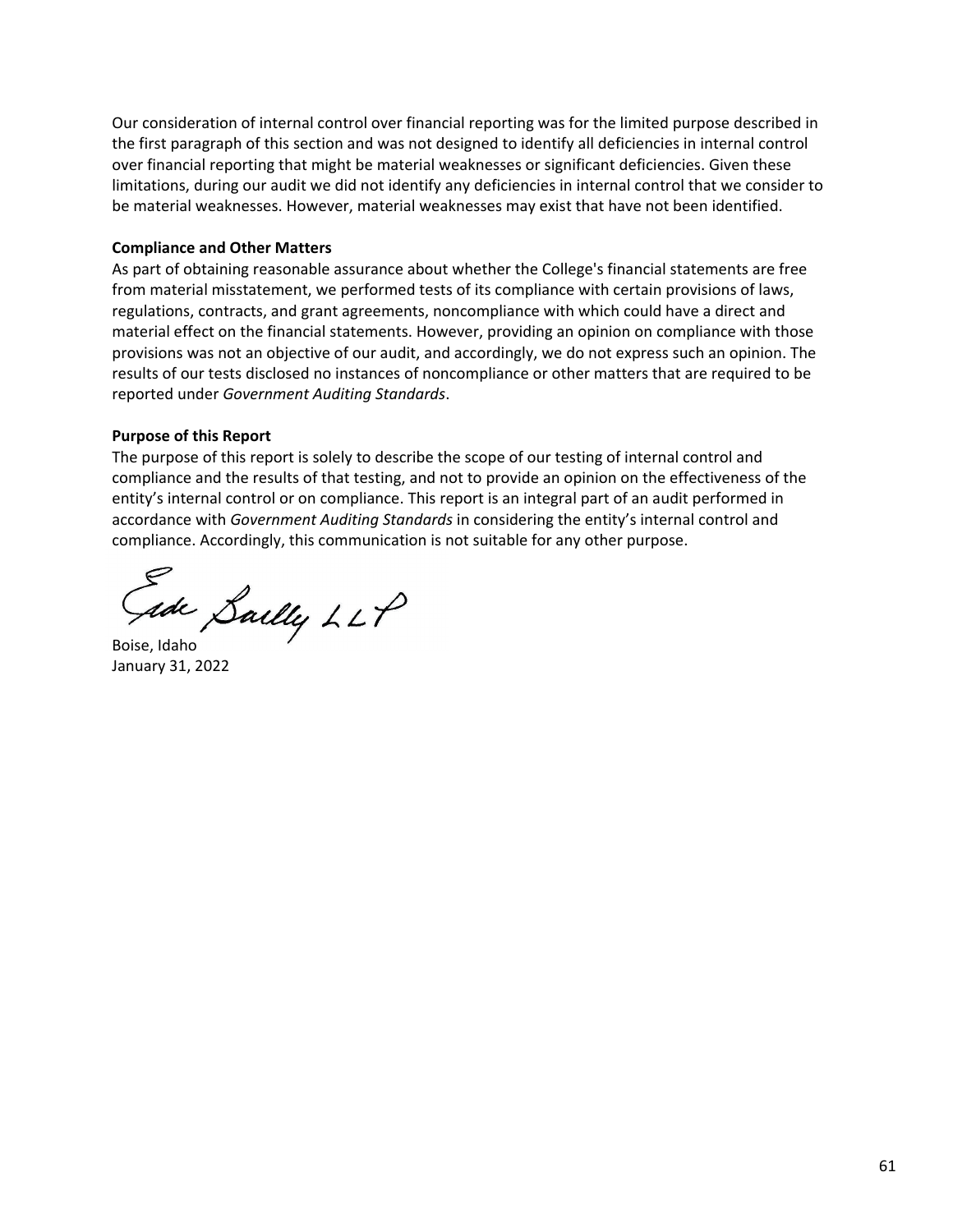

**CPAs & BUSINESS ADVISORS** 

## **Independent Auditor's Report on Compliance for Each Major Federal Program; Report on Internal Control Over Compliance Required by the Uniform Guidance**

To the Board of Trustees Flathead Valley Community College Kalispell, Montana

## **Report on Compliance for Each Major Federal Program**

We have audited Flathead Valley Community College's (the College) compliance with the types of compliance requirements described in the *OMB Compliance Supplement* that could have a direct and material effect on the College's major federal programs for the year ended June 30, 2021. The College's major federal programs are identified in the summary of auditor's results section of the accompanying schedule of findings and questioned costs.

## **Management's Responsibility**

Management is responsible for compliance with federal statutes, regulations, and the terms and conditions of its federal awards applicable to its federal programs.

## **Auditor's Responsibility**

Our responsibility is to express an opinion on the compliance for each of the College's major federal programs based on our audit of the types of compliance requirements referred to above. We conducted our audit of compliance in accordance with auditing standards generally accepted in the United States of America; the standards applicable to financial audits contained in *Government Auditing Standards*, issued by the Comptroller General of the United States; and the audit requirements of Title 2 U.S. *Code of Federal Regulations* Part 200, *Uniform Administrative Requirements, Cost Principles, and Audit Requirements for Federal Awards* (Uniform Guidance). Those standards and the Uniform Guidance require that we plan and perform the audit to obtain reasonable assurance about whether noncompliance with the compliance requirements referred to above that could have a direct and material effect on a major federal program occurred. An audit includes examining, on a test basis, evidence about the College's compliance with those requirements and performing such other procedures as we considered necessary in the circumstances.

We believe that our audit provides a reasonable basis for our opinion on compliance for each major federal programs. However, our audit does not provide a legal determination of the College's compliance.

## **Opinion on Each Major Federal Program**

In our opinion, the College complied, in all material respects, with the compliance requirements referred to above that could have a direct and material effect on each its major federal programs for the year ended June 30, 2021.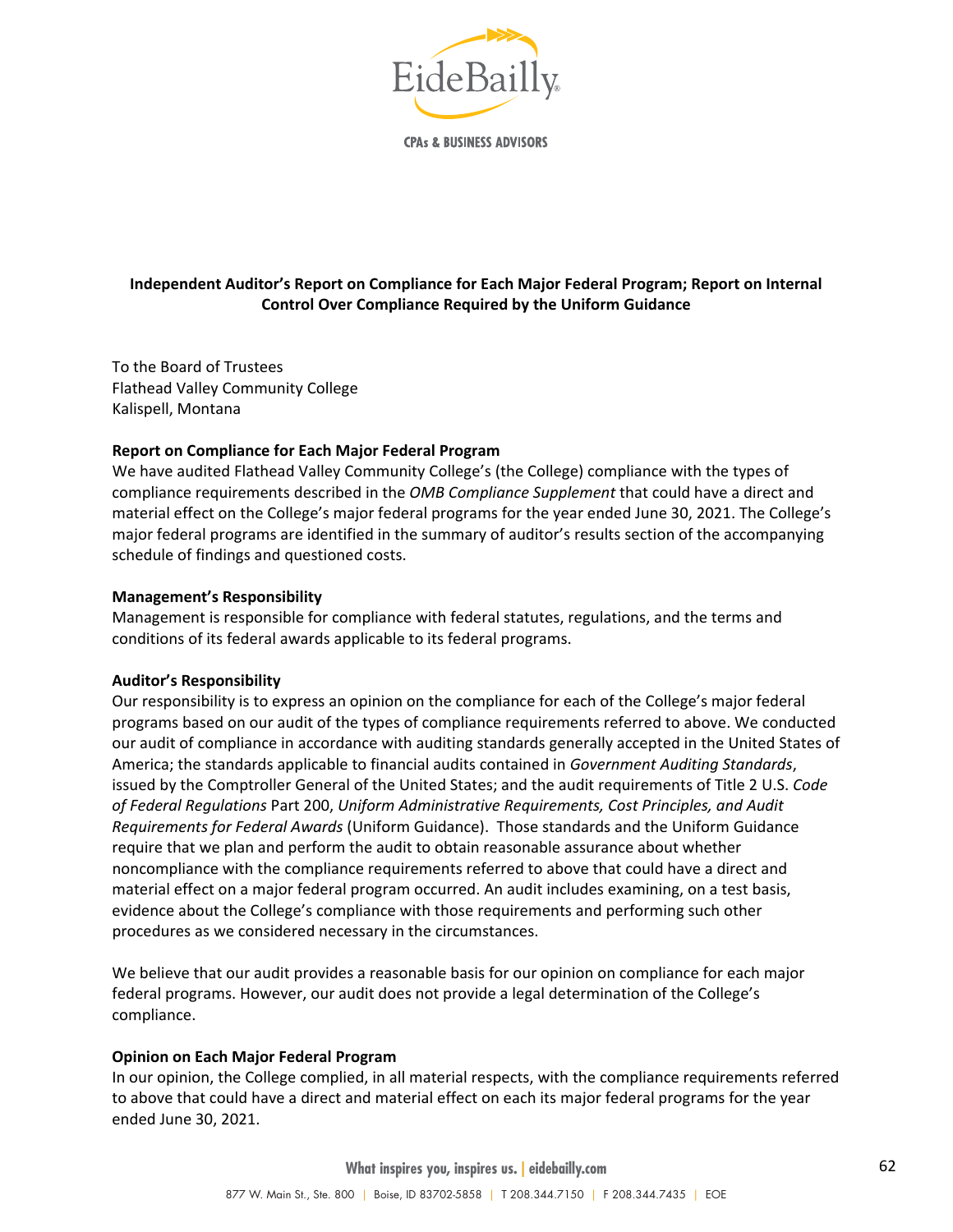#### **Report on Internal Control over Compliance**

Management of the College is responsible for establishing and maintaining effective internal control over compliance with the compliance requirements referred to above. In planning and performing our audit of compliance, we considered the College's internal control over compliance with the types of requirements that could have a direct and material effect on each major federal program to determine the auditing procedures that are appropriate in the circumstances for the purpose of expressing an opinion on compliance for each major federal program and to test and report on internal control over compliance in accordance with the Uniform Guidance, but not for the purpose of expressing an opinion on the effectiveness of internal control over compliance. Accordingly, we do not express an opinion on the effectiveness of the College's internal control over compliance.

*A deficiency in internal control over compliance* exists when the design or operation of a control over compliance does not allow management or employees, in the normal course of performing their assigned functions, to prevent, or detect and correct, noncompliance with a type of compliance requirement of a federal program on a timely basis. *A material weakness in internal control over compliance* is a deficiency, or a combination of deficiencies, in internal control over compliance, such that there is a reasonable possibility that material noncompliance with a type of compliance requirement of a federal program will not be prevented, or detected and corrected, on a timely basis. *A significant deficiency in internal control over compliance* is a deficiency, or a combination of deficiencies, in internal control over compliance with a type of compliance requirement of a federal program that is less severe than a material weakness in internal control over compliance, yet important enough to merit attention by those charged with governance.

Our consideration of internal control over compliance was for the limited purpose described in the first paragraph of this section and was not designed to identify all deficiencies in internal control over compliance that might be material weaknesses or significant deficiencies. We did not identify any deficiencies in internal control over compliance that we consider to be material weaknesses. However, material weaknesses may exist that have not been identified.

The purpose of this report on internal control over compliance is solely to describe the scope of our testing of internal control over compliance and the results of that testing based on the requirements of the Uniform Guidance. Accordingly, this report is not suitable for any other purpose.

Gade Saelly LLP

January 31, 2022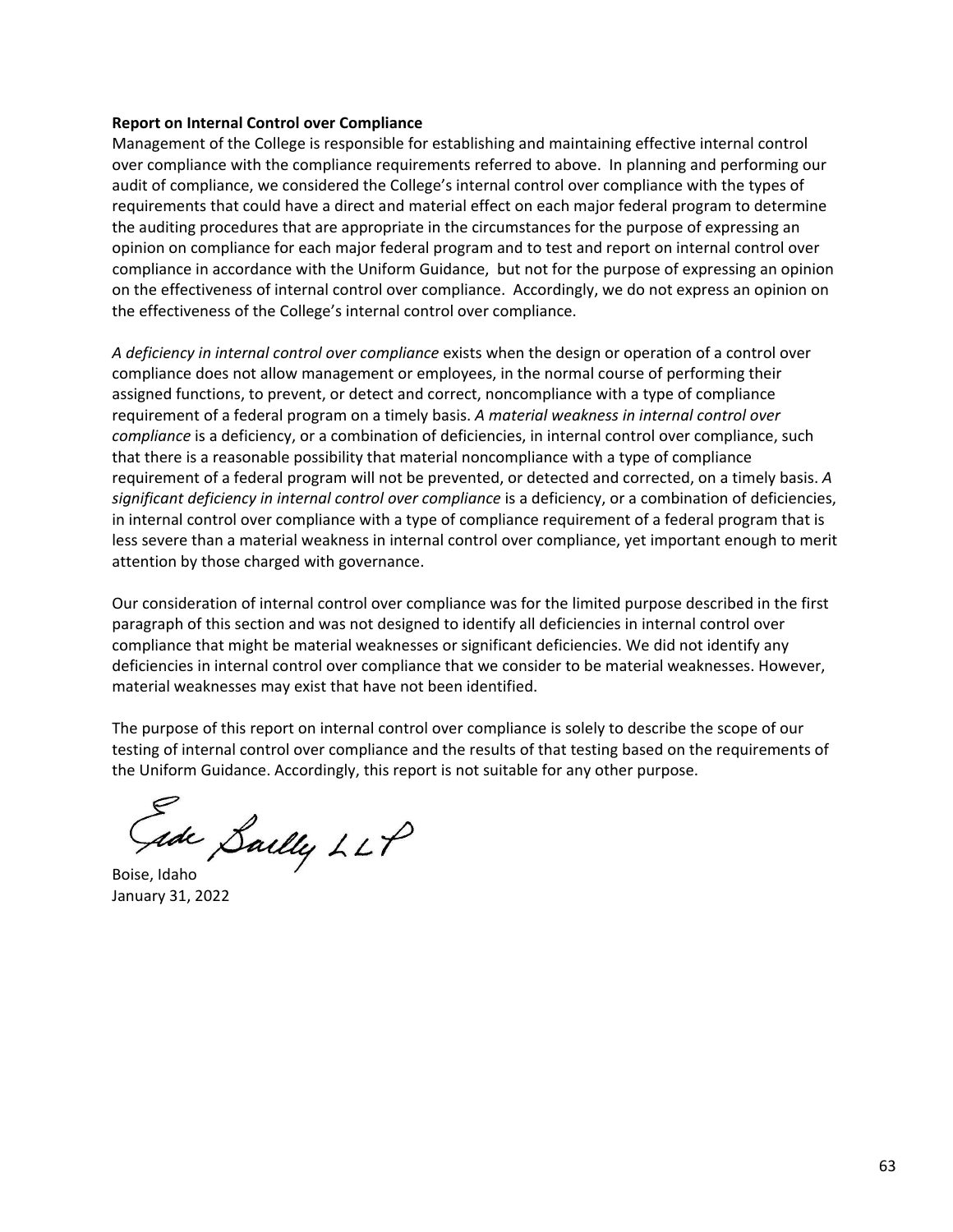| Federal Grantor/Pass-Through Grantor/Program or Cluster Title   | Federal<br>Assitance<br><b>Listing Number</b> | Pass-Through<br><b>Entity Identifying</b><br>Number | Federal<br>Expenditures |
|-----------------------------------------------------------------|-----------------------------------------------|-----------------------------------------------------|-------------------------|
|                                                                 |                                               |                                                     |                         |
| <b>Small Business Administration</b>                            |                                               |                                                     |                         |
| Pass-Through Programs                                           |                                               |                                                     |                         |
| Montana Department of Commerce                                  |                                               |                                                     |                         |
| <b>Small Business Development Centers</b>                       | 59.037                                        | OSBDC-2020-02-CY 2020                               | 21,250<br>S             |
| <b>Small Business Development Centers</b>                       | 59.037                                        | OSBDC-2021-02-CY 2021                               | 21,160                  |
| <b>Total Small Business Administration</b>                      |                                               |                                                     | 42,410                  |
| <b>Department of Education</b>                                  |                                               |                                                     |                         |
| <b>Direct Programs</b>                                          |                                               |                                                     |                         |
| <b>Student Financial Assistance Cluster</b>                     |                                               |                                                     |                         |
| Federal Supplemental Educational Opportunity Grants             | 84.007                                        |                                                     | 71,421                  |
| Federal Work Study Program                                      | 84.033                                        |                                                     | 16,668                  |
| Federal Pell Grant Program                                      | 84.063                                        |                                                     | 1,930,957               |
| <b>Federal Direct Student Loans</b>                             | 84.268                                        |                                                     | 1,548,581               |
| Subtotal Student Financial Aid Cluster                          |                                               |                                                     | 3,567,627               |
| TRIO Cluster - Student Support Services                         | 84.042                                        |                                                     | 356,948                 |
|                                                                 | 84.425e COVID-                                |                                                     |                         |
| COVID-19 Higher Education Emergency Relief Fund - Student       | $19*$                                         |                                                     | 300,205                 |
|                                                                 | 84.425f COVID-                                |                                                     | 1,905,867               |
| COVID-19 Higher Education Emergency Relief Fund - Institutional | $19*$                                         |                                                     |                         |
| Subtotal Department of Education Direct Programs                |                                               |                                                     | 6,130,647               |
| Pass-Through Programs                                           |                                               |                                                     |                         |
| Montana Office of Public Instruction                            |                                               |                                                     |                         |
| <b>Adult Education - Basic Grants to States</b>                 | 84.002                                        | 58-6503-56-19-BG                                    | 93,791                  |
| Subtotal Adult Education - Basic Grants to States               |                                               |                                                     | 93,791                  |
| Office Of Commissioner of Higher Education                      |                                               |                                                     |                         |
|                                                                 | 84.425c COVID-                                | Not provided                                        | 591,184                 |
| COVID-19 Governor's Emergency Education Relief                  | $19*$                                         |                                                     |                         |
| Gear Up First Year Services Grant                               | 84.334                                        | P3343170020-20                                      | 55,230                  |
| <b>Vocational Education - Basic Grants to States</b>            | 84.048A                                       | PL 109-270                                          | 198,660                 |
| Vocational Education - Basic Grants to States                   | 84.048A                                       | <b>Big Sky Pathways</b>                             | 47,443                  |
| <b>Vocational Education - Basic Grants to States</b>            | 84.048A                                       | Perkins Women                                       | 24,462                  |
| <b>Vocational Education - Basic Grants to States</b>            | 84.048A                                       | Perkins CTE                                         | 12,700                  |
| Subtotal Vocational Education - Basic Grants to States          |                                               |                                                     | 283,265                 |
| Subtotal Office Of Commissioner of Higher Education             |                                               |                                                     | 929,679                 |
| Subtotal Department of Education Pass-Through Programs          |                                               |                                                     | 1,023,470               |
| <b>Total Department of Education</b>                            |                                               |                                                     | 7,154,117               |

\*The College had a total of \$2,797,256 expenditures for Federal Asisstance Listing Number 84.425.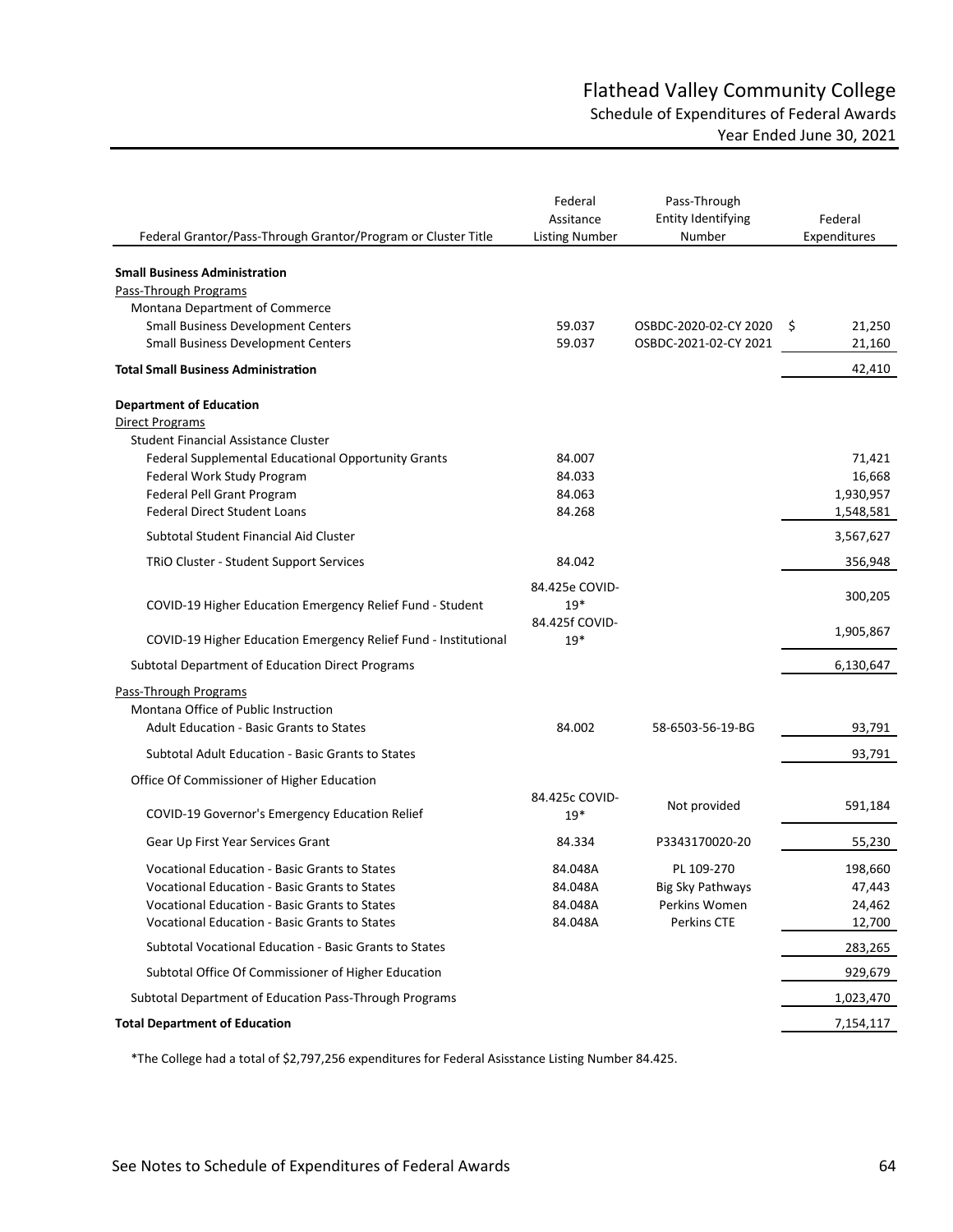## Flathead Valley Community College Schedule of Expenditures of Federal Awards Year Ended June 30, 2021

|                                                                                                                                    | Federal<br>Assitance  | Pass-Through<br><b>Entity Identifying</b> | Federal      |
|------------------------------------------------------------------------------------------------------------------------------------|-----------------------|-------------------------------------------|--------------|
| Federal Grantor/Pass-Through Grantor/Program or Cluster Title                                                                      | <b>Listing Number</b> | Number                                    | Expenditures |
| <b>Department of Health and Human Services</b><br><b>Direct Programs</b><br>Sexual Violence Prevention and Victim Services (SVPVS) | 93.136                |                                           | 15,266       |
| Pass-Through Programs                                                                                                              |                       |                                           |              |
| Montana State University<br><b>Biomedical Research and Research Training</b>                                                       | 93.859                | 5 P20 GM103474                            | 39,197       |
| <b>Total Department of Health and Human Services</b>                                                                               |                       |                                           | 54,463       |
| <b>Department of Treasury</b><br>Pass-Through Programs<br>Office Of Commissioner of Higher Education                               |                       |                                           |              |
| COVID-19 Coronavirus Relief Fund - Governor Education Relief                                                                       | 21.019                | Not provided                              | 366,764      |
| <b>Total Department of Treasury</b>                                                                                                |                       |                                           | 366,764      |
| <b>Department of Agriculture</b><br>Pass-Through Programs<br>Montana State University                                              |                       |                                           |              |
| Organic Agriculture Research and Extension Initiative                                                                              | 10.307                | 20185130028432                            | 12,006       |
| <b>Total Department of Agriculture</b>                                                                                             |                       |                                           | 12,006       |
| Total federal financial assistance                                                                                                 |                       |                                           | 7,629,760    |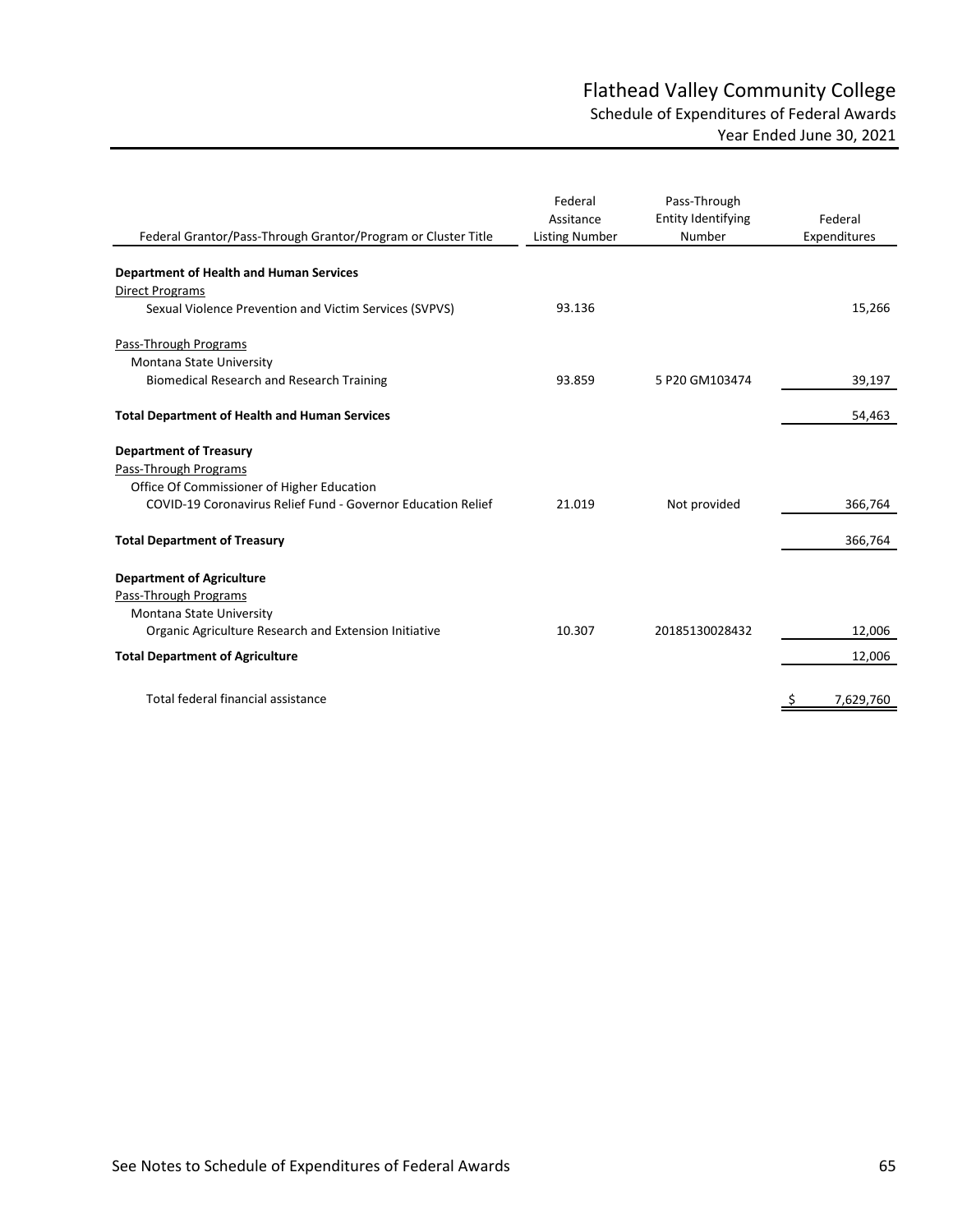## **Note 1 ‐ Basis of Presentation**

The accompanying schedule of expenditures of federal awards (the schedule) includes the federal award activity of the Flathead Valley Community College (the College) under programs of the federal government for the year ended June 30, 2021. The information is presented in accordance with the requirements of Title 2 U.S. Code of Federal Regulations Part 200, *Uniform Administrative Requirements, Cost Principles, and Audit Requirements for Federal Awards* (Uniform Guidance). Because the schedule presents only a selected portion of the operations of the Flathead Valley Community College, it is not intended to and does not present the financial position, changes in net position*,* or cash flows of the College.

## **Note 2 ‐ Summary of Significant Accounting Policies**

Expenditures reported in the schedule are reported on the accrual basis of accounting. When applicable, such expenditures are recognized following the cost principles contained in the Uniform Guidance, wherein certain types of expenditures are not allowable or are limited as to reimbursement. No federal financial assistance has been provided to a subrecipient.

## **Note 3 ‐ Indirect Cost Rate**

The College has not elected to use the 10% de minimis cost rate.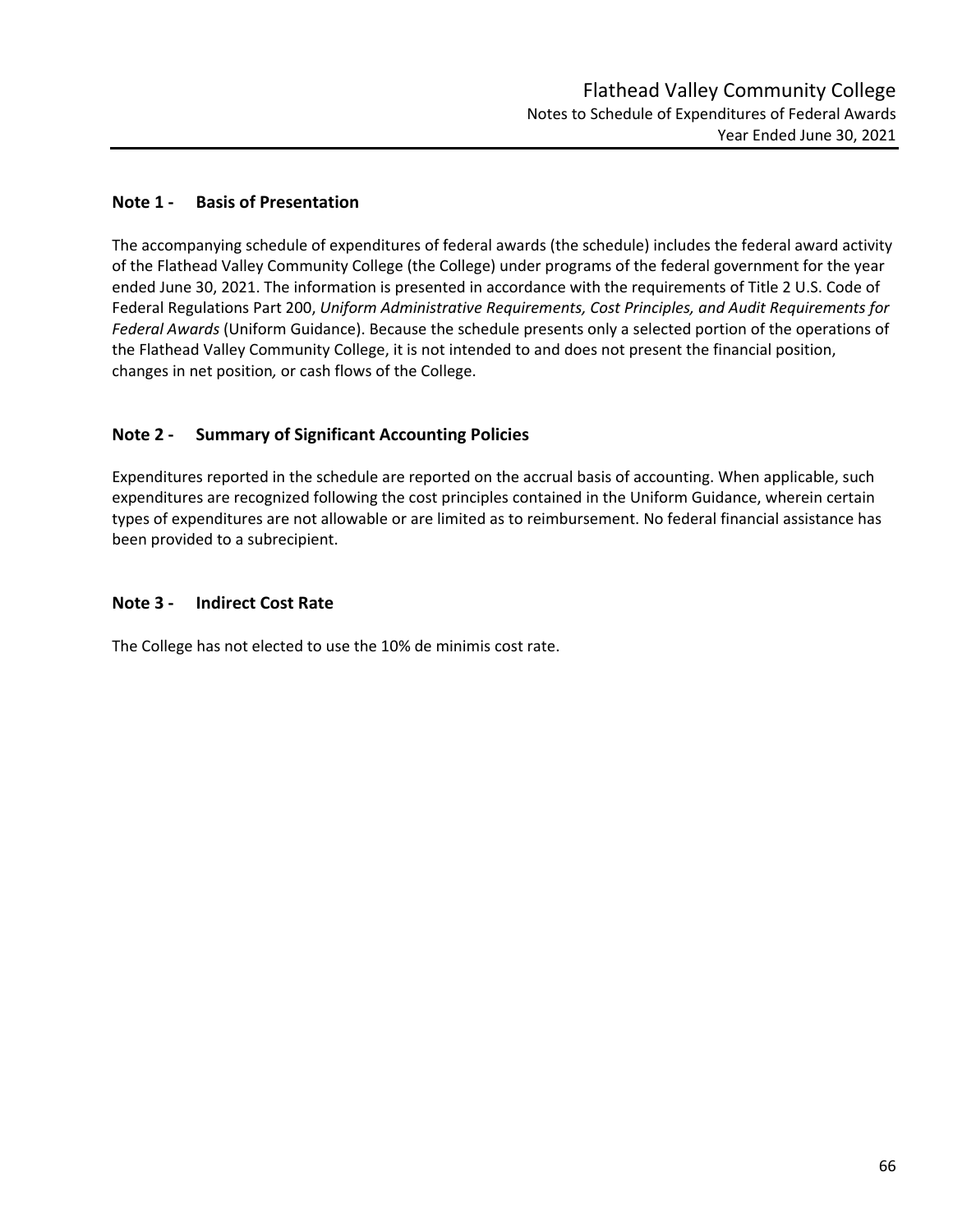## **Section I – Summary of Auditor's Results**

| <b>Financial Statements</b>                                                                                       |                                          |
|-------------------------------------------------------------------------------------------------------------------|------------------------------------------|
| Type of auditor's report issued:                                                                                  | Unmodified                               |
| Internal control over financial reporting:<br>Material weaknesses identified                                      | No                                       |
| Significant deficiencies identified not<br>considered to be material weaknesses                                   | None Reported                            |
| Noncompliance material to financial statements noted?                                                             | No                                       |
| <b>Federal Awards</b>                                                                                             |                                          |
| Internal control over major program:<br>Material weaknesses identified<br>Significant deficiencies identified not | No                                       |
| considered to be material weaknesses                                                                              | None Reported                            |
| Type of auditor's report issued on compliance for major programs:                                                 | Unmodified                               |
| Any audit findings disclosed that are required to be reported in<br>accordance with A-133 and Uniform Guidance:   | <b>No</b>                                |
| Identification of major programs:                                                                                 |                                          |
| Name of Federal Program or Cluster                                                                                | <b>Federal Assistance Listing Number</b> |
| <b>Education Stabilization Fund</b>                                                                               |                                          |
| Higher Education Emergency Relief Fund<br>Governor's Emergency Education Relief                                   | 84.425e, 84.425f<br>84.425c              |
| <b>Coronavirus Relief Fund</b>                                                                                    | 21.019                                   |
| Dollar threshold used to distinguish between type A                                                               |                                          |
| and type B programs:                                                                                              | \$750,000                                |